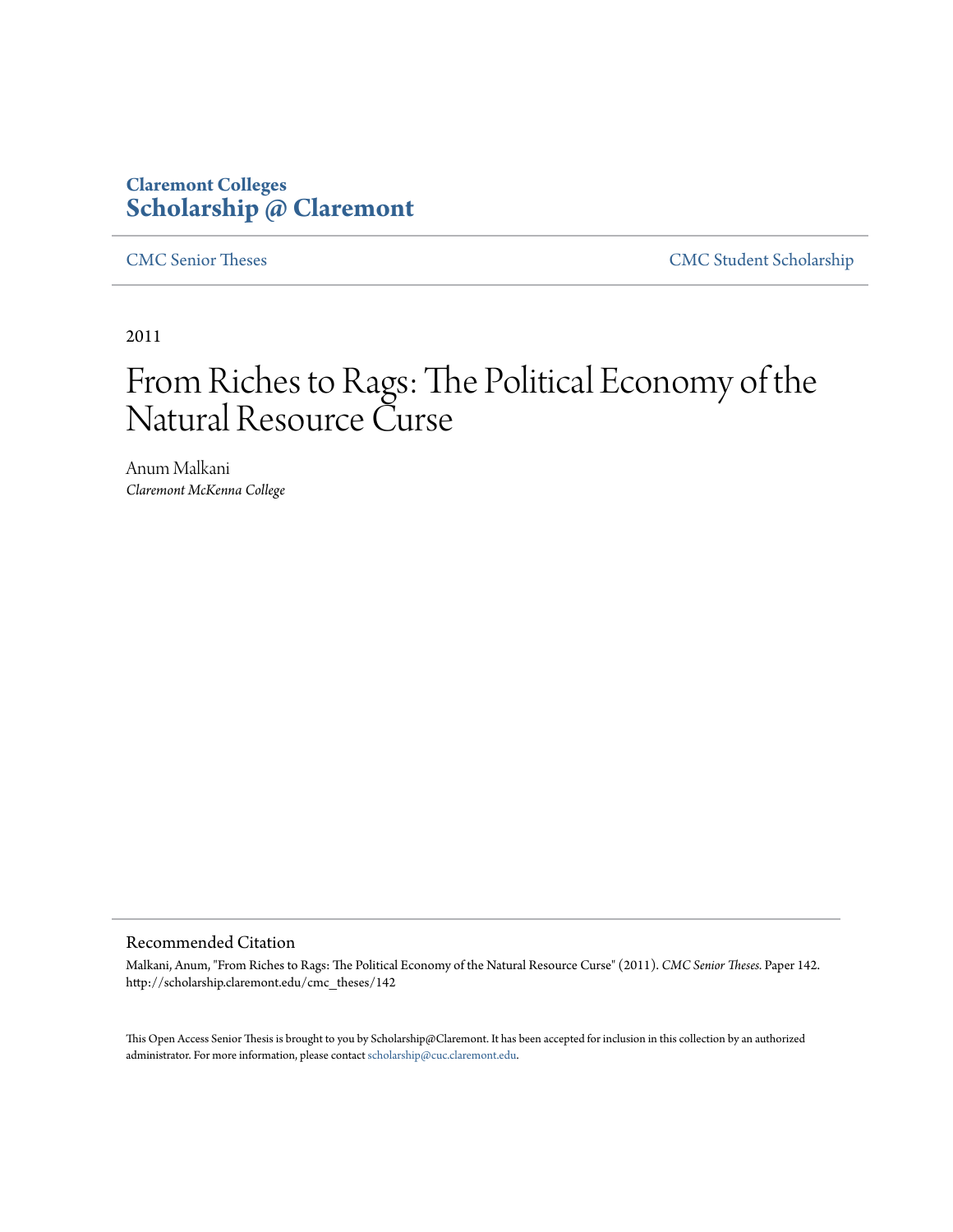Claremont McKenna College

# **From Riches to Rags: The Political Economy of the Natural Resource Curse**

Submitted to

Professor Nzinga Broussard and Dean Gregory Hess

By

Anum Malkani Claremont McKenna College

For

Senior Thesis Spring 2011 April 25th, 2011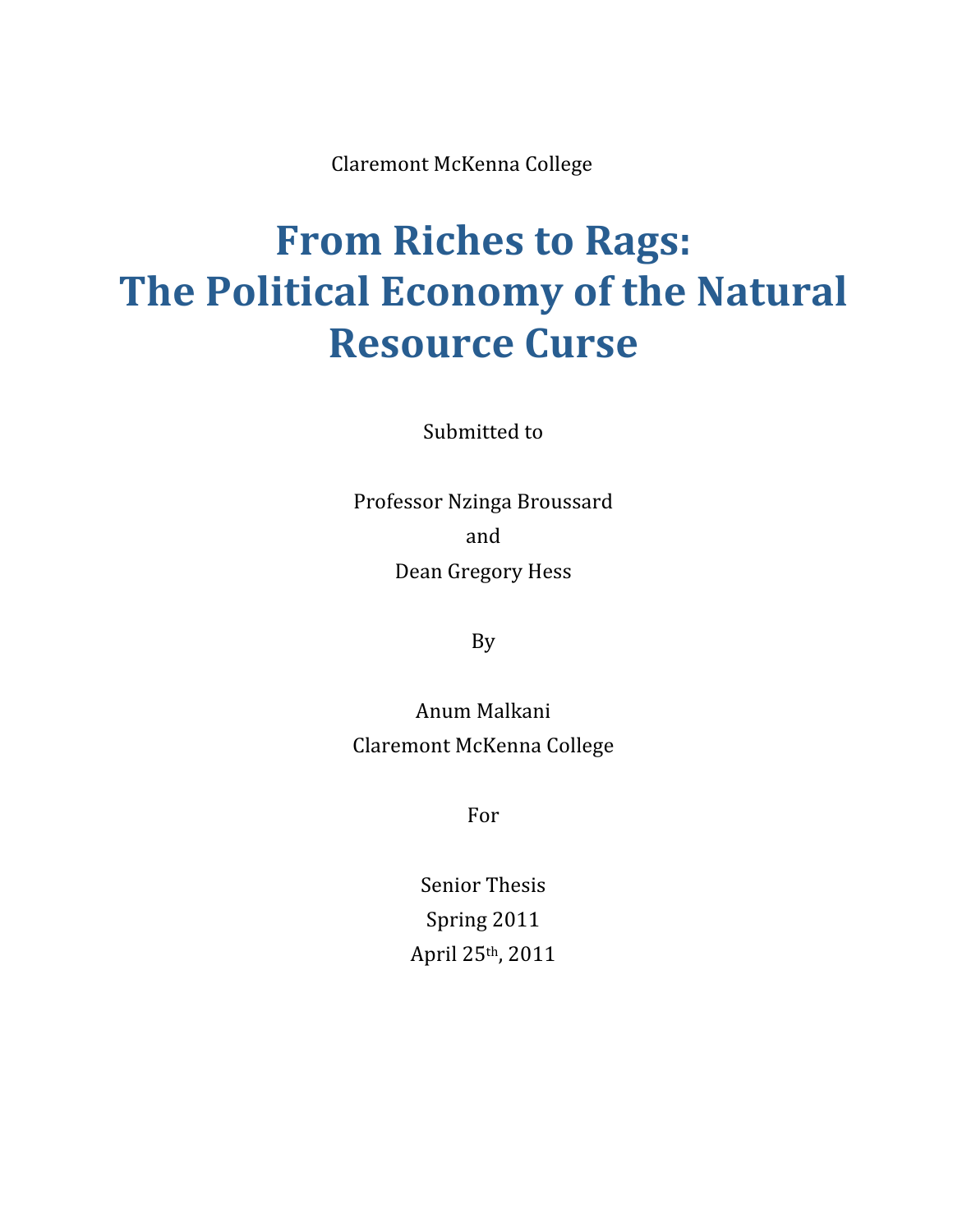#### Abstract

The natural resource curse paradox has given rise to a wide range of explanations, which look at the economic, social and political characteristics of resource-rich countries. This paper focuses on the political economy of natural resources and finds that controlling for sociopolitical factors eliminates the natural resource curse. The analysis then turns to these sociopolitical factors and examines the significant, complex and varied effects of democratization on economic growth in general, as well as in resource-rich countries in particular. I conclude that the type of institutions needed for economic development in resource-rich countries are not specific to either democratic or autocratic systems, but are equally likely to be adopted by either regime, so that no one ideology is more suitable than the other. A corollary to this, however, is the case of weak democracies or low democratization levels. Such states are unable to adopt the necessary strategies and institutions and, thus, pose the greatest threat to economic growth in resource-rich countries. On the other hand, highly autocratic systems in resource-rich countries, such as those in Bahrain and UAE, or perfectly democratic systems, such as those in Norway and Iceland, utilize resources more efficiently for economic development.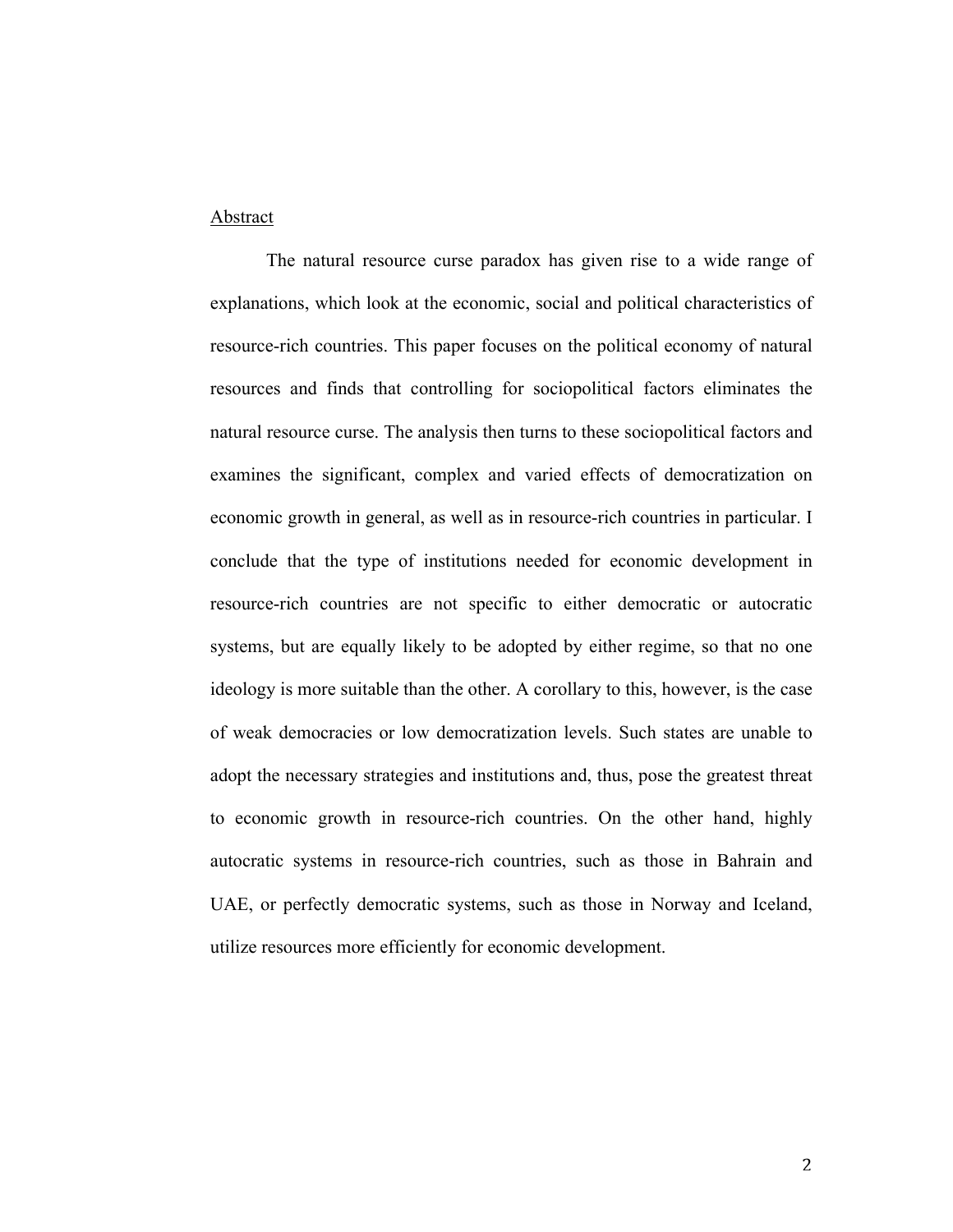### **Table of Contents**

| 1. INTRODUCTION                                                                                                                                                                                                                                                                                                                                  | $\overline{4}$             |
|--------------------------------------------------------------------------------------------------------------------------------------------------------------------------------------------------------------------------------------------------------------------------------------------------------------------------------------------------|----------------------------|
| 2. SURVEY OF LITERATURE                                                                                                                                                                                                                                                                                                                          | 6                          |
| 3. DATA DESCRIPTION AND ANALYSIS                                                                                                                                                                                                                                                                                                                 | 16                         |
| 4. DISCUSSION OF THE KEY FINDINGS                                                                                                                                                                                                                                                                                                                | 36                         |
| 5. CONCLUSION                                                                                                                                                                                                                                                                                                                                    | 49                         |
| Tables:<br>1. Table 1: Summary Statistics<br>2. Table 2: A Comparison of Certain Development Indicators<br>3. Table 3: Base Regressions<br>4. Table 4: Regression for Non-Oil Producing Economies<br>5. Table 5: Regressions with Social Fractionalization Variable                                                                              | 25<br>25<br>33<br>34<br>35 |
| Figures:<br>1. Figure 1: Growth & Democracy<br>2. Figure 2: Growth & Democracy, High-Income, Non-Oil Sample<br>3. Figure 3: Interaction, with the Effect of SXP dependent on Democracy Level<br>4. Figure 4: Democracy & SXP, High-Income, Resource-Rich Sample<br>5. Figure 5: Interaction, with the Effect of Democratization dependent on SXP | 38<br>44<br>46<br>47<br>48 |
| <b>Bibliography</b>                                                                                                                                                                                                                                                                                                                              | 51                         |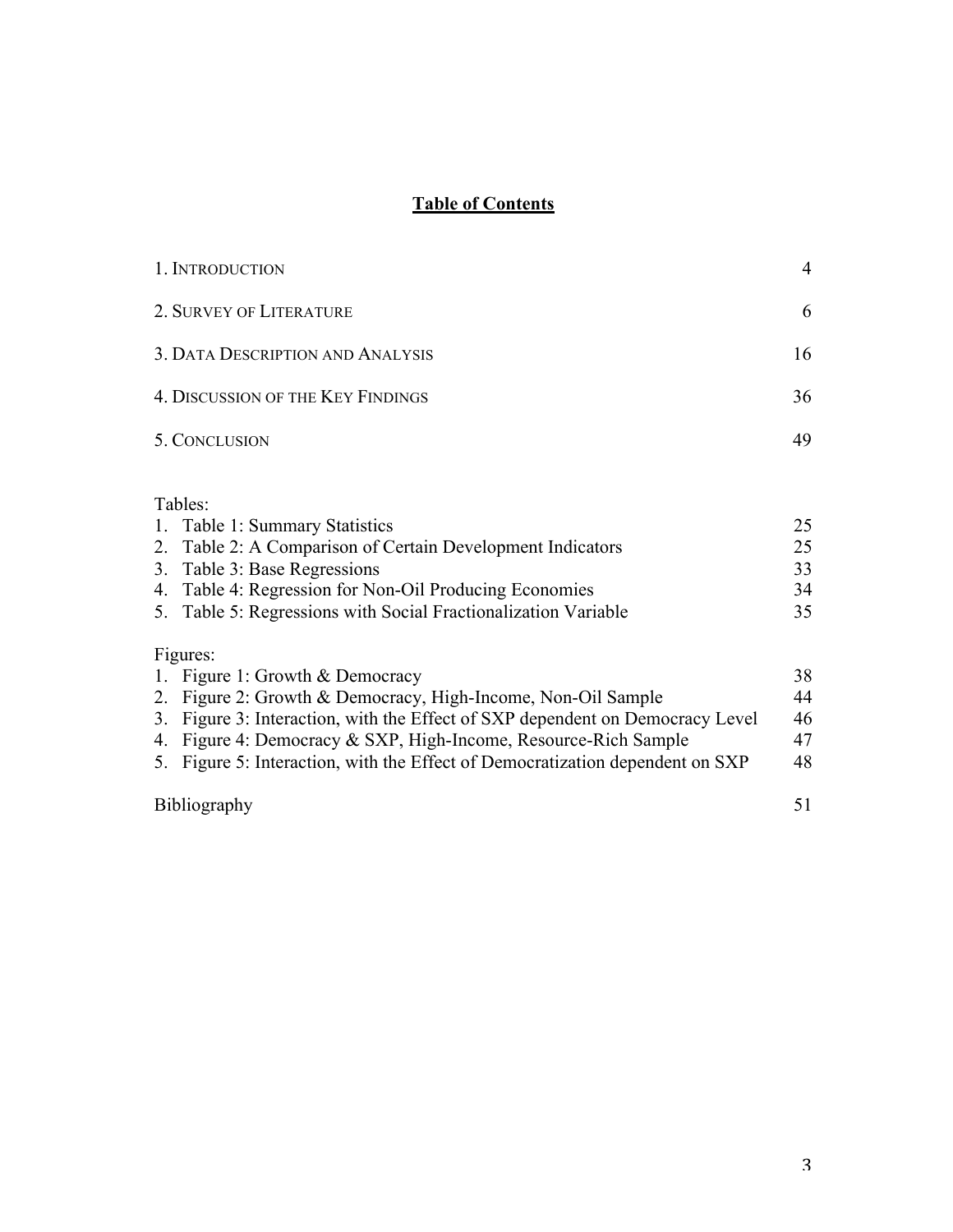#### **1. Introduction**

In the 1970's, Venezuelan Oil Minister, Juan Pablo Perez Alfonzo, predicted that oil would one day ruin Venezuela, referring to the much-coveted resource as "the devil's excrement". The ominous words have proved disturbingly accurate in the last few decades and the empirical evidence behind this has led economists to a baffling question: why is it that resource-rich countries have been surpassed in economic performance by resource-poor countries?

Alfonso's chilling prophecy was not limited to his own country, or even just to oil. Across geographical boundaries, economies with large deposits of natural resources, including fossil fuels, minerals and rocks, have demonstrated stunted development, compared with resource-poor economies. This paradox became increasingly evident in the latter half of the twentieth century, with the resource-poor countries, the so-called Asian Tigers, greatly outperforming most resource-rich developing countries, such as, Venezuela, Iraq, Brazil and India. This poses a critical question for development economists and policy makers, answers to which have ranged from purely economic to institutional reasons.

There cannot be something inherently bad about the raw materials themselves, the answer must lie in their extraction or exploitation. This paper focuses on the political economy of the resource curse, and aims at explaining the sociopolitical reasons behind it. Section 2 summarizes the literature that has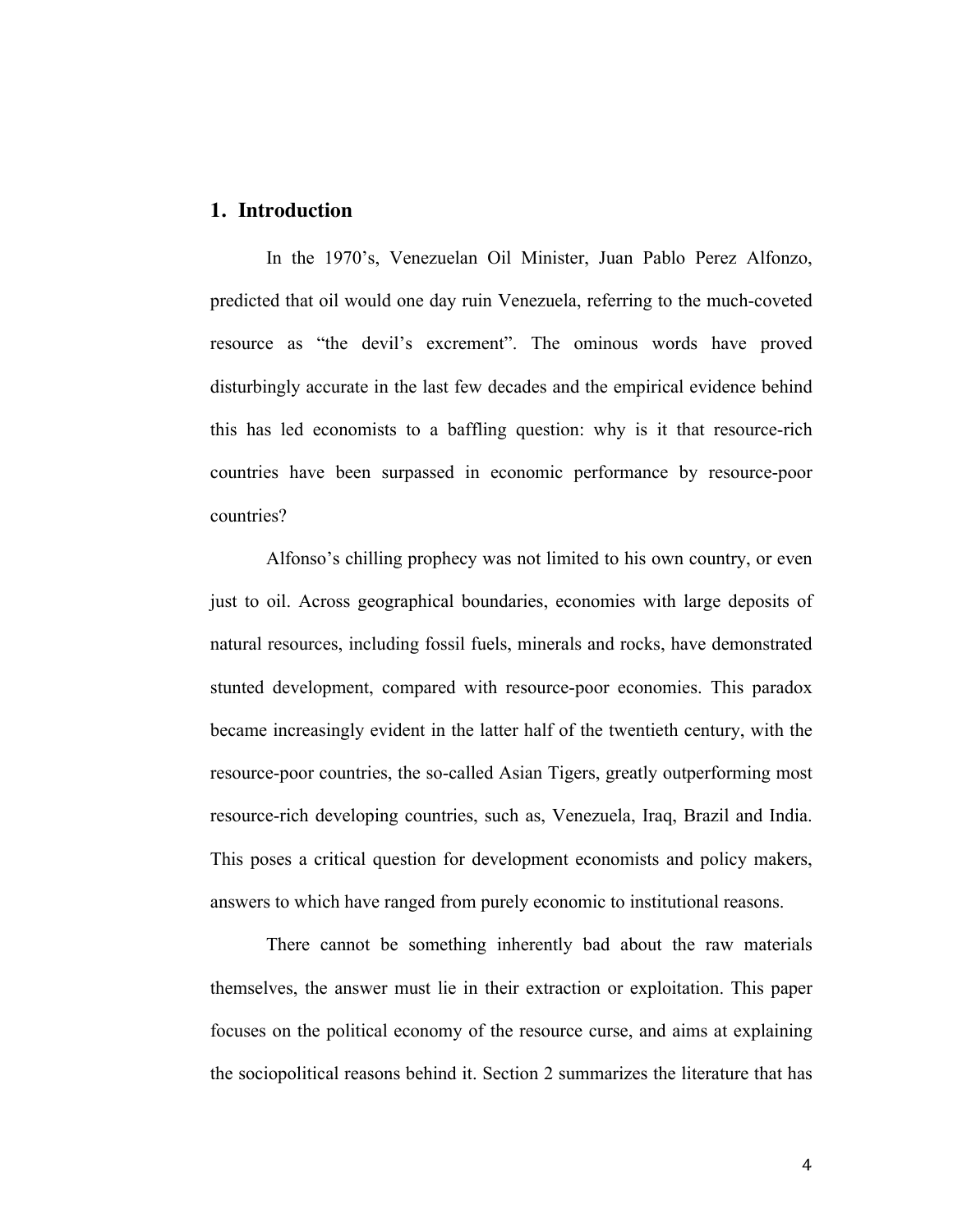provided the background and inspiration for my study, covering a wide range of explanations and theoretical approaches to the subject. In section 3, I discuss the panel dataset and conduct an empirical analysis of the effects of natural resource dependence, the polity and stability on economic development. Isolating the effects of natural resource dependence from key sociopolitical factors eliminates the natural resource curse. Further, democratization is, in general, beneficial for economic growth but natural resource dependence tends to dilute this effect. For high-income economies and highly-resource dependent economies democratization can even GDP per capita. In section 4 there is a detailed discussion of the key findings and section 5 concludes.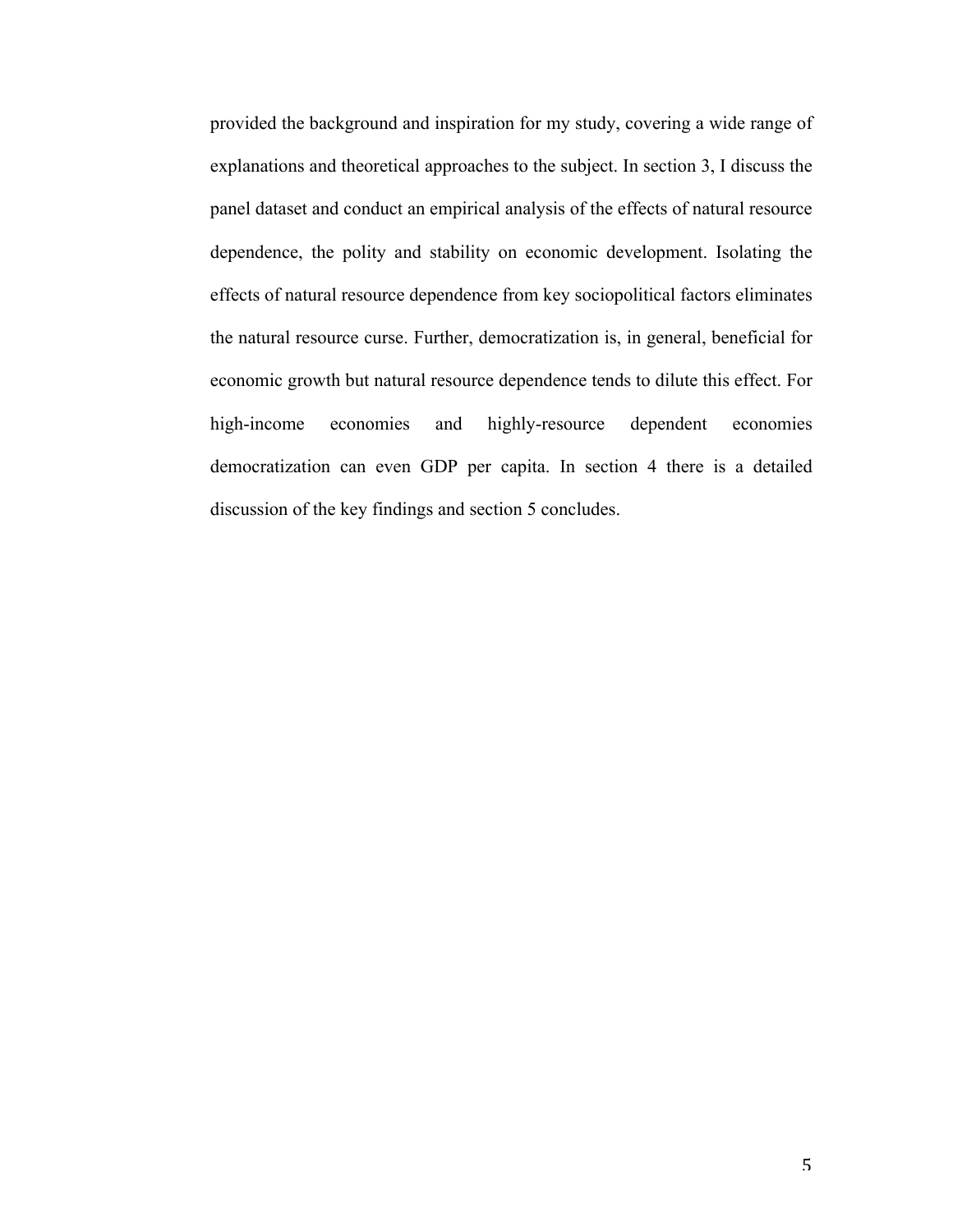#### **2. Survey of Literature**

In the latter half of the twentieth century, development problems became ever more urgent and the focus of a large body of economic literature. As the newly independent former colonies began struggling with economic hardship and stunted growth, the field of development economics became largely concerned with the reasons for this underperformance and solutions to the perceived problems. One issue that came to light in this discourse was that resource-poor, developing economies were outperforming the resource-rich ones.

Richard M. Auty first coined the term "Resource Curse" in 1993 to describe this paradoxical trend. As the following studies illustrate, much of the literature in this field focused on purely economic explanations, such as declining prices of raw materials, susceptibility of the resource-rich economy to the Dutch Disease, as well as the idea that over-dependence on the primary sector results in underdevelopment of the overall economy.

Focusing his research on Latin American countries, Auty (1993) hypothesized that large natural resource endowments may not be beneficial for the development of low and middle-income countries. He concluded that these economies were indeed distorted by over-dependence on the natural resourcebased industry as natural resource industries have few linkages and do not build human capital and, even more importantly, they cause the Dutch Disease, where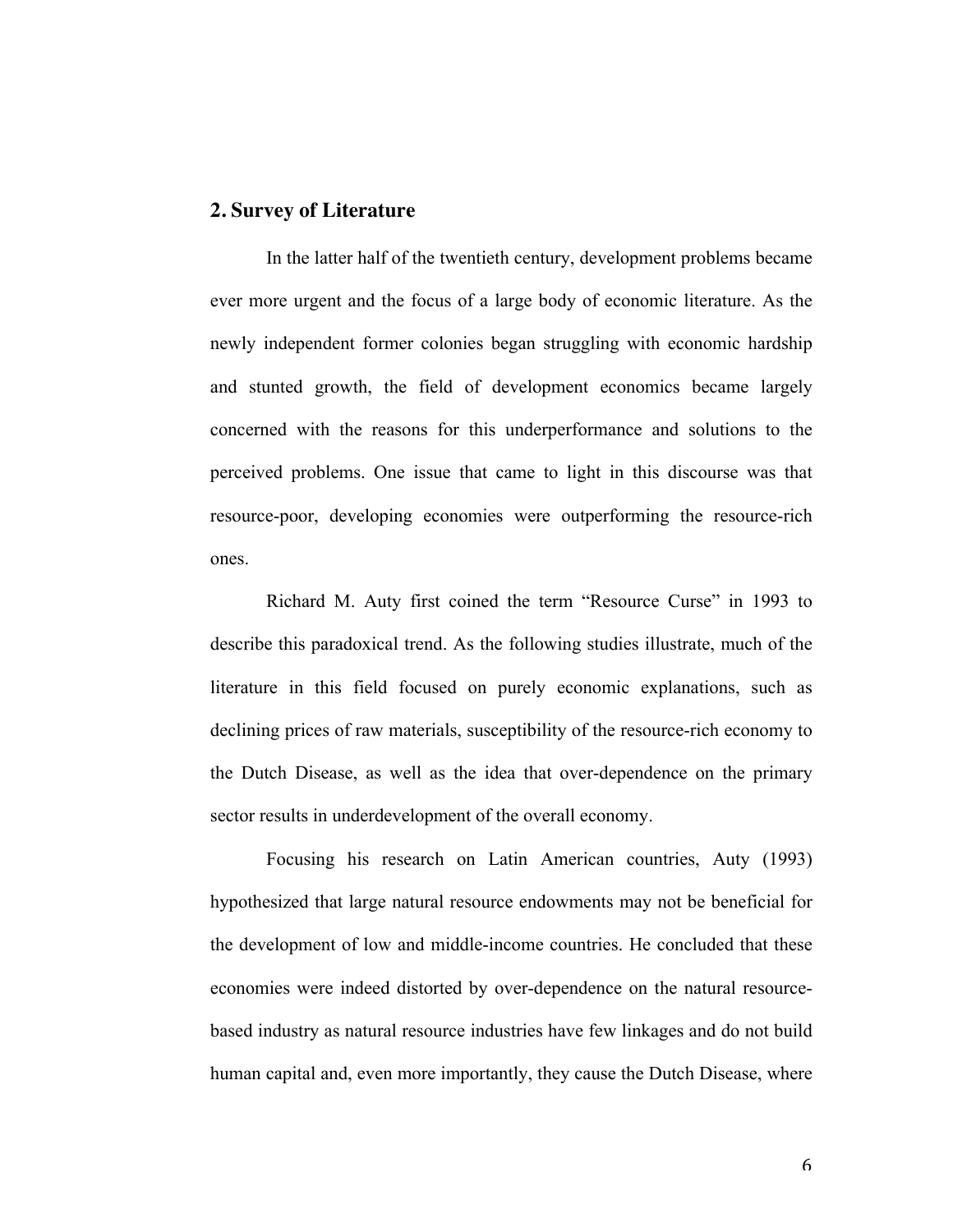natural resource rents cause the exchange rate to appreciate and, thus, render other sectors of the economy uncompetitive.

The research into the natural resource curse, however, dates further back than the coinage of the term. The work of Prebisch (1950) aimed at explaining the economic hardship of Latin America. He pointed out that the prices of raw materials, which were the main exports, were declining relative to manufactured goods. Singer (1950) reached a similar conclusion but pointed to differing income elasticities of demand for agricultural goods compared to manufactured goods. What came to be known as the Prebisch-Singer hypothesis brought forth the idea that countries with abundant natural resource wealth should not depend on it for growth.

Sachs and Warner (1995) built on this work by conducting a worldwide study of the resource curse hypothesis. Their findings were largely in line with those discussed above, as they showed evidence of the Dutch Disease hypothesis, where labor shifts from "learning-by-doing" sectors to the primary sector. In a subsequent study Sachs and Warner (2001) explained the phenomenon by arguing that resource-rich countries rely heavily on the resource-based industry and, thus, fail to benefit from export-led growth.

This was merely an aspect of the great body of literature concerned with the development problems of natural resource-dependent economies. While the Dutch Disease hypothesis and the idea of over-dependence are enlightening explanations, a deeper look at the factors at play is critical in understanding the link between natural resource dependence and economic development.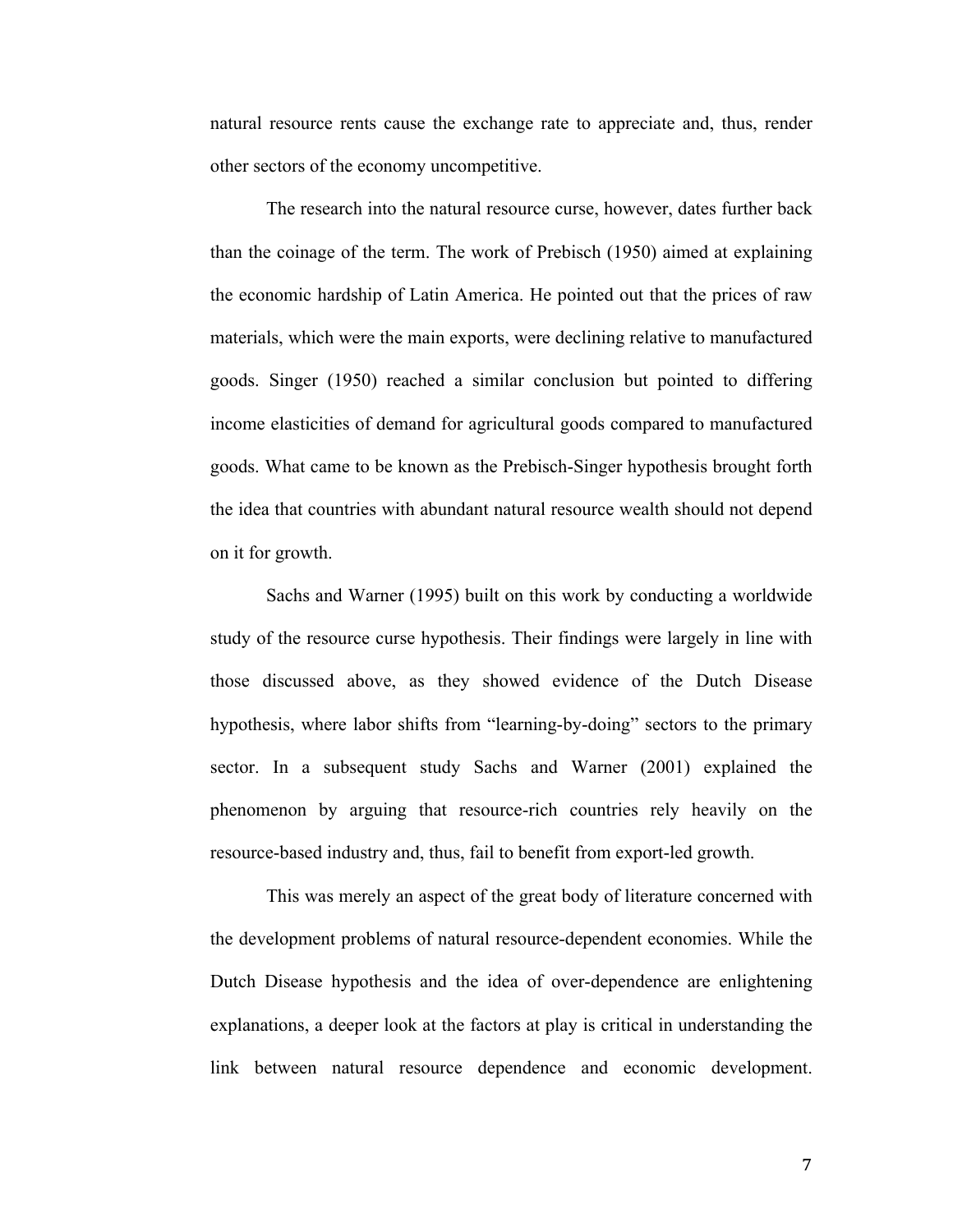Favorable and growth-oriented policies are the driving forces behind economic development. Without these even the wealthiest country may face stagnation, inequality and poverty. Mehlum, et al. (2006) build upon the work by Sachs and Warner, but reach a different conclusion, where the quality of institutions determines whether or not a country suffers from the natural resource curse. Thus, those resource-abundant countries that have better quality institutions (according to the measure developed by the authors) do not suffer from a resource curse at all. Such institutions are crucial in controlling the unfavorable political incentives created by natural resource rents, especially corruption, as factions compete to control the resources and use them for their political gain. Politicians are seen as particularly susceptible to the temptations of natural resource booms, as they struggle to remain in power and use the resource rents to do so (Robinson et al., 2006). Another source of concern is that politicians in resource-rich countries need not rely on the private sector for tax revenue, and so they tend to leave it neglected and underdeveloped (Acemoglu, et al., 2000). This shift in the emphasis on sociopolitical causes represents a larger shift in the literature, where more recent studies focus largely on the polity and institutions. Thus, the economic policies and policy makers in resource-rich countries are of extreme relevance in this study of economic development.

Auty (2001) describes "a developmental political state" as a necessary precondition for equitable economic development but one that is more likely to be found in resource-poor countries. Sound economic policies and long-term welfare exemplify this state. Auty (2001) then outlines the "staple trap model",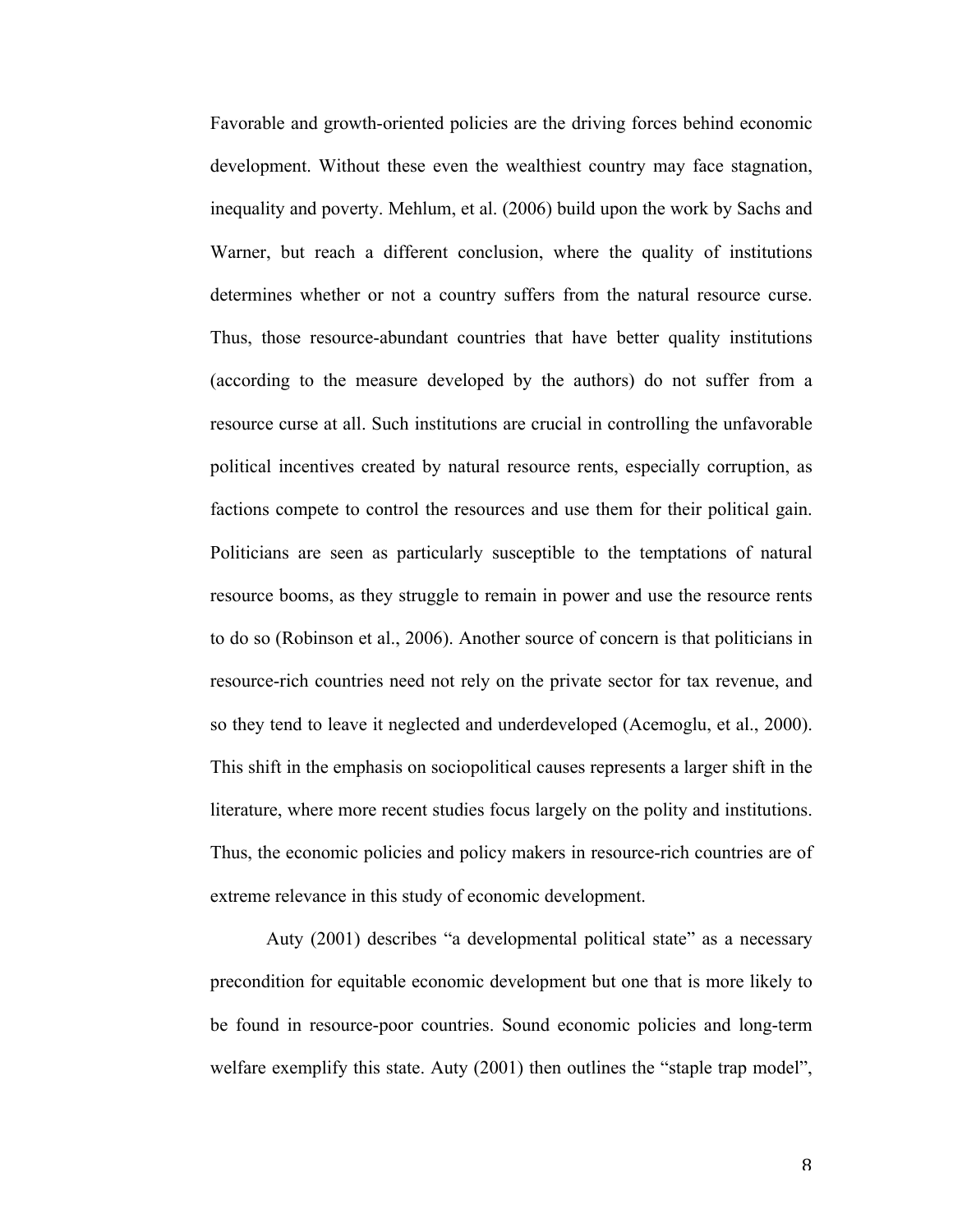where resource-rich economies develop an over-dependence on the primary sector, thus resulting in a lack of economic diversification, industrialization, urbanization and human capital. This work suggests that the absence of a polity that makes investments in long-term development leads to the resource curse.

Given the importance of economic policies in determining the economic fate of a nation, I intend on exploring further the relationship between the polity and economic performance. The work of Douglass North provides a foundation for this, highlighting the correlation between sound institutions, efficient enforcement mechanisms and economic performance. The central dilemma for developing countries is, therefore, the development of a polity that efficiently and impartially enforces contracts, property rights and the formal and informal rules that structure economic exchange. Another issue of concern is that efficient property rights may not exist because of bribery or because powerful groups might be blocking them as they may be benefitting from the lack thereof. The fact that incentives for corruption are greater in countries where the potential benefits, that is, natural resource rents, are larger, explains why the issues outlined by North, inefficient institutions, bribery and lack of property rights and enforcement, may occur in resource-rich economies.

The result of inefficient and corrupt institutions and polity is that the cost of transacting in third world economies tends to be very high. Moreover lack of property rights and poor enforcement mechanisms mean that firms tend to be small and large firms can exist only under government protection, so that development in other sectors of the economy is obstructed. While North's work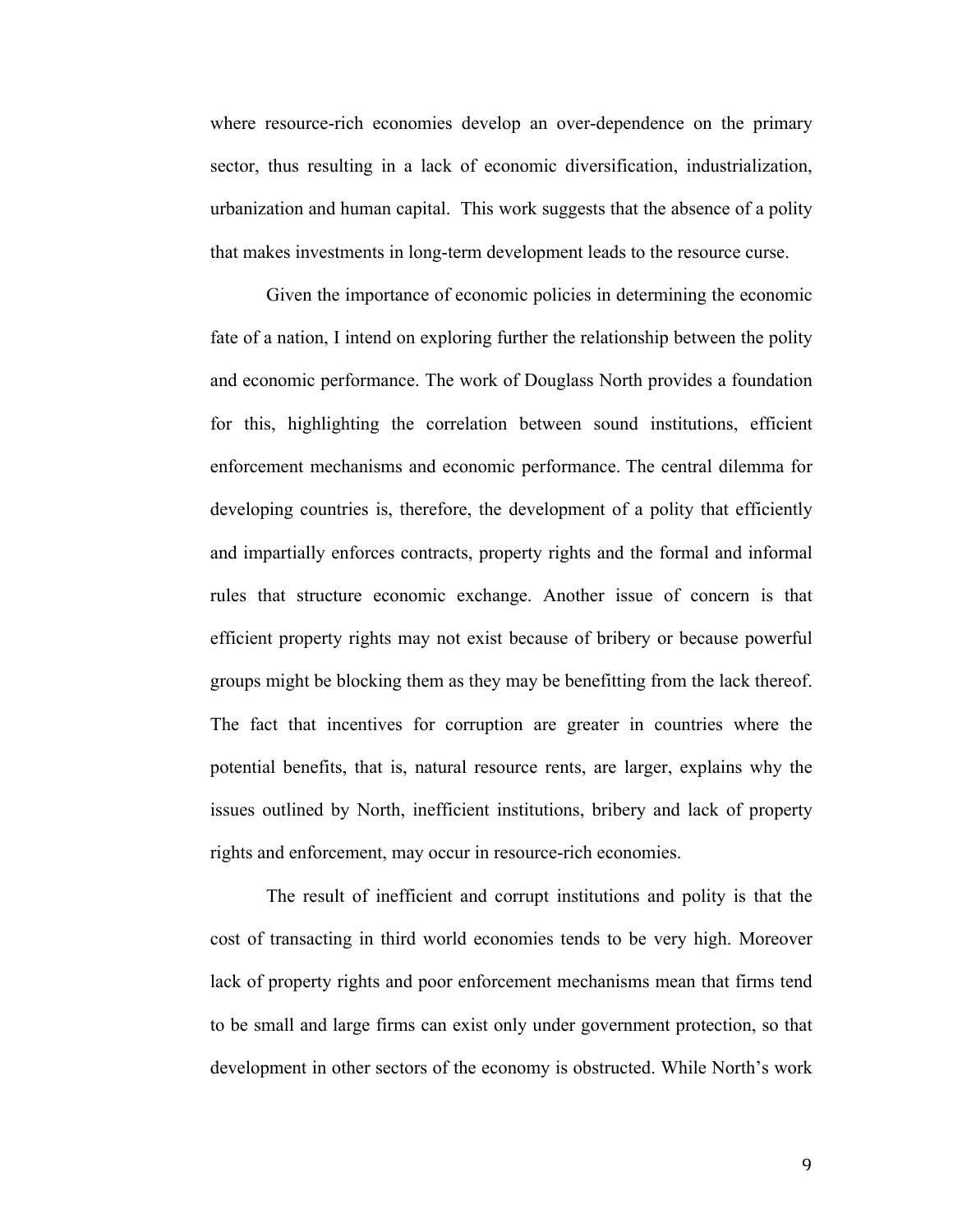was not specific to resource-rich countries, it outlines a problem where the institutional structure does not encourage productive economic and developmental activity, and stands as an obstacle to socioeconomic development.

The intersection of politics and economics is brought to light in North's work, and is a motivation for this study. Given the large body of literature that has hypothesized correlations between natural resource abundance and sociopolitical issues of political instability, authoritarianism and conflict, it is conventional belief now that natural resource rents encourage bad institutions, political uncertainty and violence conflict. With this as my theoretical background, I intend on testing the hypothesis that the channel through which resource dependence affects economic growth is the polity. As rent-seeking elites have a source of easy revenue without having to invest in good institutions and enforcement, there is little incentive for long-term development. My analysis will lead me to a discussion of what characterizes a favorable polity in the context of natural resource abundance. As the data will show, there is no clear answer to this question but, for now, let us return to the foundations of this study.

It seems intuitive that the potential control of a large natural resource endowment would offer great incentives for violence between sociopolitical factions. Collier and Hoeffler (2005) argue that the existence of natural resource rents increases the risk of conflict, as they can finance rebellions. Further they are likely to be looted by corrupt governments owing to ethnic fractionalization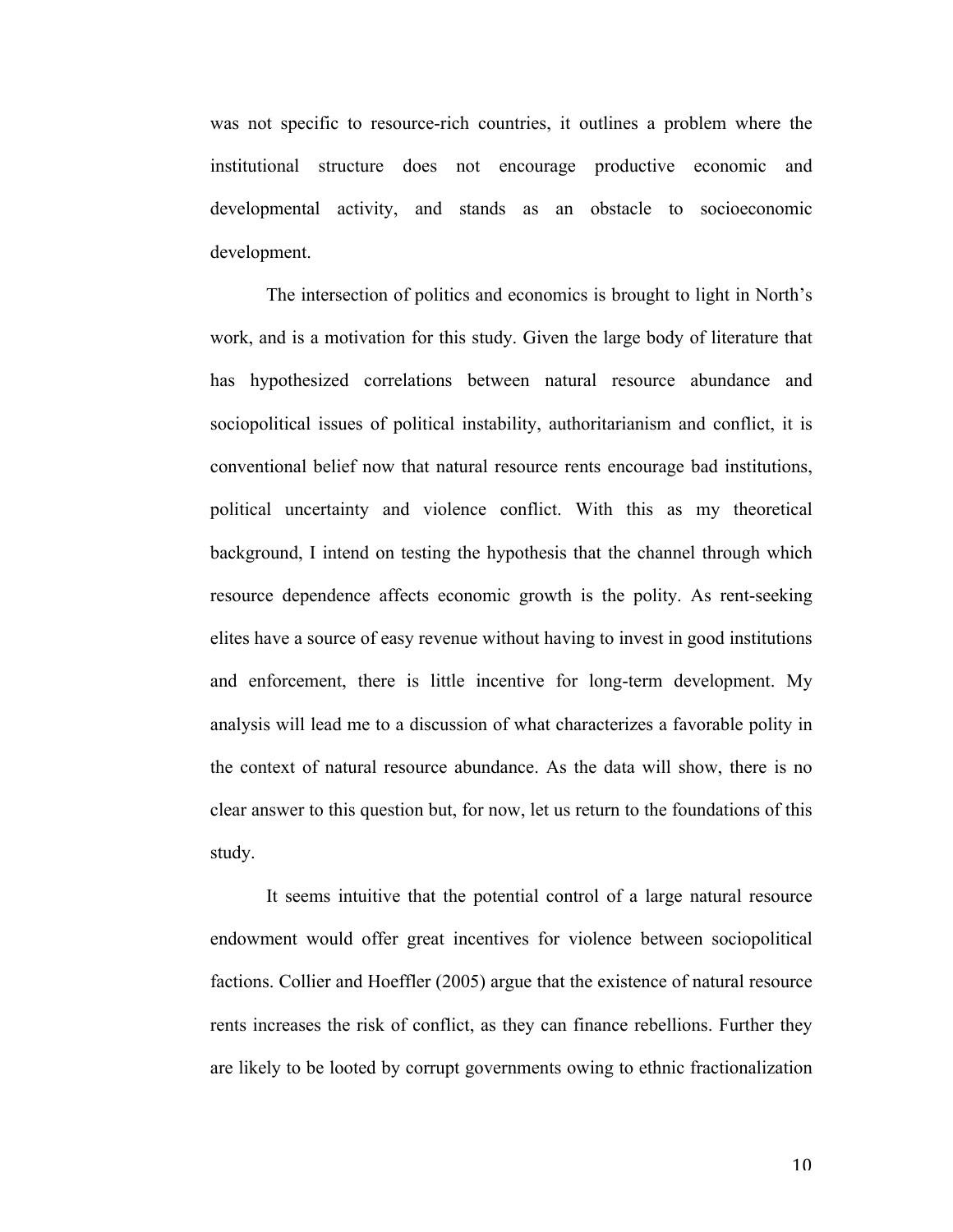or inefficient institutions. Wantchekon (2000) addresses a number of potential political effects of natural resource abundance. He argues that resource-rich countries are likely to have authoritarian governments as the rents create incentives for governments in power to become repressive and strengthen their hold. This also creates potential for open conflict or civil war. Of interest here is the idea that the correlation between natural resource wealth and economic development occurs through a medium – whether it's the rent-seeking activities of factions or the socio-political structure and institutions of the society.

Economists have also brought to light evidence that social fractionalization can have a negative effect on development. Easterly and Levine (1997) constructed a measure of ethnic diversity to find its correlation with economic growth. They find a negative relationship between ethnic fractionalization and income per capita. While resource-rich economies have failed to develop at steady rates, many of them have also been undergoing war, ethnic tensions and violence. Further the creation of rents in resource-rich economies tends to aggravate conflict and tensions, making the level of social fractionalization deeply relevant to any study of the performance of resourcerich countries.

In addition to sociopolitical peace and stability, the type of political regime also has a role to play and is a central point of focus of this paper. From Venezuela to the Middle East, resource-rich countries tend to have authoritarian regimes and do not benefit from democratic institutions. Ross (2001) explores what he refers to as the "oil impedes democracy claim". He found that oil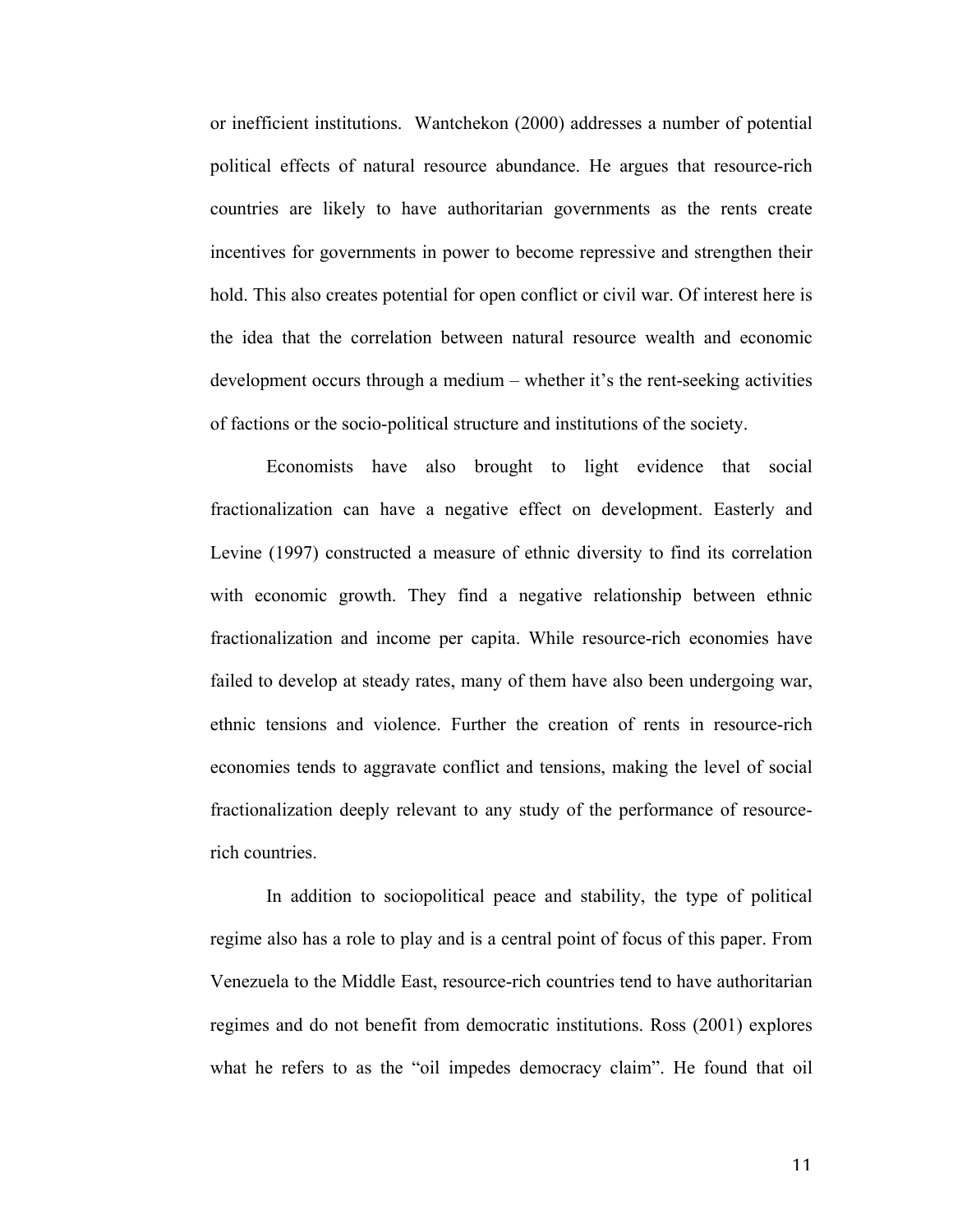wealth does harm democracy and even more so in developing countries. Although he focused largely on oil-dependent countries, he concluded that both oil and mineral dependence lead to a "rentier effect", where governments elude democratic pressures through low taxes and high spending. Given the strong empirical evidence of the negative correlation between resource wealth and democracy, this area is worth probing further.

The central aim of this paper is to study the relationship between resource-dependence and economic growth, as well as the relationship between political stability and GDP growth in resource-dependent economies. As the data shows in section 3, resource-rich countries tend to be less democratic than the resource-poor. A study of the possible effects of democratic institutions on these economies is of great importance. While the economic effects of democracy have been heavily debated, the noneconomic merits of such a system that promotes accountability and liberty need no explanation. Collier and Hoeffler (2006) find an ambiguous, and often negative, correlation between economic growth and democracy in the context of natural resource abundance, but this should not lead one to conclude that the agenda of promoting democracy in autocratic societies is counterproductive. The authors trace the negative relationship to the idea that the pre-existing institutions in developing countries are corrupt, so that bribery and vote buying are rampant and cannot be prosecuted as the judiciary and the police are rarely independent. The existence of large resource rents worsens the outcome, as sources of financing for corrupt activities are abundant. The problem here lies in the fact that developing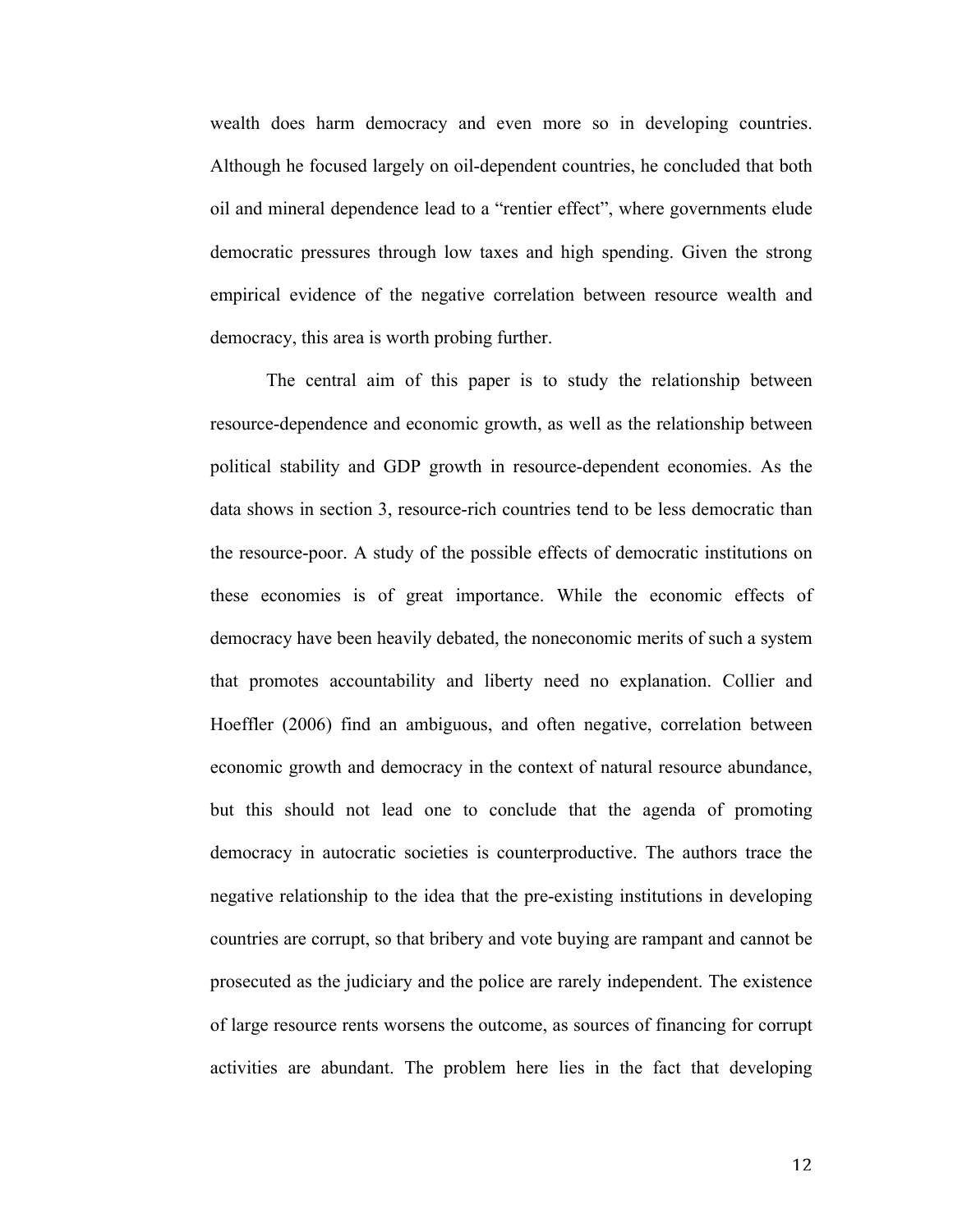countries do not have as mature and thorough a system of checks and balances as developed countries. Where there are large natural resource endowments, therefore, this can create even more negative incentives, as the opportunities for embezzlement and corruption are huge.

It is important to note, though, that a system of checks and balances takes time to develop. As numerous economists have pointed out, institutions are sticky and historically persistent. North (1990) made a significant contribution to the literature on institutional change in his discussion of the forces that shape it. He argues that the initial set-up costs of institutions are very large and that there are increasing returns to institutions. Thus, once an institutional framework is established, it is very costly to change it and the benefits may not be realized in the short run. As a result, given a world characterized by imperfect information, persistent underdevelopment will result as existing institutions are continually reinforced. Thus, once a country is on a particular development path, economic or political, it is difficult to set it on a new course. Countries that face persistent underdevelopment are trapped in a bad equilibrium where institutions and policies are unfavorable for economic development. Corruption, inefficient property rights and lack of investment in long-term development projects, such as infrastructure, education and finance, may be some of the characteristics the institutional structures in these countries. As an overhaul of the economic and political institutions is costly, the bad equilibrium persists and development does not occur. Thus, once exploitive and corrupt institutions are established, they are likely to endure and harm economic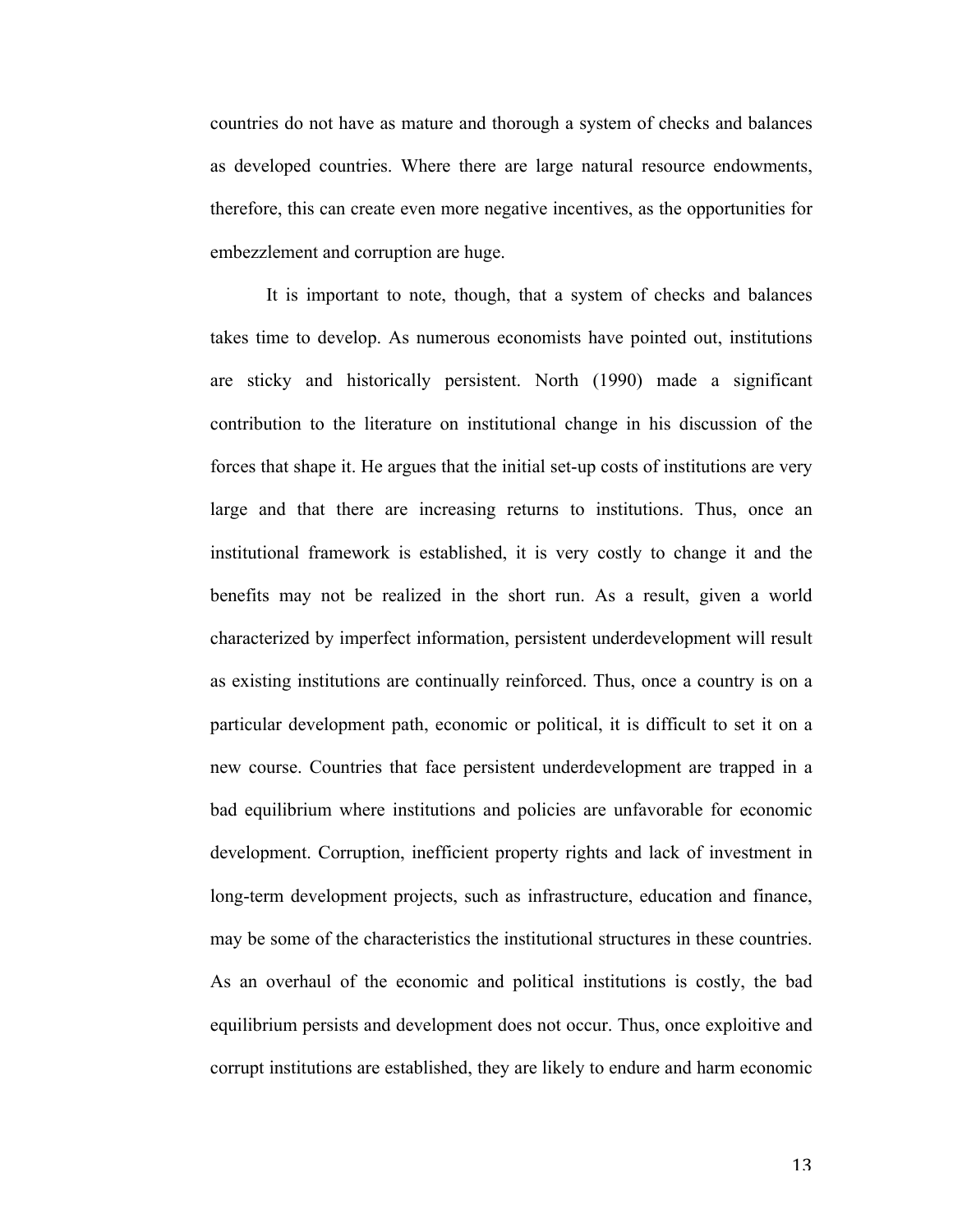growth. In the case of the developing world, much of which is former colonies, the establishment of these institutions can be traced to colonial times. Acemoglu, et al. (2000) find that in resource-rich countries in particular, colonizers tended to establish inferior institutions which best served the purpose of extracting resources for profit rather than promoting economic growth. This finding is critical in explaining what appears to be a curse of natural resources, but may be better described as a curse of bad institutions.

As valuable natural resource endowments offer great short-term profits they may encourage and reinforce such institutions, just as they did in the case of colonial settlements discussed above. If the reason that natural resource rich countries may be unable to develop is that they cannot establish favorable institutions and are trapped in bad equilibria, the question arises of the kind of institutions they need for economic growth.

Botswana is an example worthy of discussion here. While the country is the largest diamonds-producer in the world, it has enjoyed political stability and economic growth since independence over four decades ago. A significant difference between Botswana and its resource-rich counterparts is its longrunning democracy. Relatively accountable and stable governance has led to high investments in education, health, most notably, measures against HIV/AIDS, and moves towards diversification of the economy. To extend the discussion to energy sources, let us consider Norway, one of the largest oil exporters in the world. Its unparalleled success in converting its oil endowment into economic growth rather than a curse has resulted in the country being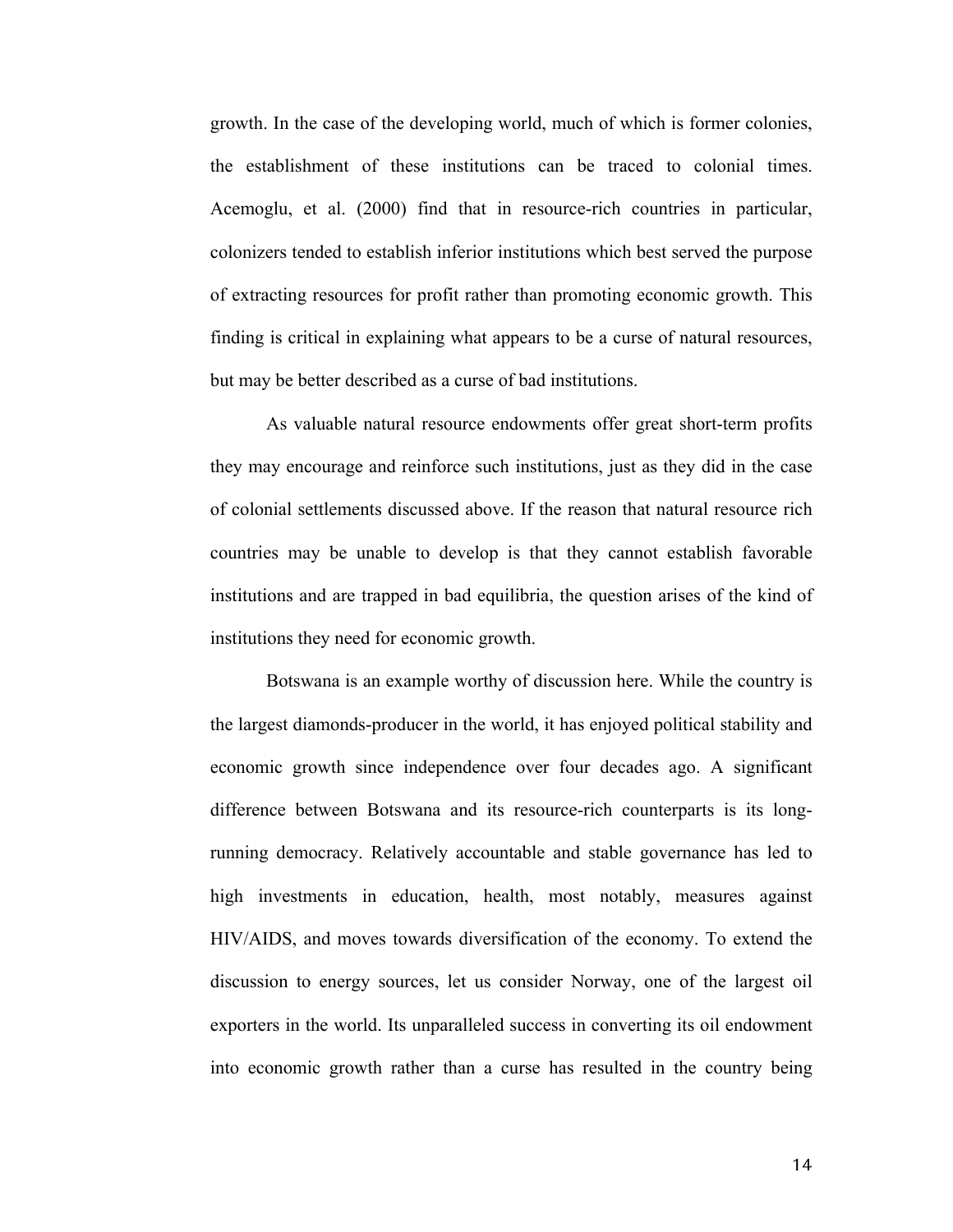named the most developed country in the world in the UNHDI list. While oil has been considered the most volatile and counterproductive of natural resources, this example shows that the wealth it produces has the potential to fuel long-term growth and development. It is not the substance in itself that is to blame. Further pointing to the Dutch Disease does not go to the heart of the problem. In fact, as the sixth largest oil exporter in the world, Norway is highly dependent on its energy, which accounted for 50% of exports, 22% of GDP and 27% of resource revenues in 2009. What has made Norway distinct from its resource-rich counterparts is its long-term strategy, characterized by high public spending and welfare policies. These examples suggest then, that good governance and development policies may result in an outcome very different to the natural resource curse. This idea lies at the heart of this paper and motivates the empirical analysis.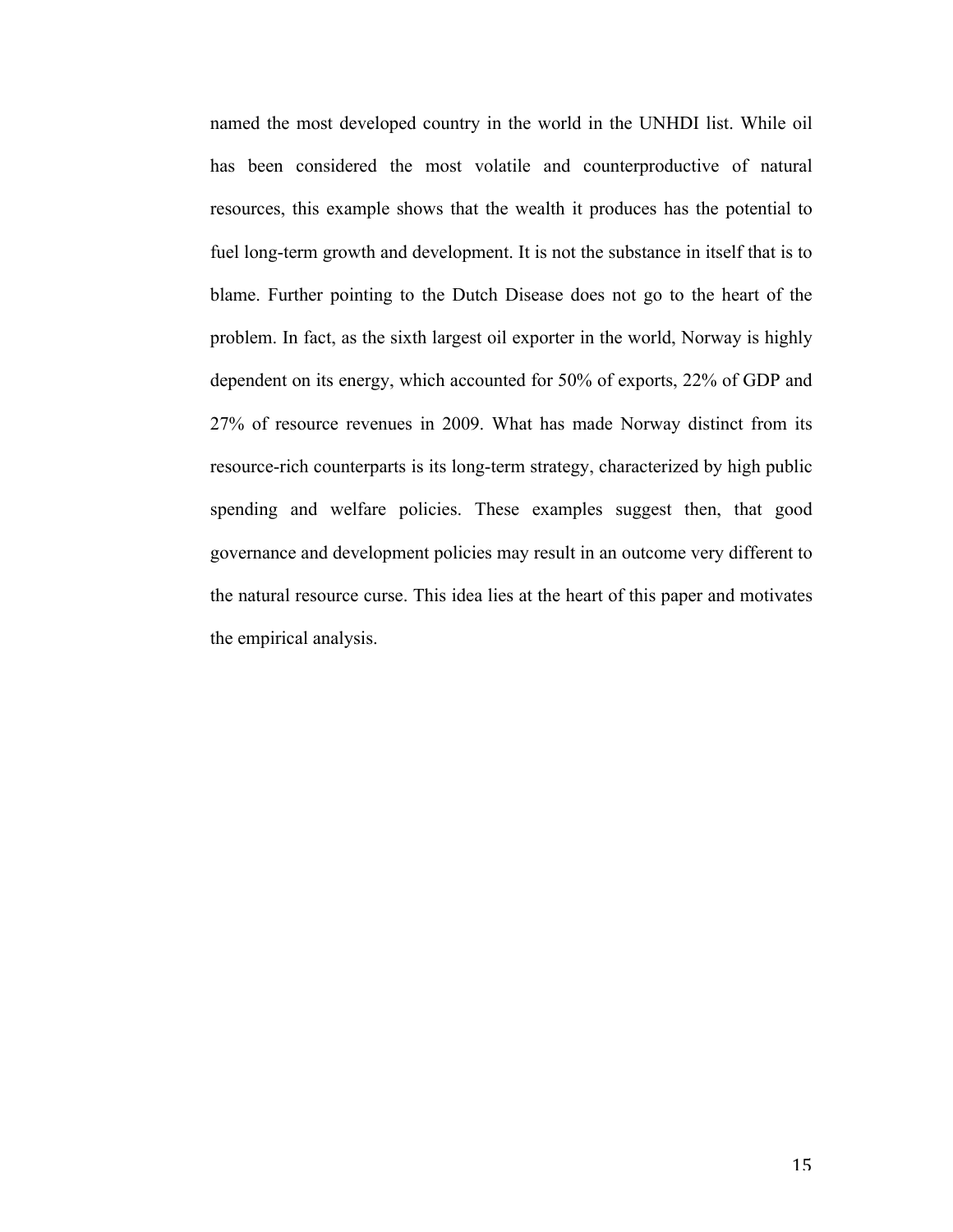#### **3. Data Description and Analysis**

#### *3.1. Key Variables and Sources*

The dataset includes 147 countries and ranges from the years 1960 to 1999. Only those countries for which data was unavailable have been excluded from the sample. The data is recorded in 5-year averages, i.e., 1960-1964, 1964-1969, … , 1995-1999. The variables included are detailed below.

Log of GDP:

This is the dependent variable, which is intended to indicate the level of economic growth for each country. It is calculated using real GDP per capita (PPP adjusted), and is measured at the beginning of each 5-year period. This variable was extracted from Collier & Hoeffler's (2007) dataset.

Share of Exports that are Primary Products (SXP):

A measure of primary commodity exports as a fraction of GDP, this independent variable is a proxy to natural resource abundance and it ranges from 0 to 1. Using level of primary exports has been the norm in literature exploring the natural resource curse. Primary products are all raw materials extracted from the land and ocean and include industries such as agriculture, forestry, fishing, mining and quarrying. This variable was extracted from Collier & Hoeffler's (2007) dataset. Henceforth, the abbreviation SXP will be used interchangeably with level of natural resource abundance.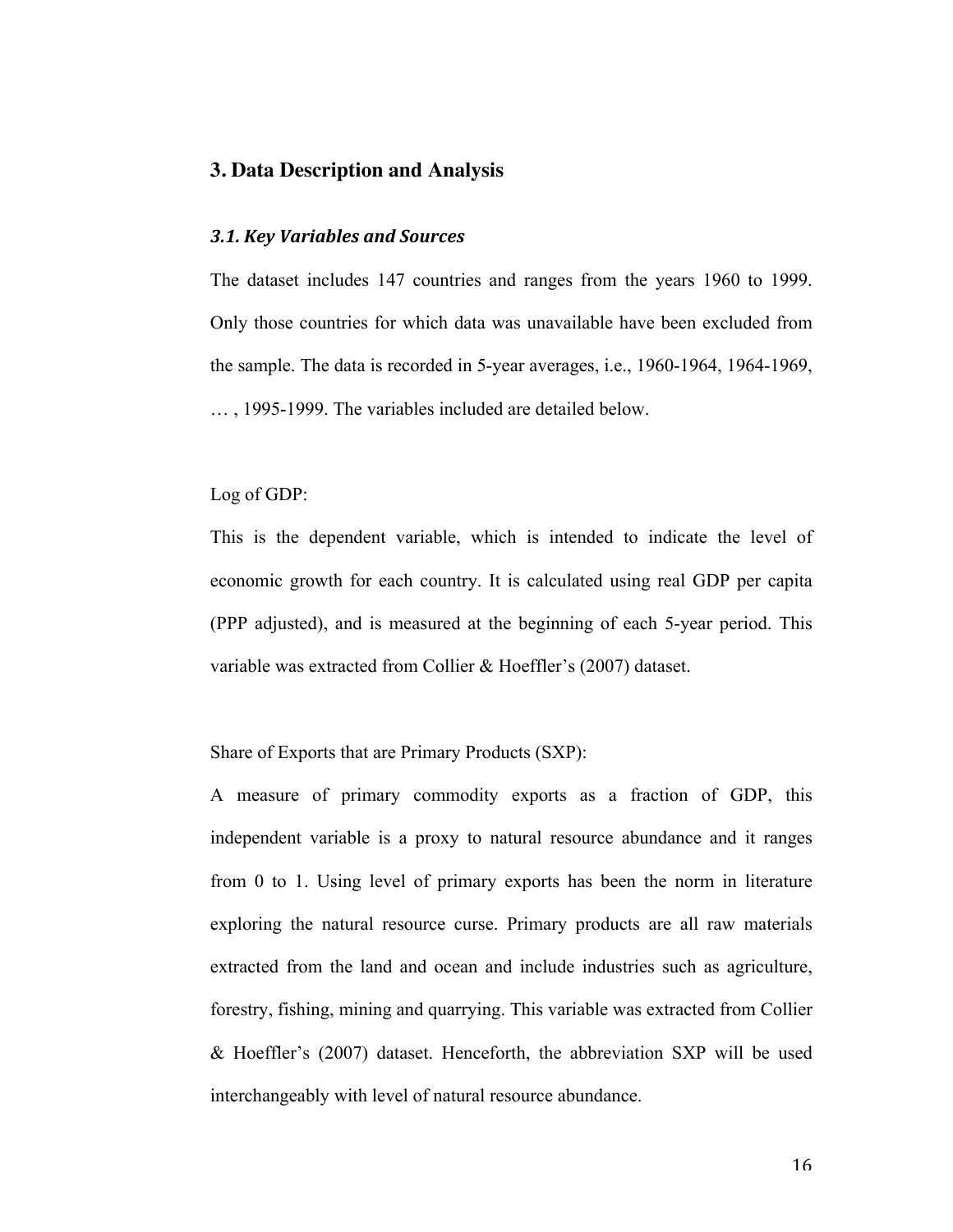At Civil War (atcivwar):

This is a civil war dummy that takes on a value of 1 if the country is experiencing civil war. If a minimum of 1000 battle-related deaths occurs in any given year, the civil war dummy takes on a value of 1. This variable was extracted from Collier & Hoeffler's (2007) dataset.

Social Fractionalization (frac):

This indicates the level of ethnic and religious fractionalization in each country. The range is from 0, where the population is completely homogenous, to 10000 where the population is completely heterogeneous. Ethnic fractionalization is defined as the probability that any two randomly drawn members of the population will belong to two different ethnic groups. The religious fractionalization index was drawn using data on religious affiliations. Together, the product of the two indices plus the one that has the greater value equals the social fractionalization index. This variable was extracted from Collier & Hoeffler's (2007) dataset.

Polity:

The values range from -10, for a highly autocratic system of governance, to  $+10$ , for a strong democratic system. The variable is a combination of two separate measures of "democracy" and "autocracy". Given the subjectivity of the two terms it is worthwhile to describe their usage here further. The former is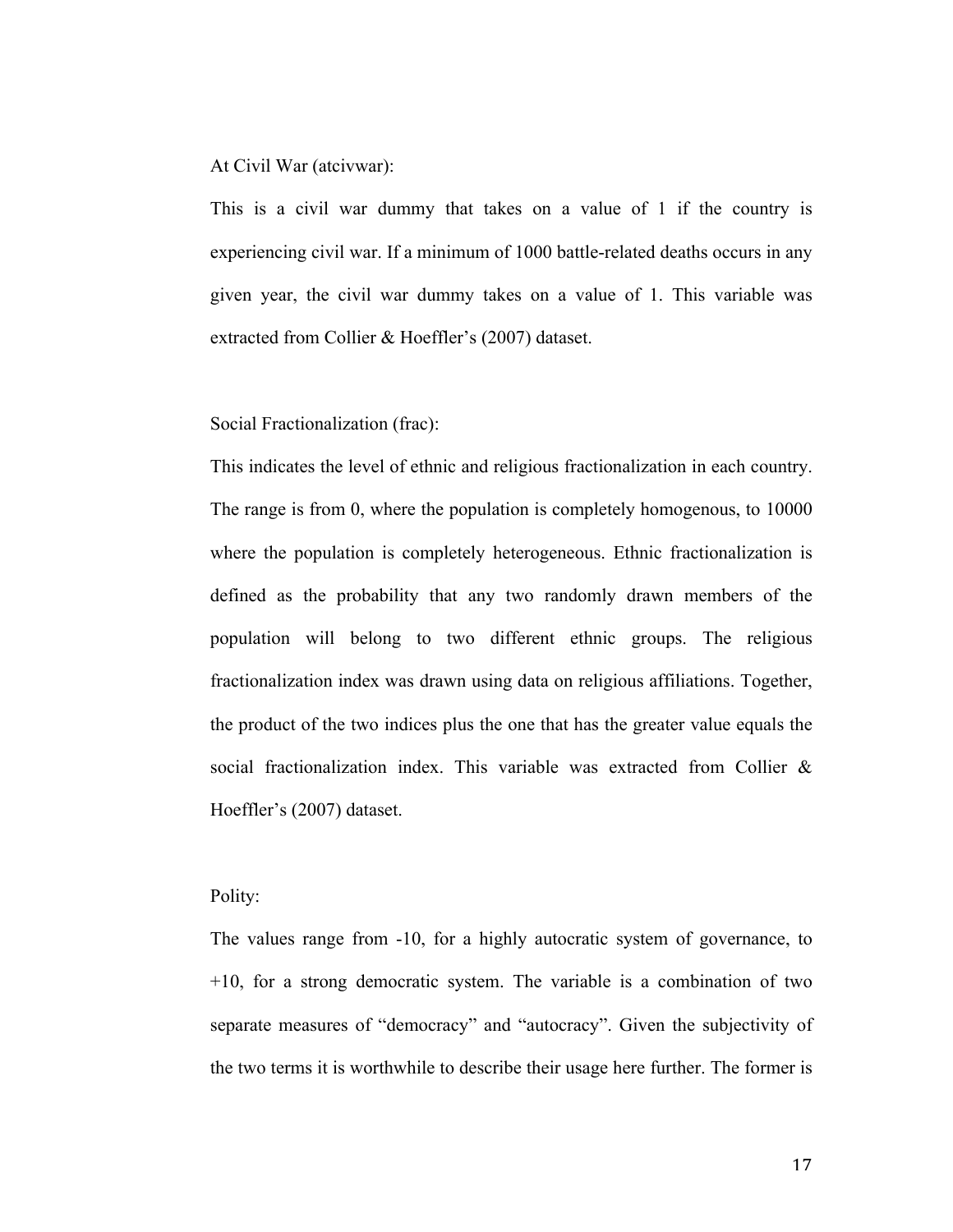assessed on three levels, firstly, the existence of institutions and procedures that allow citizens to express their preferences and choose their leaders, secondly, constraints on executive power and, finally, the extent of civil liberty. Thus, countries that excel in the three aspects described above are seen as strong democracies. The second measure, autocracy, explores the level of competitive participation in politics, the procedures of selection of the chief executive and the institutional restraints on executive power. Thus, countries that lack competitive political participation, whose chief executives are selected by a political elite and where the chief executive's power is relatively unconstrained are seen as autocracies. This variable was extracted from the Polity IV dataset.

#### Regime Change (regchange):

Where the polity score changes by over four points within any five-year interval, it is though to be a period of regime change. This is consistent with the Polity IV Project, which recognizes changes of over 4 points within three years as regime changes. To apply this threshold to my dataset the time period is altered to five years. Thus, regime change is a dummy variable, which takes on the value 1 for a period of regime change and 0 otherwise. This variable is intended to explain the effects of political change, instability and uncertainty on economic development.

Democracy (Dem):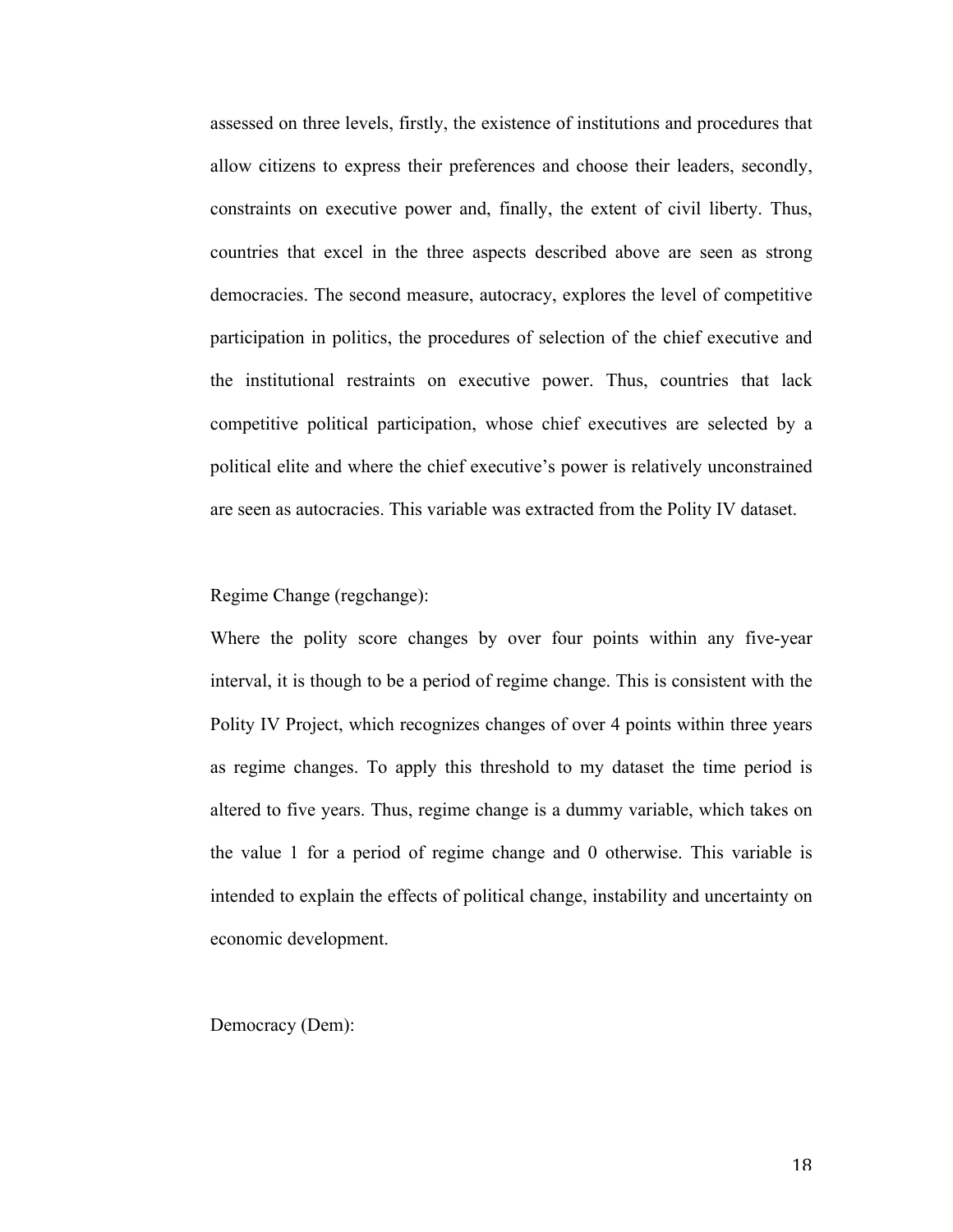Using the Polity III dataset, Collier & Hoeffler calculated this variable to measure the openness of institutions. It ranges from 0 to 10, with higher numbers indicating greater levels of democracy, or openness.

#### Oil:

This is a dummy variable that takes on the value 1 for those countries where the bulk of GDP reflects the value of extracted oil (Mankiw, et al., 1992). In this case GDP will necessarily be closely and positively correlated with the level of natural resource dependence and will, therefore, skew the data. Another source of concern is that oil is a commodity that is associated with an unusual amount of volatility and unrest. As Terry Karl (2007) notes, oil possesses certain characteristics that set it apart from other resources. These include its importance as an energy source that fueled global industrialization, the fact that it is scarce and non-renewable and its price volatility and consequent boom-bust cycles. The rents from oil are also large compared to other raw materials – leading to its appropriate description as "black gold" – and mean that a large oil endowment has great potential to skew the incentives of leaders and politicians and encourage unrest and corruption.

#### Regional dummies:

There are regional dummies for Africa, Asia and Latin America. These variables takes on a value of 1 if the country is in the region specified, and 0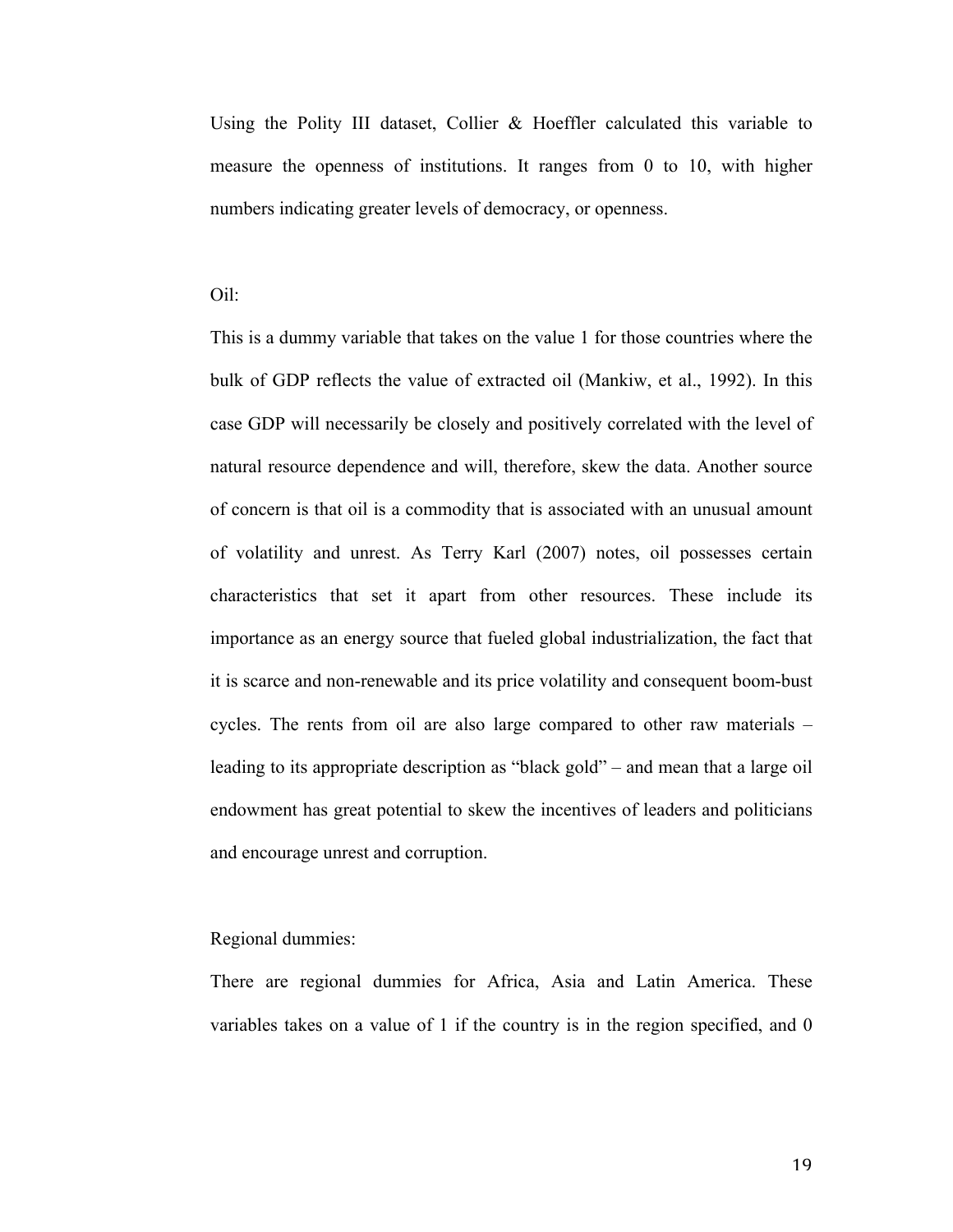otherwise. It is included to control for any regional or geographical differences that may account for inter-country differences in growth rates.

#### GDP/Capita:

GDP per capita is gross domestic product divided by midyear population, expressed in current U.S. dollars, for the year 2008. The source is World Development Indicators. Data is available at http://data.worldbank.org/indicator/NY.GDP.PCAP.CD.

#### Literacy Rate:

Adult literacy rate is the percentage of people ages 15 and above who can, with understanding, read and write a short, simple statement on their everyday life. The data used is for the year 2008. The source is World Development Indicators, and the data is available at http://data.worldbank.org/indicator/SE.ADT.LITR.ZS.

#### Life Expectancy:

Life expectancy at birth indicates the number of years a newborn infant would live if prevailing patterns of mortality at the time of its birth were to stay the same throughout its life. The data used is for the year 2008. The source is World Development Indicators and the data is available at http://data.worldbank.org/indicator/SP.DYN.LE00.IN.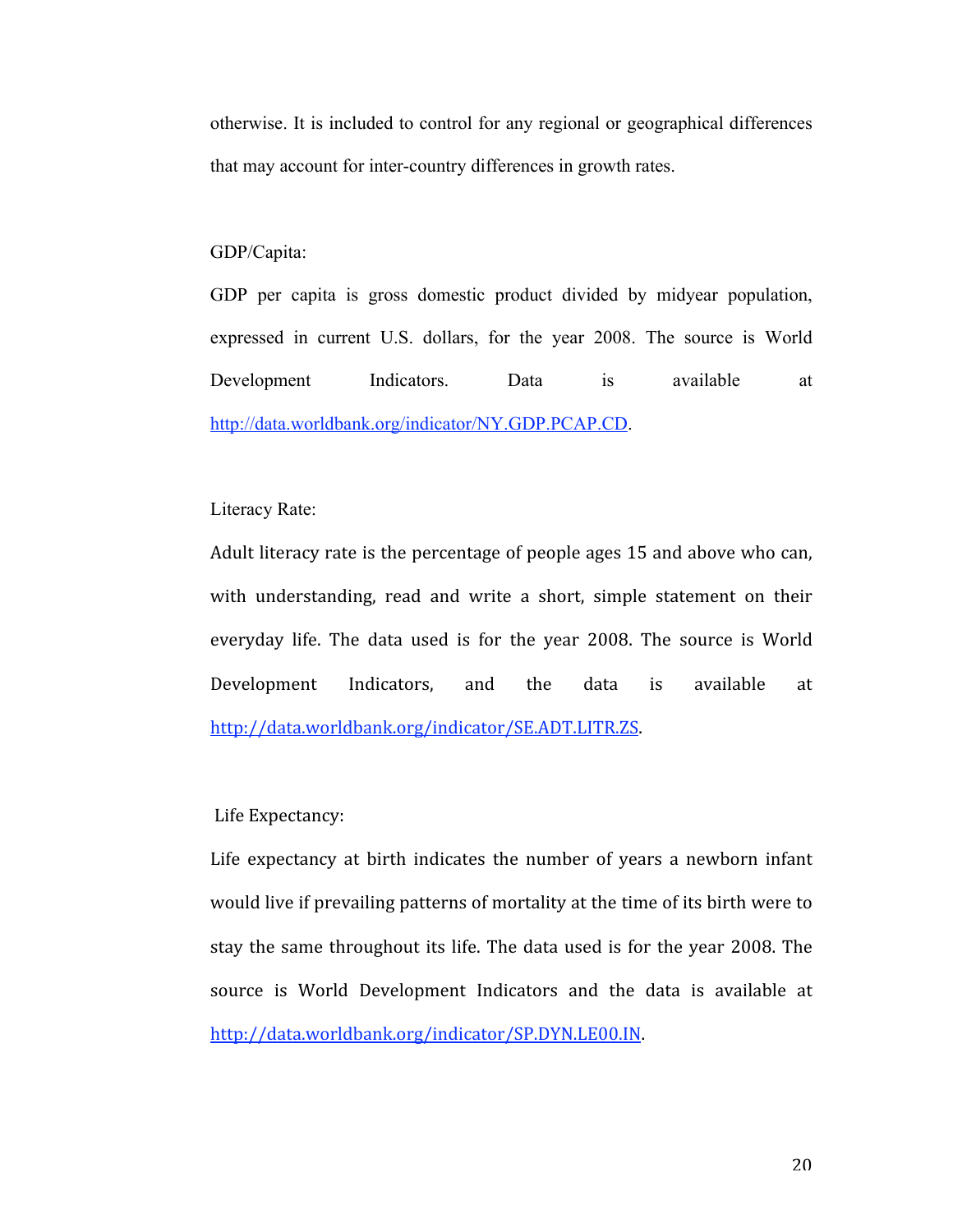Public Spending on Education:

This variable expresses the government spending on education as a percentage of total GDP. The data used is for the year 2002 as there was considerable missing data for more recent years. The source is World Bank Development Indicators and the data can be found at http://data.worldbank.org/indicator/SE.XPD.TOTL.GD.ZS/countries.

Public Health Expenditure:

This variable represents public health expenditure as a percentage of total expenditure on health in the nation. The data used is for the year 2008. The source is World Bank Development Indicators and the data can be found at http://data.worldbank.org/indicator/SH.XPD.PUBL/countries.

#### *3.2. Summary Statistics*

Table 1 shows the summary statistics for the full sample, as well as two subgroups, one of high-income countries and the other of middle and lowincome countries. The division is in accordance with the World Bank's classification of countries by Gross National Income, where the high-income countries (those with an income per capita greater than \$12,196 in the year 2009) are placed in the "High-Income Countries" sample, and the rest are lumped in the "Middle and Low-Income Countries" sample.

As the first row indicates, on average, the high-income economies tend to have greater levels of natural resource dependence. Thus, countries with large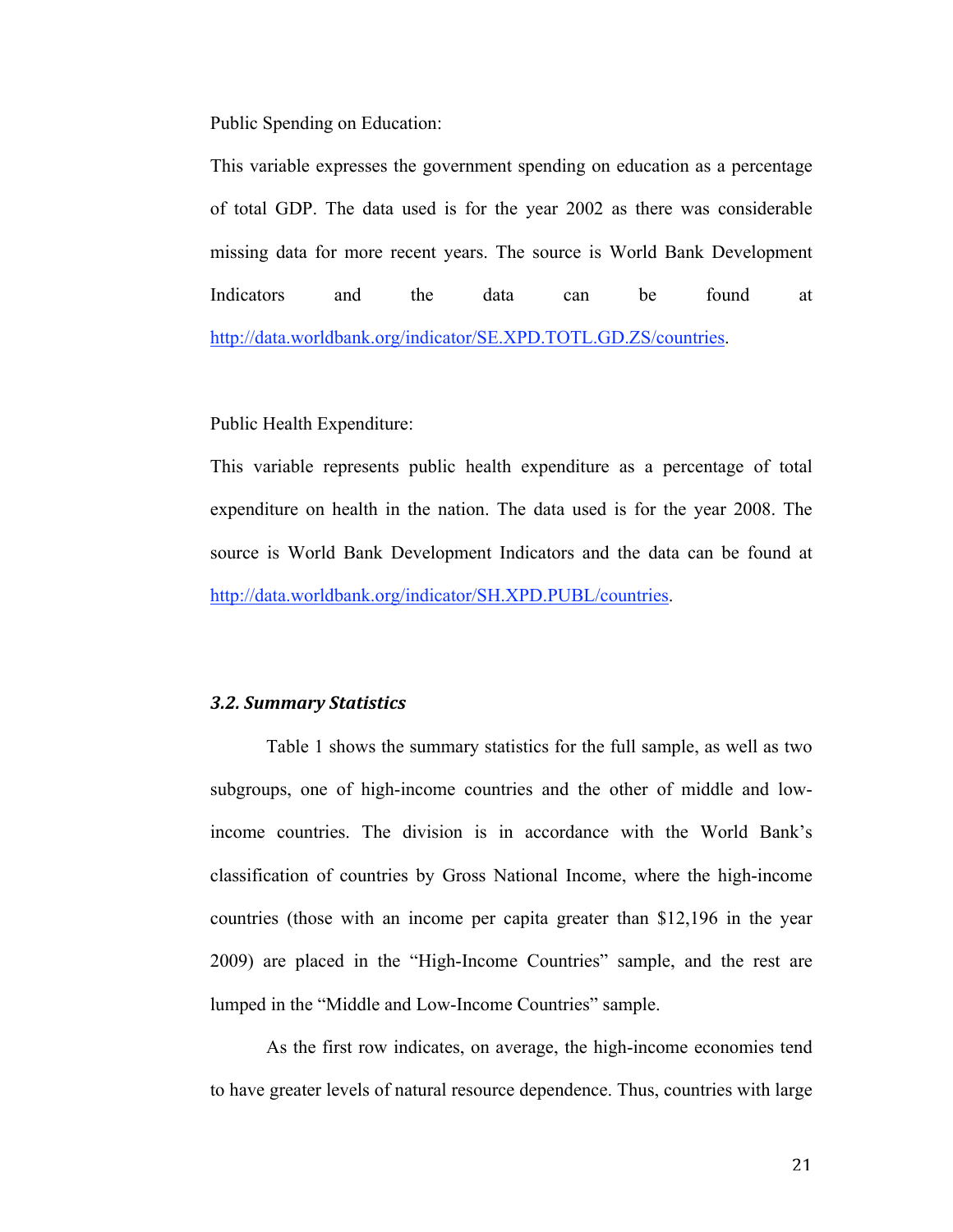natural resource endowments are not necessarily poor, as the resource curse hypothesis would have one believe. This observation reinforces the idea that it is not the natural resource endowment that often results in the paradox of plenty, but other factors that may or may not be related to it.

As the table goes on to show, the lower-income economies tend to be less democratic than the high-income countries. Moreover, they suffer greater social fractionalization and a higher incidence of civil war as well as regime change. Together this shows that lower income countries are not only more authoritarian but also suffer greater unrest and political instability. This provides the basis for the detailed study of the relationship between the polity and economic development in the next two sections. While lower-income countries are not distinct from higher-income countries in terms of natural resource dependence, there are differences with regard to sociopolitical climate. The implication is that the answer to the paradox of plenty lies in the political economy of developing nations, and the next section will empirically test this hypothesis.

Given the large body of literature concerned with the effect of natural resource endowments on economic growth it is worth considering whether or not there is empirical evidence of a natural resource curse. Mehlum, et al. (2006) describe countries with a ratio of primary product exports to total exports (SXP) of greater than 10%, as highly resource-dependent. Identifying those countries with an SXP value greater than 0.1 for a majority of the forty-year period, resulted in a sample of 64 low-dependence countries and 83 high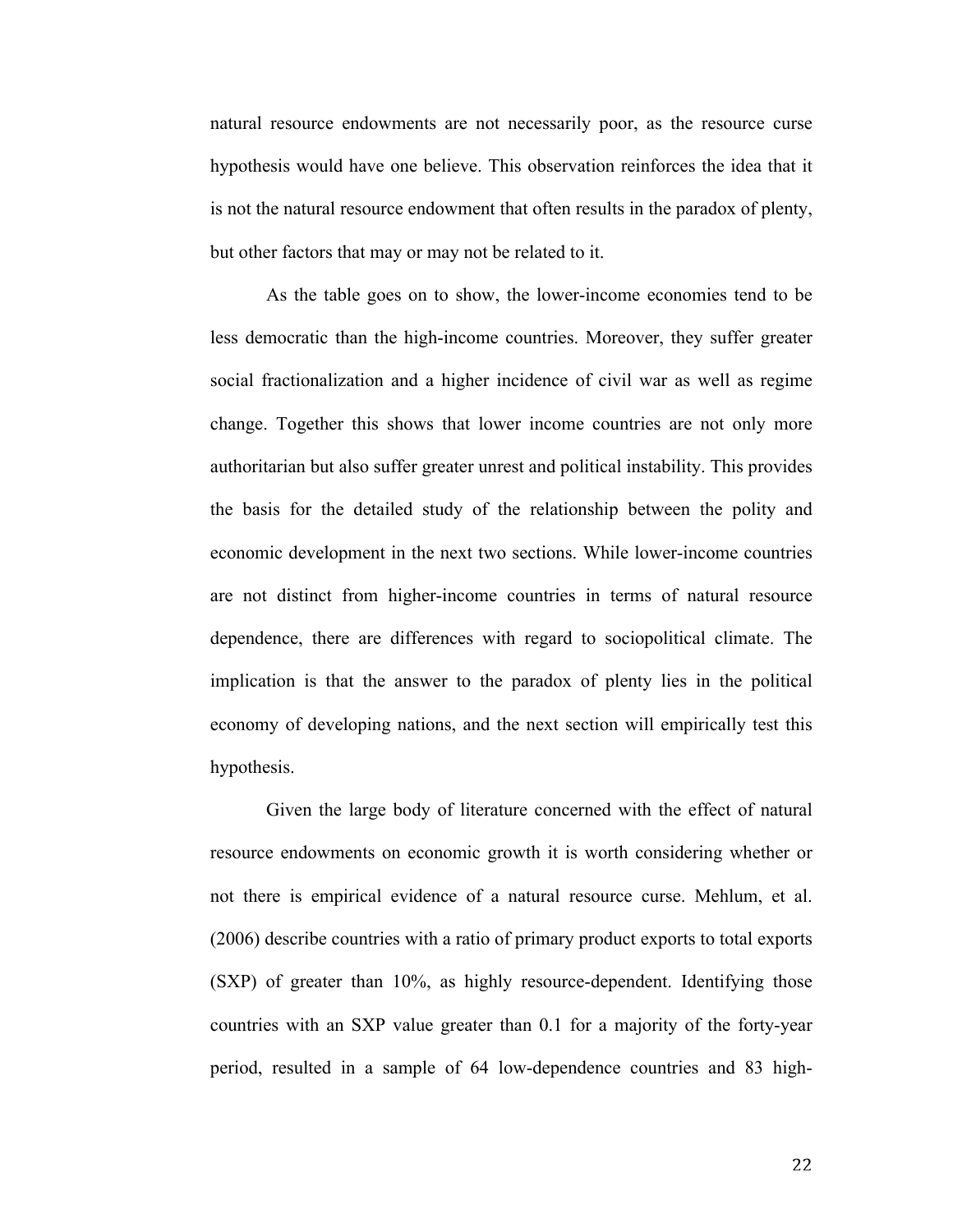dependence countries. Finally, a fourth sample was made to represent only those high-SXP countries, which have authoritarian institutions, or an average polity value of zero or less. Table 2 shows some important statistics for these countries.

I explored the areas of income per capita, education and health as these are considered important indicators of living standard, well-being and socioeconomic development. As the table shows, the low-SXP economies have a far higher income per capita than the high-SXP economies, on average. The high-SXP economies perform lower than the world average, even though valuable natural resources such as oil and diamonds, can contribute heavily to GDP. Moreover, once the democratic countries are taken out of the subset, GDP per capita falls considerably lower. This indicates that countries with high resource endowments may perform even worse if they are non-democratic.

For the literacy rate and life expectancy rows, the high-SXP nations perform lower than the world average, while the authoritarian, high-SXP nations continue to perform the worst. This indicates that countries with large natural resource endowments may perform worse in areas of social development. The fact that the non-democratic nations in this group perform even worse, indicates that democratic institutions may be important for socioeconomic development. It also reaffirms the idea that large natural resource rents create political and economic incentives that are incompatible with economic development, for example, to loot the easily available wealth rather than invest it in long-term development projects. To explore this area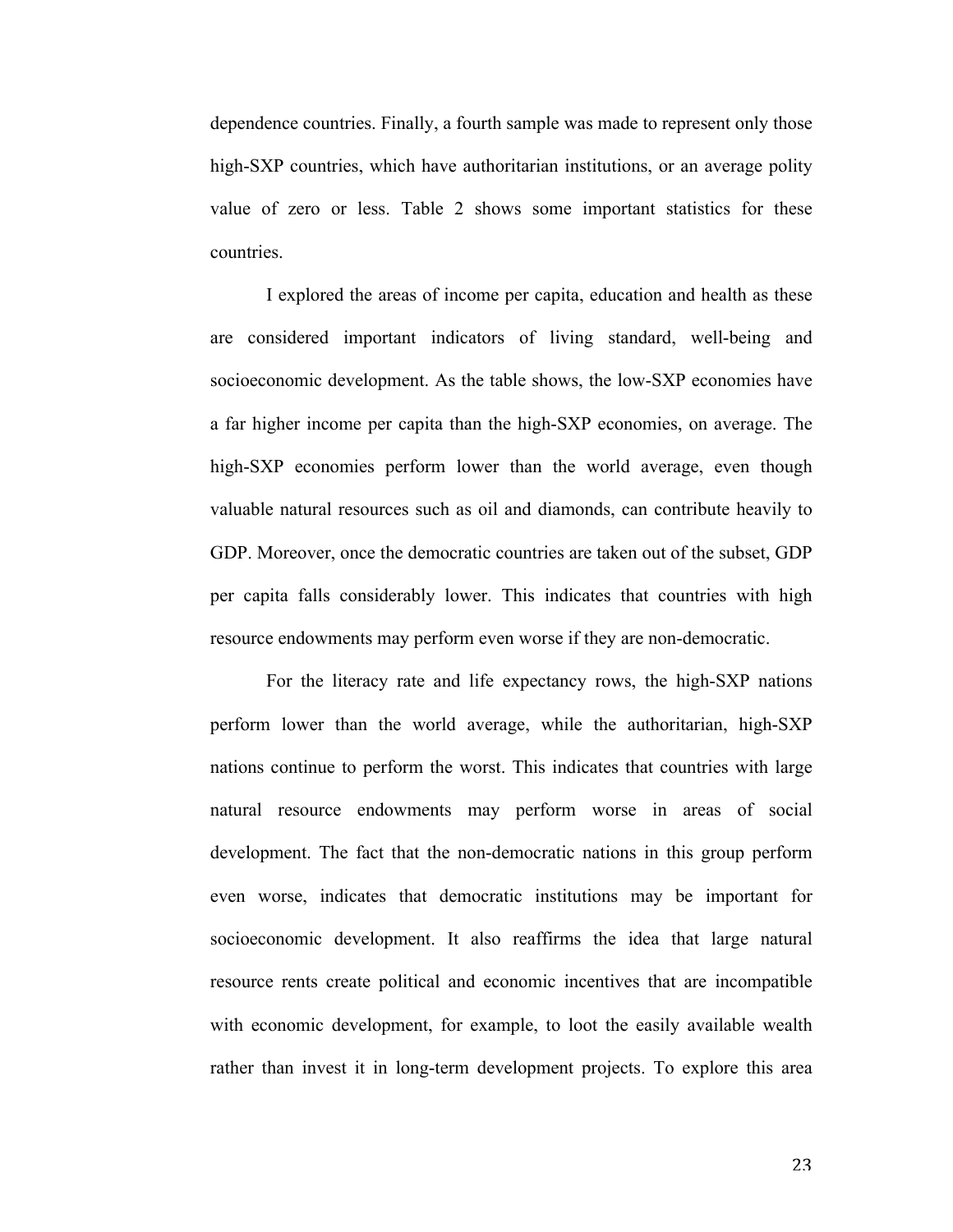further the table looks at public expenditure on the key variables of education and health, as such investments are crucial to economic growth. Public expenditure on education appears the lowest for the low-SXP nations. This should be interpreted with caution, however, as the expenditure is expressed as a percentage of GDP and may be low because the countries in this sample have relatively high levels of GDP. It is important to note that the authoritarian, high-SXP nations perform worse than their democratic counterparts in this area. In terms of public expenditure on health, the low-SXP nations perform the best while, the authoritarian, high-SXP continue to underperform.

Finally, the last row shows that the average polity level for high-SXP nations is far lower than that for the world. The polity value in the last column simply indicates that the authoritarian, high-SXP nations are defined by a polity value lower than 0. The numbers imply that high-SXP nations are more likely to be authoritarian than low-SXP nations. These results are in keeping with the literature, and indicate the need to further explore the interaction of the polity and natural resource endowments.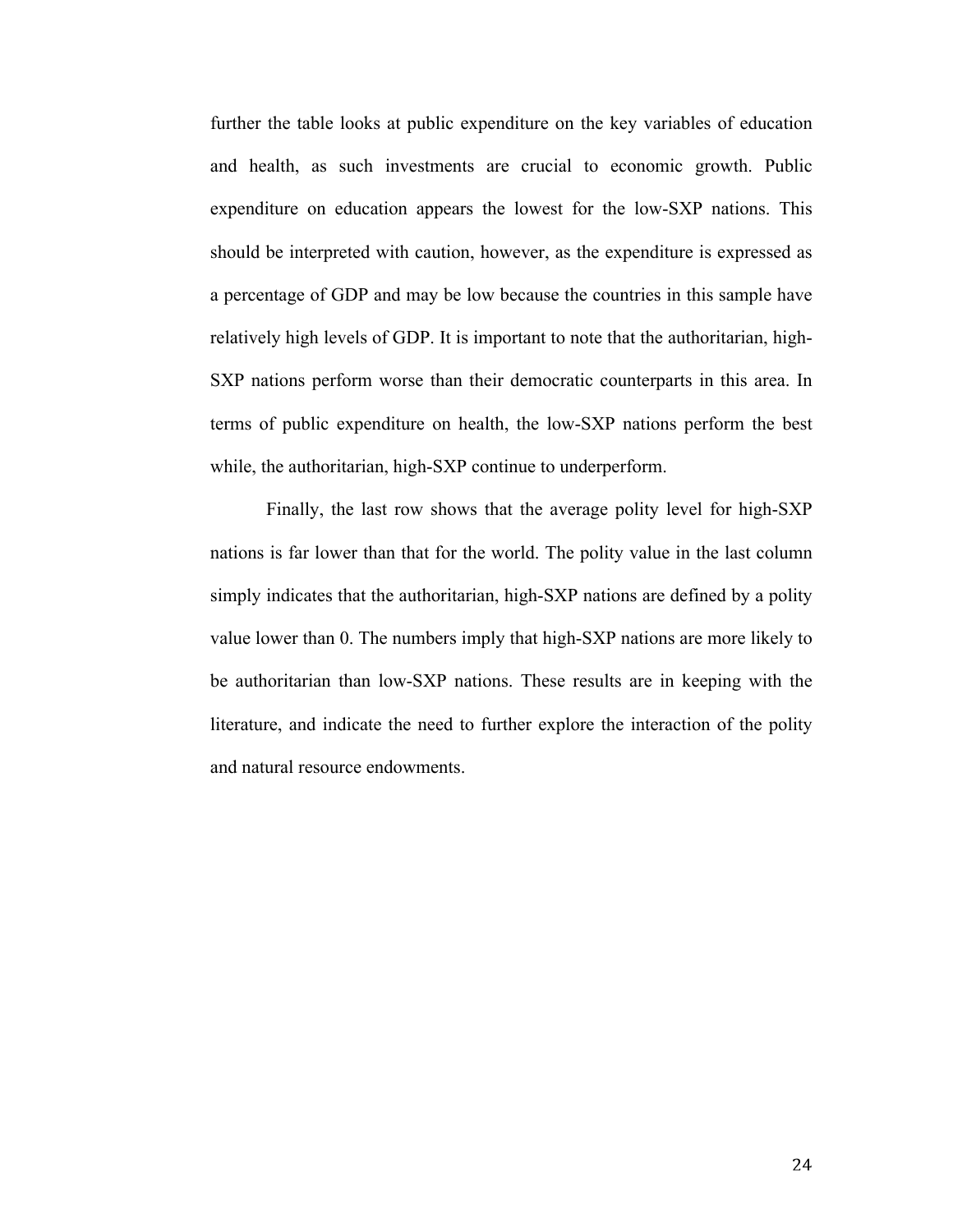| Variable            | Full<br><b>Sample</b> | <b>High</b><br>Income<br><b>Countries</b> | <b>Middle</b><br>and<br>Low<br>Income<br><b>Countries</b> |
|---------------------|-----------------------|-------------------------------------------|-----------------------------------------------------------|
| <b>SXP</b>          | 0.16                  | 0.19                                      | 0.15                                                      |
|                     | (0.19)                | (0.28)                                    | (0.13)                                                    |
| Democracy           | 3.96                  | 7.13                                      | 2.67                                                      |
|                     | (4.20)                | (4.22)                                    | (3.44)                                                    |
| Social              | 1880                  | 837.65                                    | 2280.11                                                   |
| Fractionalizat      | (1921.31)             | (1154.18)                                 | (2005.49)                                                 |
| ion                 |                       |                                           |                                                           |
| Regime              | 0.34                  | 0.26                                      | 0.38                                                      |
| Change              | (0.47)                | (0.44)                                    | (0.48)                                                    |
| <b>At Civil War</b> | 0.12                  | 0.003                                     | 0.17                                                      |
|                     | (0.32)                | (0.06)                                    | (0.37)                                                    |
| Oil                 | 0.13                  | 0.24                                      | 0.09                                                      |
|                     | (0.34)                | (0.43)                                    | (0.29)                                                    |

**Table 1. Mean value and standard deviation, for each independent variable for different samples.**  $\overline{1}$ 

**Table 2. Average income per capita, literacy rate, life expectancy and polity values for different samples.**

|                         | <b>World Average</b> | Low-SXP  | <b>High-SXP</b> | <b>High-SXP</b><br>&<br>Authoritarian |
|-------------------------|----------------------|----------|-----------------|---------------------------------------|
| GDP/capita              | \$14749.             | \$17032. | \$12744.        | \$8075.6                              |
|                         | 29                   | 87       | 19              | 7                                     |
| <b>Literacy Rate</b>    | 79.47%               | 81.71%   | 77.86%          | 75.68%                                |
| Life                    | 68.34                | 70.71    | 66.20           | 63.65                                 |
| <b>Expectancy</b>       | years                | years    | years           | years                                 |
| <b>Public</b>           | 4.73%                | 4.52%    | 4.97%           | 4.55%                                 |
| <b>Education</b>        |                      |          |                 |                                       |
| <b>Expenditure</b>      |                      |          |                 |                                       |
| <b>Public</b><br>Health | 57.5%                | 58.38%   | 56.93%          | 53.09%                                |
| <b>Expenditure</b>      |                      |          |                 |                                       |
| <b>Polity</b>           | $-0.2$               | 0.63     | $-1.03$         | Polity $<$ 0                          |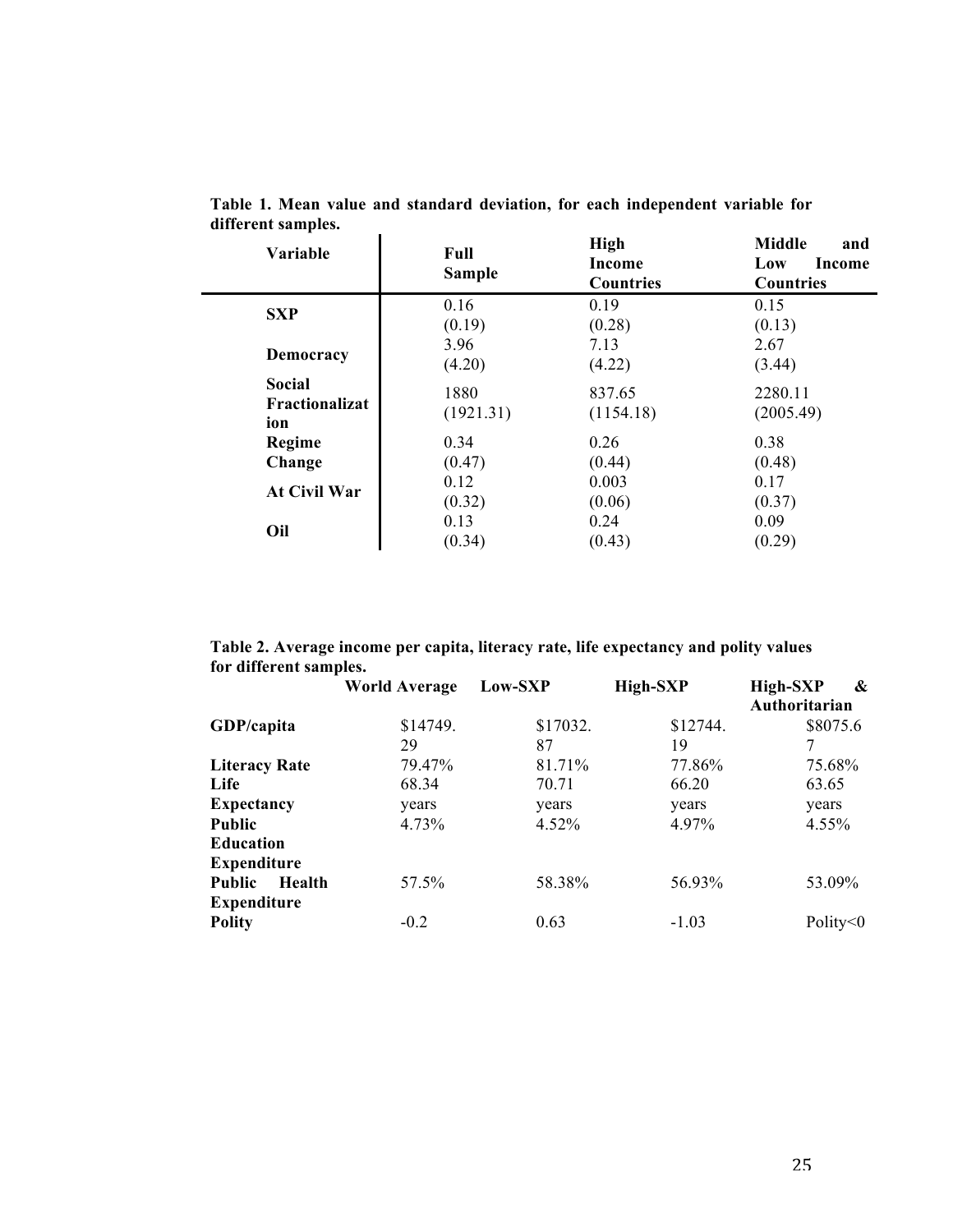#### *3.3. Methodology*

The purpose of my empirical analysis is to explore the effects of political regime and climate on economic growth, in the context of natural resource abundance. Using panel data on 147 countries, I explore whether or not there is evidence of a negative correlation between natural resource dependence and GDP growth. Adding variables that are indicative of the sociopolitical climate in each country, I was further able to observe how sociopolitical factors interact with natural resource dependence to affect growth outcomes. As this is ultimately a study of economic development, observing dynamics and developments over time is absolutely necessary. Development is not an immediate occurrence and, as is extremely relevant to this study, it takes time to develop institutions and policies that are compatible with economic growth. Thus, the motivation behind panel data was to observe economic and political dynamics over time. Moreover, data across several countries gives indications of general trends and prerequisites for development, rather than country-specific explanations.

The next step in formulating an econometric methodology was choosing which variables to include in the model. The dependent variable is log of GDP per capita, as GDP per capita stands as the most useful quantitative measure of economic growth. Next the measure for natural resource dependence was chosen, as well as controls for geographic region. An additional control, the oil dummy, was used to control for the effect of oil, as it is considered to be the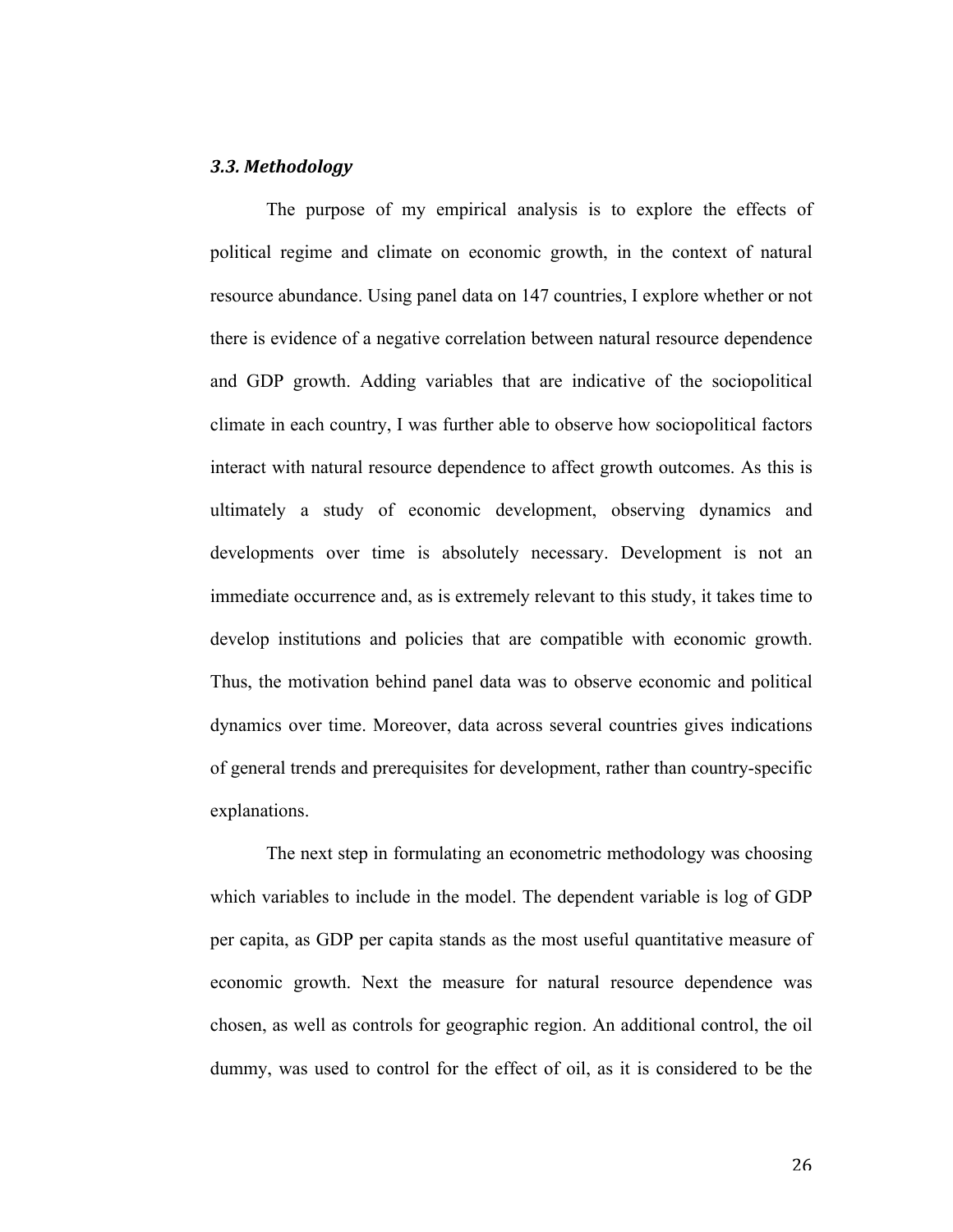natural resource that is most incompatible with development and stability. Finally, the most useful sociopolitical indicators had to be identified. To capture the effect of the polity, I wished to account for the nature of the political regime and institutions, as well as for their stability. Thus, the democracy variable indicates the nature of the regime, while the regime change variable indicates the uncertainty of the political climate and the fragility of the state. The other area I wished to explore was social unrest as a society riddled with violence and factionalism is unattractive for investment and unlikely to develop. The civil war dummy represents social unrest and violence, and the social fractionalization indicator is used as an alternate measure of the same.

Finally, a random effects model was chosen as the sociopolitical variables and the regional dummies can account for some of the countryspecific differences. The base regression takes the following form,

 $Y_{it} = \alpha + \beta X_{it} + \varepsilon$ ,

where Y is log of GDP per capita,  $\beta$  is a vector of regression coefficients and  $X_{it}$ includes all the independent explanatory and control variables.

#### *3.4 Results*

The hypothesis was that natural resource endowments, in the enormous wealth they have the potential to produce, are beneficial to economic growth. In the absence of a growth-compatible sociopolitical climate, however, that same wealth has the potential to create corrupt and inefficient institutions, sociopolitical conflict and instability and economic decline. Thus, the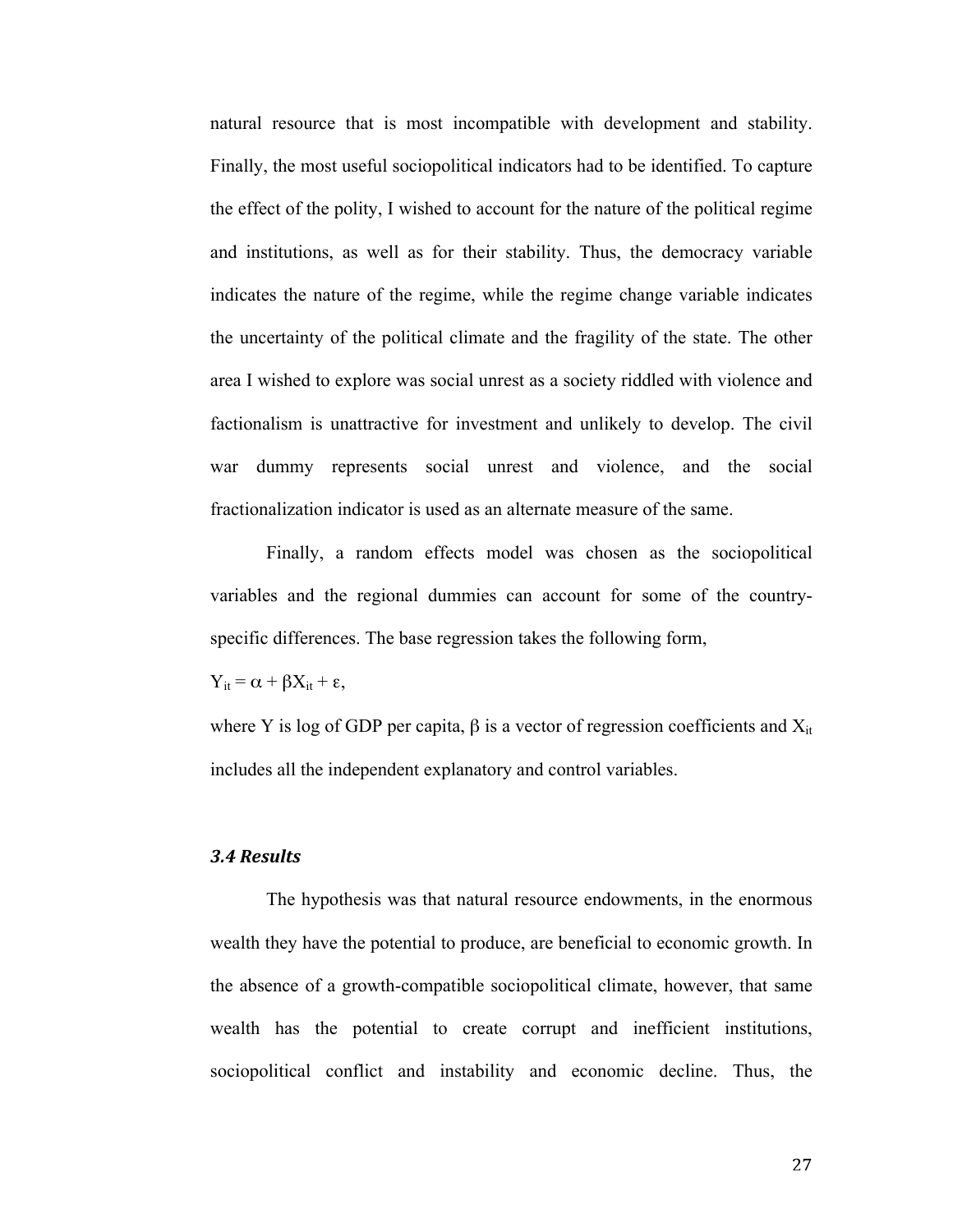regressions include controls for sociopolitical factors, to isolate the effect of natural resource dependence. It was further hypothesized that democratic institutions, owing to their transparent and accountable nature, would be most beneficial for economic growth. Meanwhile, given the great body of literature discussing the incentives for conflict that are produced by natural resource rents, it was hypothesized that sociopolitical uncertainty and conflict could explain much of the growth problems of the resource-rich, developing world. These factors were then explored further to reach a better understanding of the development problems of resource-rich countries.

The base regression (Regression 1.1) is on the entire sample of 147 countries, while the regression in the second column of Table 1 is for a subset of high-income economies and the third column is for the remaining low and middle-income countries, as defined by the World Bank. Table 4 carries out the same regressions, but each sample is reduced to exclude oil-producers to ensure the effects are robust.

The main regression results indicate that the relationship between natural resource dependence and economic growth is positive and significant for the full sample, as well as the subset of high-income economies. While the positive effect does extend to the low and middle-income sample, it is insignificant. Regressions 1.1 and 1.2 also suggest that, there are decreasing returns to natural resource dependence, so that higher levels of dependence are decreasingly beneficial for economic growth. This may lead to the conclusion that as long as dependence does not increase beyond a certain point, there will be a positive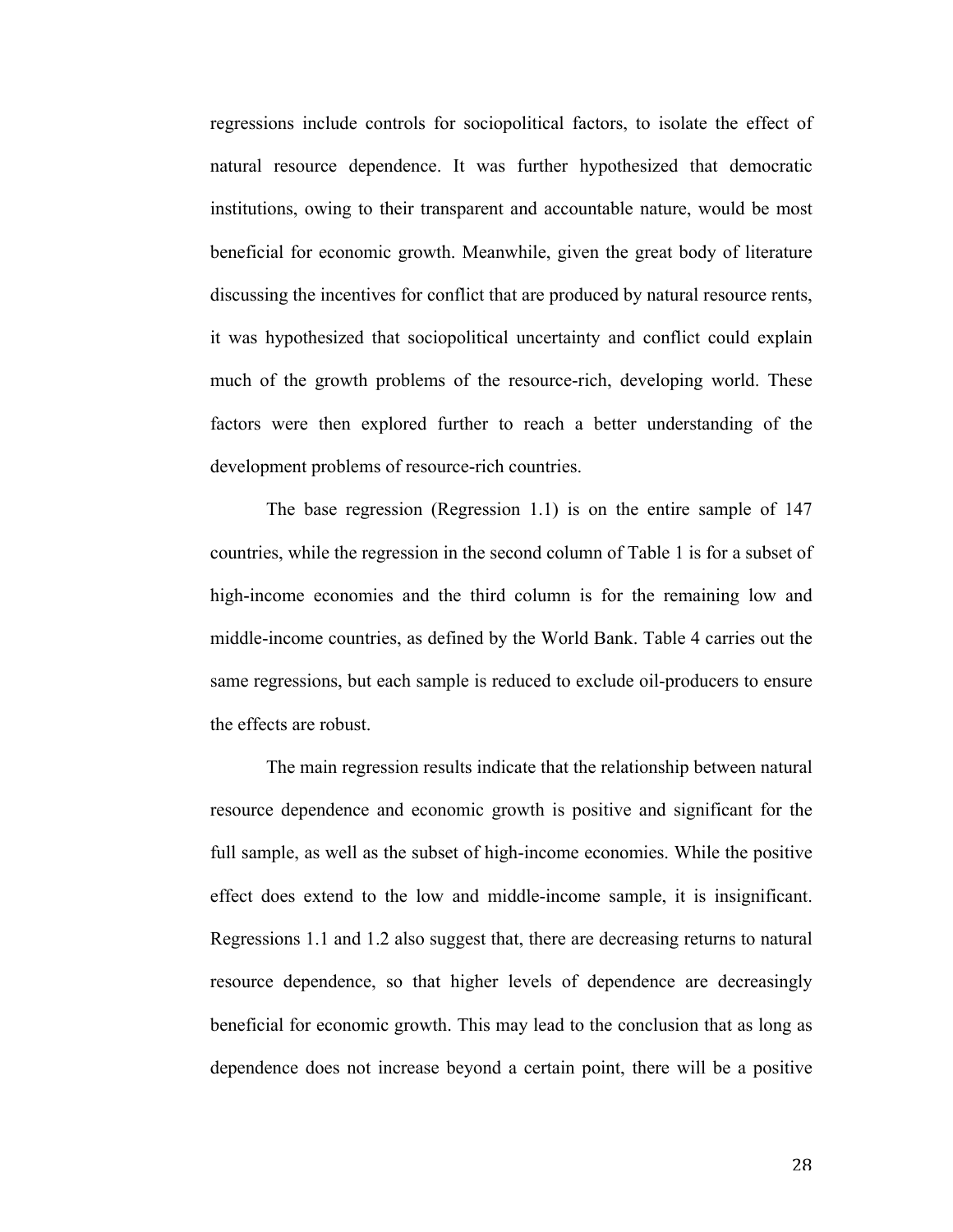effect on economic growth. However, the finding is insignificant and does not extend to Regression 1.3. The large and positive coefficients on SXP confirm the hypothesis that natural resource abundance, in isolation from other factors, can fuel great economic growth.

Table 4 replicates the regressions in Table 3, but on a smaller dataset that now excludes the oil-dependent economies. While there are certain differences, the positive effect of natural resource dependence is consistent and robust. There are two notable differences that are worthy of discussion here. First, the increase in the coefficients on SXP suggests that oil is less beneficial for economic growth than other natural resources. Second, the weak evidence for decreasing returns to natural resource dependence in regression 1.2 becomes significant in regression 2.2

The regressions in Tables 1 and 2 show that after controlling for sociopolitical factors, as well as, geographical location, natural resource dependence has a positive effect on economic growth. This relationship is only insignificant in the case of the middle and low-income group. This shows that while the relationship may be positive, the two variables may also be uncorrelated. The important conclusion to draw here is that no negative relationship was found that might explain the development problems of the middle and low-income countries. The regression analysis, therefore, goes on to explore the effects of the polity on economic growth.

The coefficient on the democracy variable for the full sample in Table 1 is positive but insignificant. A look at Regression 1.2 for the high-income group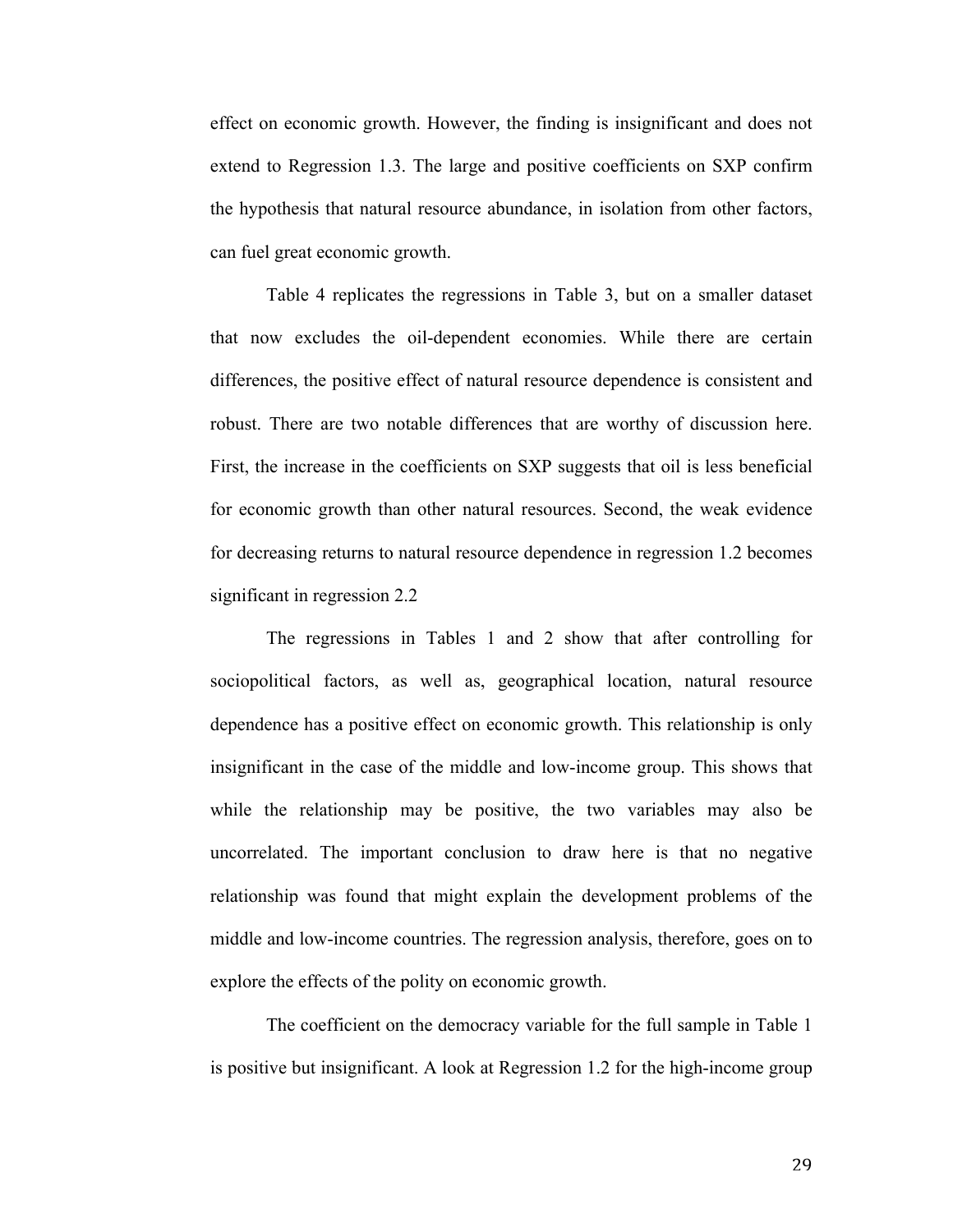shows a significant relationship where the positive effects of democracy set in only after a certain point. A simple calculation shows that this point occurs where the democracy value is 3.75. This indicates that once institutions have developed to a point where they are sufficiently open and transparent, democracy can have huge benefits for economic growth. This result extends to Table 2 where the oil producing countries are excluded, so that the increasing returns to democratic institutions are significant and robust for the high-income group. Regression 1.3 and 2.3 show that the positive effects of democracy are significant and robust for the middle and low-income group, with the higher positive coefficient in Regression 2.3 implying that democratic institutions may be less valuable for oil-dependent countries. These regressions further show that there are decreasing returns to democratic institutions so that, at greater levels of openness and transparency, the gains in economic growth become smaller and smaller. While this coefficient is insignificant, the nonlinearities in the relationship between economic growth and democracy will be explored further.

Given the significantly positive effect of democratic institutions on economic growth, it is important to further explore the effect of institutions in the presence of large natural resource endowments. The coefficient on the interaction variable (SXP\*dem) is intended to show whether the effect of natural resource dependence on economic growth depends on the polity of the country. The value is negative, significant and robust across all the samples in Tables 3 and 4, implying that democratic institutions are not beneficial to economic growth in a context of natural resource dependence. Thus, while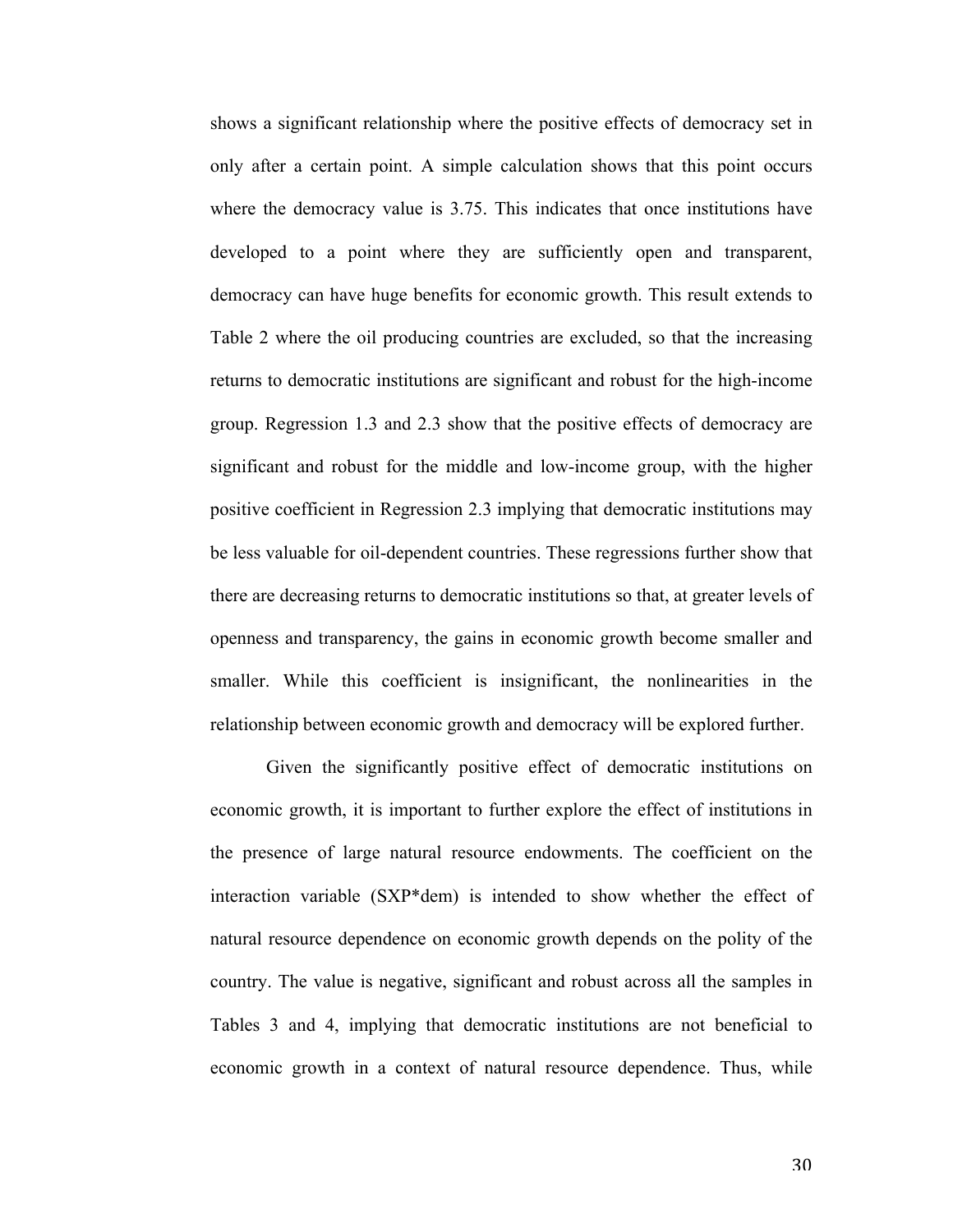democratic institutions are, in general, beneficial for economic growth, for countries with large natural resource endowments, authoritarian governments are more favorable. This outcome is discussed in greater detail in the next section.

The next two variables in Tables 3 and 4 explore the effects of political uncertainty and social unrest on economic growth. The regime change variable has a negative and significant effect that is robust throughout the samples, with the exception of the high-income groups. The insignificance here may, however, be explained by the fact that regime change is rare in this group and, therefore, does not correlate with fluctuations in GDP per capita. In fact, as the summary statistics show, the average incidence of regime change is far lower for the highincome group than for the middle and low-income group. This indicates that political stability may play a large part in economic growth outcomes.

The civil war variable is intended to denote the effect of social unrest on economic growth, which is found to be insignificant across all the samples in Tables 3 and 4. The variable is omitted in Regression 2.2 as none of the countries in the sample had a civil war during the time interval studied. The civil war variable has been substituted for the social fractionalization variable, which also represents the level of social unrest, in the regressions in Table 5. The results continue to be insignificant, except in the case of Regression 3.2, where there is a significant, positive effect of social fractionalization on economic growth. It should be noted, however, as the summary statistics show, that, on average, the high-income nations are far less ethnically and religiously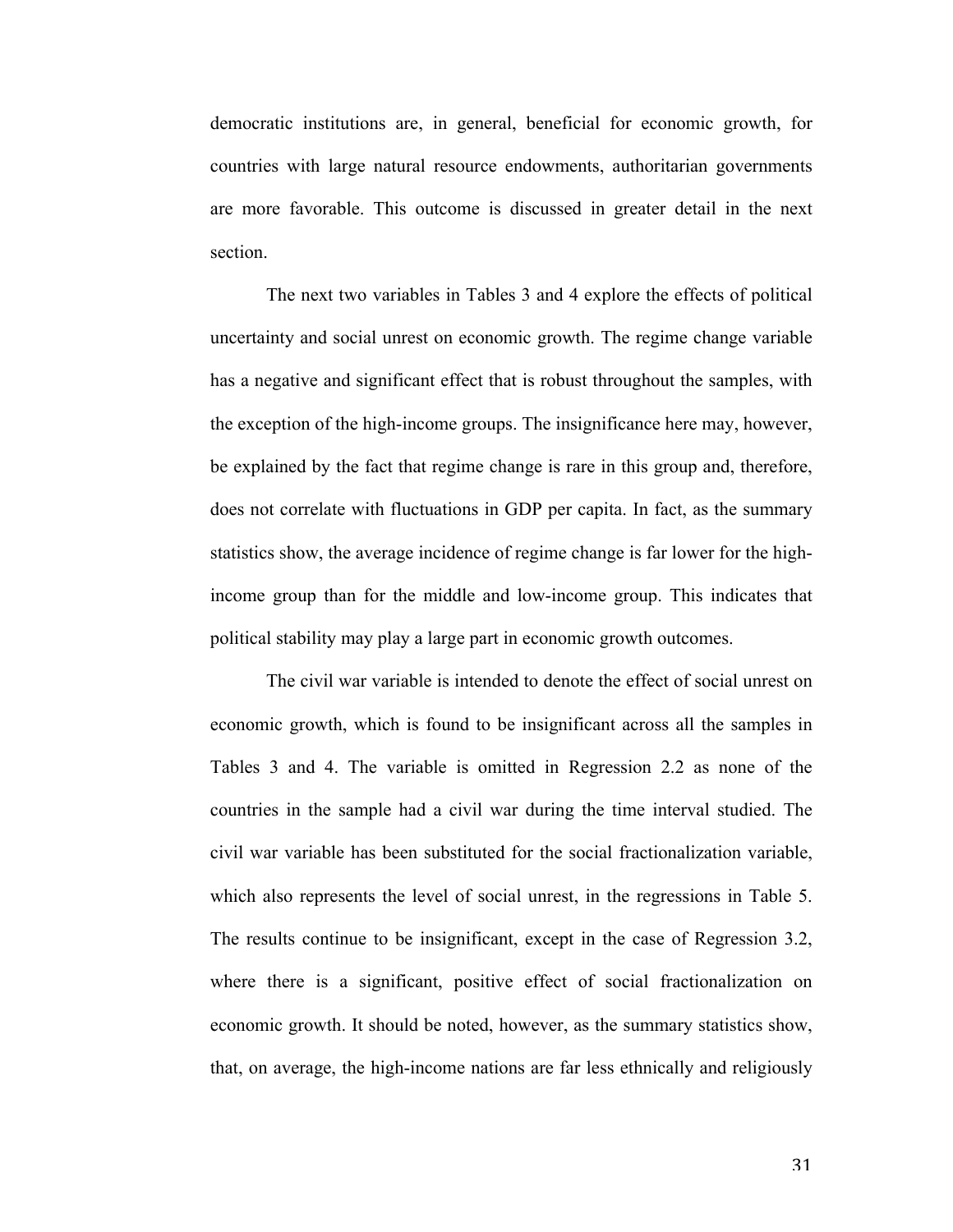fractionalized than the middle and low-income nations. This may be indicative of the fact that below certain levels and in certain conditions, ethnic fractionalization is not harmful. One of these conditions may be the existence of just and democratic institutions that promote stability, invest in public welfare and, therefore, prevent social unrest. Thus, as the summary statistics show, high-income countries have far more democratic institutions than the developing countries as well as the whole world, on average.

Further, table 5 shows that the coefficients on the interaction variable (SXP\*frac) are negative, but insignificant, for all the samples. Thus, while natural resource abundance may be negative for economic growth where there is social fractionalization, it is also likely that the two may be uncorrelated. I conclude, therefore, that social unrest does not play a significant role in economic growth and the null hypothesis must be rejected.

The oil variable in Table 3 is designed to control for the abundance of oil, as it is often believed to be the most contentious of the natural resources. As discussed previously, oil has been hypothesized to hinder democratic institutions and to create conflict. The results show, however, that the existence of oil wealth has a positive effect on GDP per capita. This is significant only for the full sample, and is intuitive as oil is one of the most valuable resources and oil-dependent countries such as UAE and Saudi Arabia earn high incomes from it.

Finally, the last three variables are regional dummies. The Africa dummy is omitted for the high-income group as none of the countries in this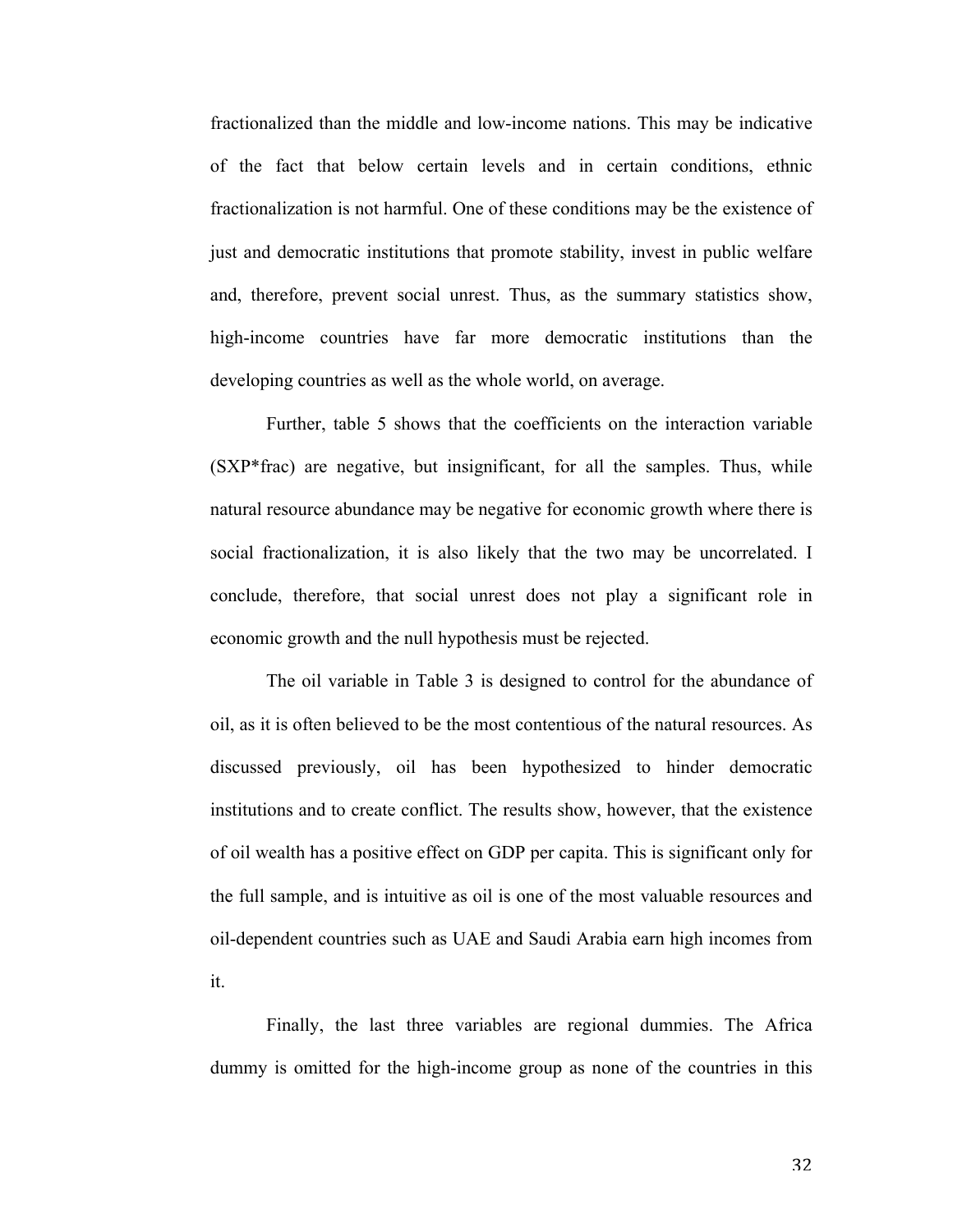sample are in Africa. The negative coefficients on Africa and Asia are negative, significant and robust across Tables 3 and 4, while the coefficient on the Latin American dummy is ambiguous in its effect on economic growth.

|                     | <b>Regression 1.1</b> | <b>Regression 1.2</b> | <b>Regression 1.3</b> |
|---------------------|-----------------------|-----------------------|-----------------------|
| <b>SXP</b>          | $1.157***$            | $1.630**$             | 0.501                 |
|                     | (0.369)               | (0.722)               | (0.488)               |
| $SXP^2$             | $-0.177$              | $-0.774$              | 0.646                 |
|                     | (0.402)               | (0.635)               | (0.795)               |
| dem                 | 0.029                 | $-0.240***$           | $0.060***$            |
|                     | (0.019)               | (0.074)               | (0.019)               |
| dem <sup>2</sup>    | 0.003                 | $0.032***$            | $-0.003$              |
|                     | (0.002)               | (0.007)               | (0.002)               |
| SXP*dem             | $-0.232***$           | $-0.243***$           | $-0.170***$           |
|                     | (0.035)               | (0.069)               | (0.040)               |
| regchange           | $-0.073**$            | $-0.058$              | $-0.078***$           |
|                     | (0.032)               | (0.102)               | (0.030)               |
| atcivwar            | $-0.005$              | 0.233                 | 0.010                 |
|                     | (0.043)               | (0.402)               | (0.038)               |
| Oil                 | $0.467***$            | 0.041                 | 0.192                 |
|                     | (0.156)               | (0.170)               | (0.209)               |
| Africa              | $-1.805***$           | (omitted)             | $-1.174***$           |
|                     | (0.134)               |                       | (0.249)               |
| Latin               | $-0.815***$           | 0.600                 | $-0.241$              |
| America             | (0.156)               | (0.377)               | (0.261)               |
| Asia                | $-0.868***$           | $-0.050$              | $-0.672***$           |
|                     | (0.149)               | (0.165)               | (0.265)               |
| <b>Observations</b> | 1176                  | 328                   | 848                   |

**Table 3. Economic Growth, Natural Resource Dependence and the Polity**

Notes: Dependent variable: log of GDP per capita. Standard deviations are in parentheses.

\*=significant at the 10% level

 $\overline{a}$ 

\*\*= significant at the 5% level

\*\*\*= significant at the 1% level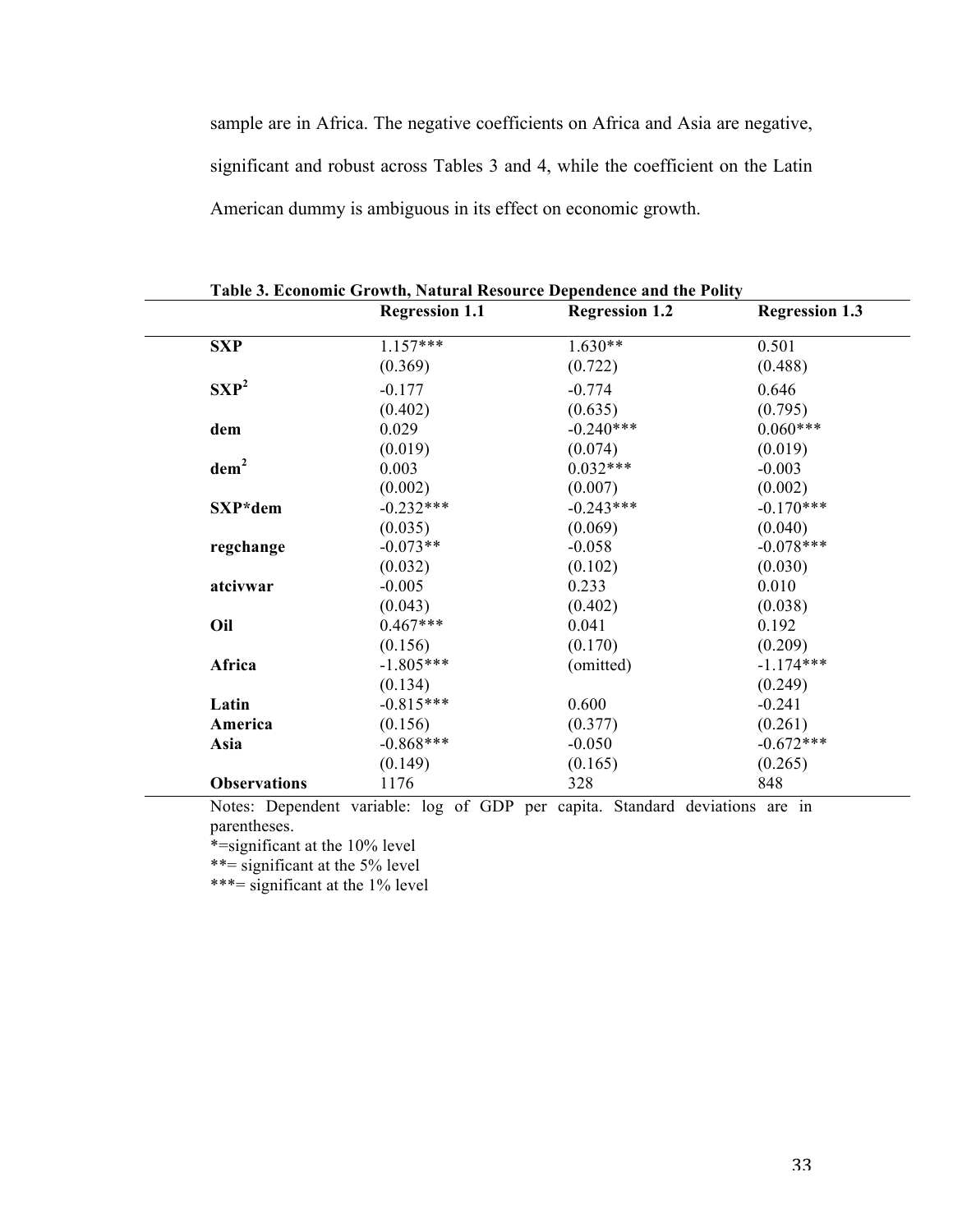|                     | <b>Regression 2.1</b> | <b>Regression 2.2</b> | <b>Regression 2.3</b> |
|---------------------|-----------------------|-----------------------|-----------------------|
| <b>SXP</b>          | 1.586***              | 4.338***              | 0.505                 |
|                     | (0.513)               | (1.023)               | (0.593)               |
| $SXP^2$             | $-0.918$              | $-3.098**$            | 0.536                 |
|                     | (0.781)               | (1.280)               | (1.073)               |
| dem                 | 0.022                 | $-0.137*$             | $0.049**$             |
|                     | (0.021)               | (0.073)               | (0.020)               |
| dem <sup>2</sup>    | 0.004                 | $0.024***$            | $-0.001$              |
|                     | (0.002)               | (0.007)               | (0.002)               |
| SXP*dem             | $-0.224***$           | $-0.393***$           | $-0.148***$           |
|                     | (0.042)               | (0.081)               | (0.049)               |
| regchange           | $-0.064*$             | $-0.065$              | $-0.074**$            |
|                     | (0.034)               | (0.113)               | (0.032)               |
| atcivwar            | $-0.008$              | (omitted)             | 0.008                 |
|                     | (0.044)               |                       | (0.039)               |
| Africa              | $-1.719***$           | (omitted)             | $-1.177***$           |
|                     | (0.138)               |                       | (0.241)               |
| Latin               | $-0.724***$           | $0.459*$              | $-0.207$              |
| America             | (0.157)               | (0.279)               | (0.254)               |
| Asia                | $-0.949***$           | $-0.151$              | $-0.710***$           |
|                     | (0.155)               | (0.134)               | (0.259)               |
| <b>Observations</b> | 1016                  | 248                   | 768                   |

**Table 4. Economic Growth, Natural Resource Dependence and the Polity in non-Oil Exporting Countries**

Notes: Dependent variable: log of GDP per capita. Standard deviations are in parentheses.

\*=significant at the 10% level

\*\*= significant at the 5% level

\*\*\*= significant at the 1% level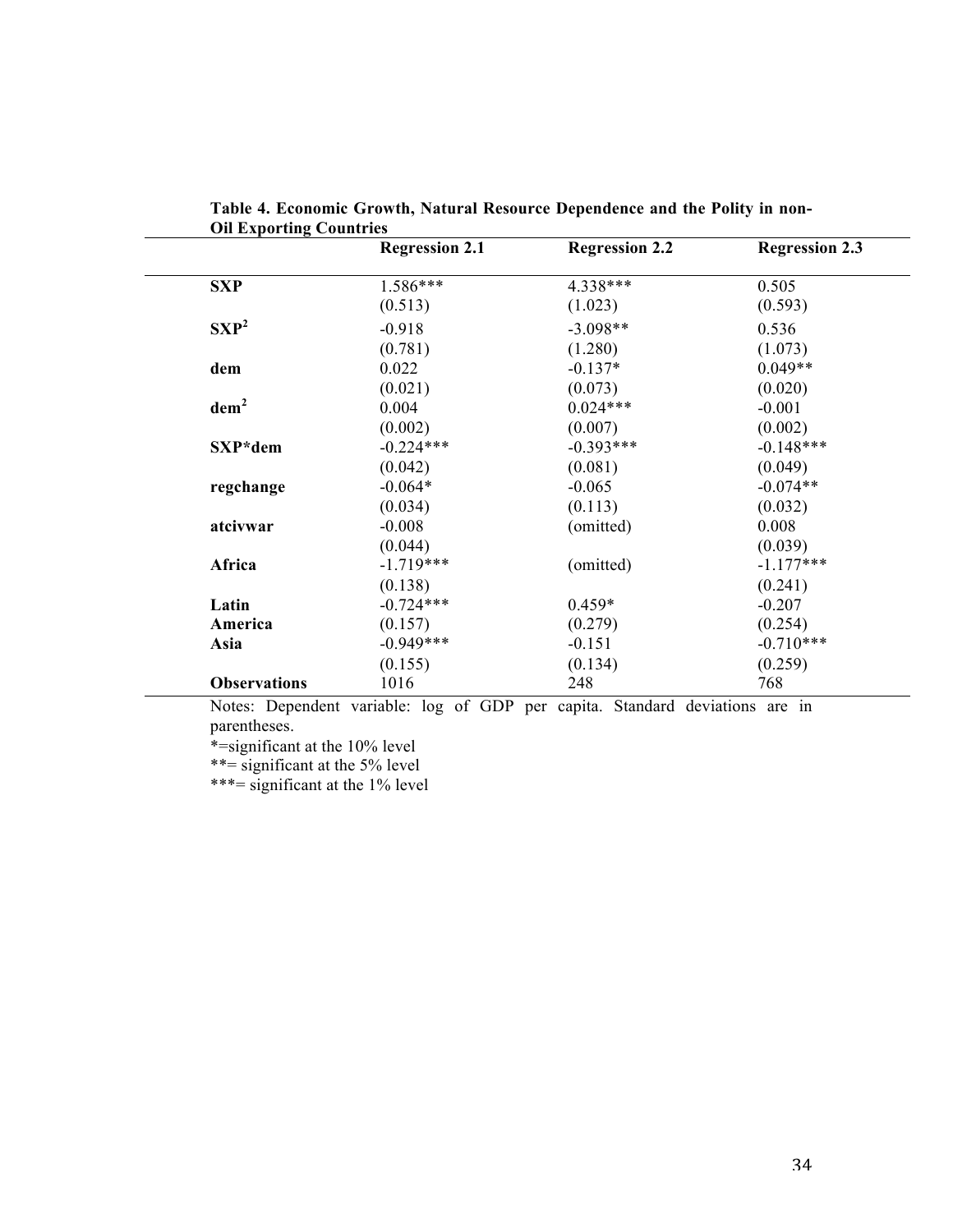|                     | <b>Regression 3.1</b>                                                        | <b>Regression 3.2</b> | <b>Regression 3.3</b> |
|---------------------|------------------------------------------------------------------------------|-----------------------|-----------------------|
| <b>SXP</b>          | 1.794***                                                                     | 1.899***              | 0.773                 |
|                     | (0.465)                                                                      | (0.733)               | (0.531)               |
| $SXP^2$             | $-0.519$                                                                     | $-0.80*$              | 0.835                 |
|                     | (0.418)                                                                      | (0.642)               | (0.818)               |
| dem                 | 0.027                                                                        | $-0.191***$           | $0.060***$            |
|                     | (0.019)                                                                      | (0.069)               | (0.018)               |
| dem <sup>2</sup>    | 0.003                                                                        | $0.027***$            | $-0.003$              |
|                     | (0.002)                                                                      | (0.007)               | (0.002)               |
| SXP*dem             | $-0.228***$                                                                  | $-0.207***$           | $-0.169***$           |
|                     | (0.036)                                                                      | (0.079)               | (0.040)               |
| regchange           | $-0.069**$                                                                   | $-0.044$              | $-0.079**$            |
|                     | (0.032)                                                                      | (0.093)               | (0.030)               |
| frac                | $-0.00002$                                                                   | $0.0002***$           | 0.00002               |
|                     | (0.00003)                                                                    | (0.00005)             | (0.00004)             |
| SXP*frac            | $-0.0001$                                                                    | $-0.0003$             | $-0.0001$             |
|                     | (0.00008)                                                                    | (0.0001)              | (0.0001)              |
| Africa              | $-1.745***$                                                                  | (omitted)             | $-1.123***$           |
|                     | (0.149)                                                                      |                       | (0.259)               |
| Latin               | $-0.872***$                                                                  | 0.314                 | $-0.274$              |
| America             | (0.155)                                                                      | (0.360)               | (0.274)               |
| Asia                | $-0.954***$                                                                  | $-0.061$              | $-0.668**$            |
|                     | (0.152)                                                                      | (0.151)               | (0.276)               |
| <b>Observations</b> | 1176                                                                         | 328                   | 848                   |
|                     | Notes: Dependent variable: log of GDP per capita. Standard deviations are in |                       |                       |

**Table 5. Economic Growth, Natural Resource Dependence and Social Fractionalization**

parentheses.

\*=significant at the 10% level

\*\*= significant at the 5% level

\*\*\*= significant at the 1% level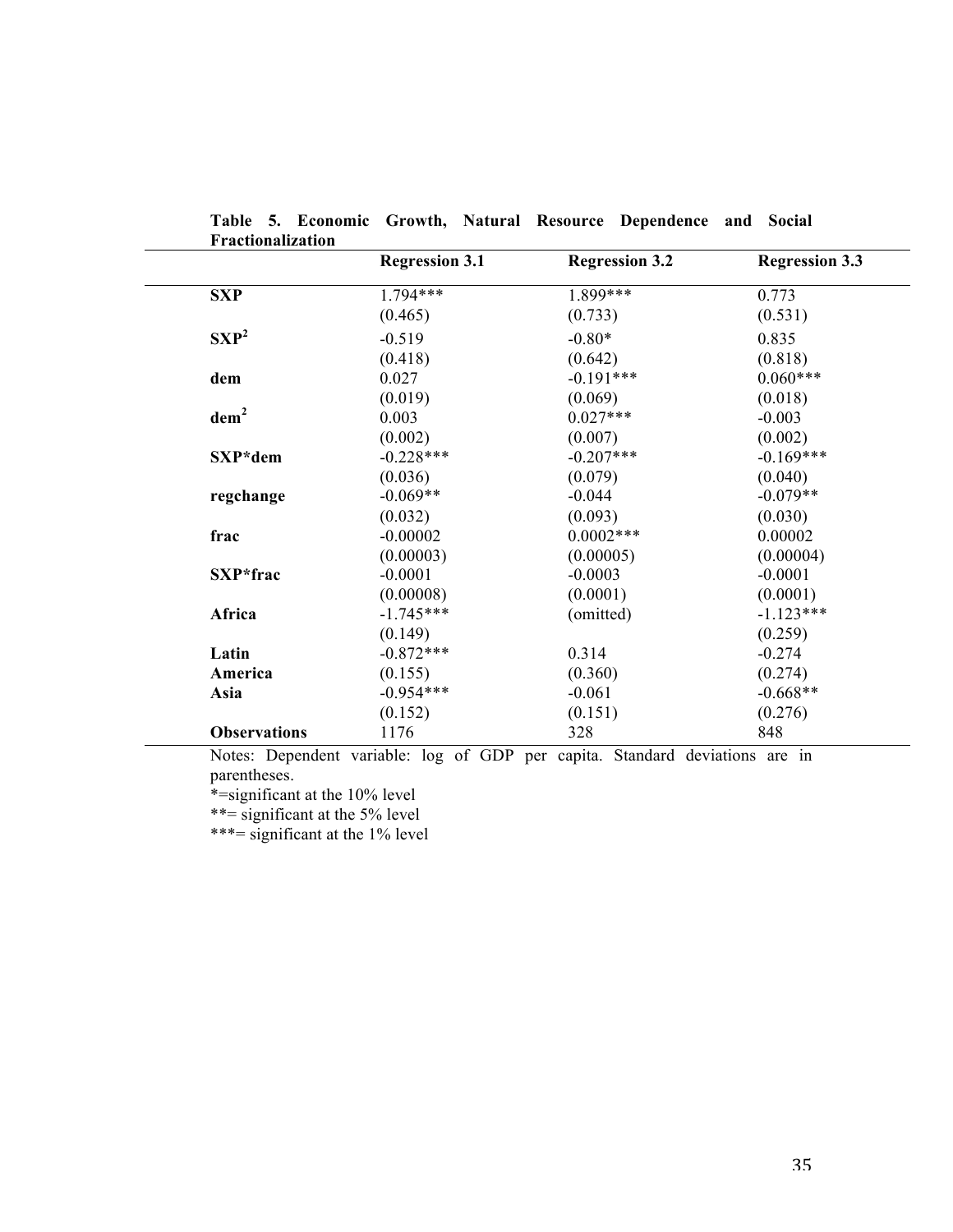#### **4. Discussion of the Key Findings**

#### *4.1. Is there a Natural Resource Curse?*

One of the key findings of this paper is that, after controlling for sociopolitical factors, natural resource dependence does not have a negative effect on economic growth. On the contrary, the positive effect is robust and is significant in all cases except for the middle and low-income sample. This is consistent with conventional thinking that large natural resource endowments are less beneficial for middle and low-income countries (Auty, 1993). It is important to note, however, that the coefficient is not negative for any of the samples. This reaffirms my hypothesis that natural resource abundance is, itself, neutral to economic growth and the hypotheses of other researchers such as, Mehlum et al., who divide countries into those with good institutions versus those with bad institutions and show that the former do not suffer a resource curse at all (Mehlum, et al., 2006). Thus, the affect of natural resource abundance on economic growth is dependent upon the political economy. Therefore, let us now turn the discussion to the political economy of the resource curse.

#### *4.2. The Effect of Democratization on Economic Growth*

While the positive effects of democracy are robust across all samples, it is insignificant for the full sample. Looking at the effects for the subsets of high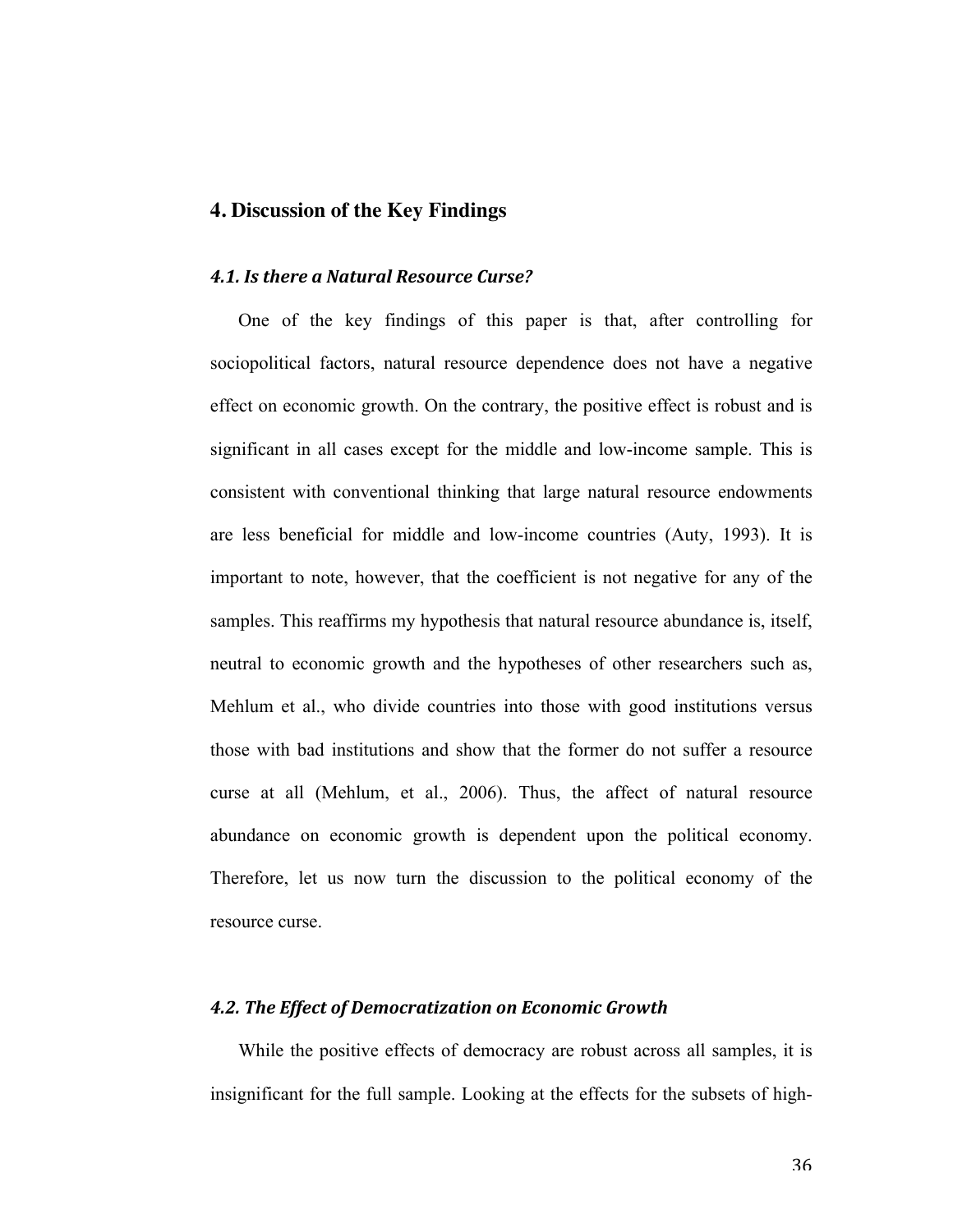income countries and middle and low-income countries provides more insight into this relationship. In general, the effects for both groups are positive, but the relationship is complex and there are important differences. The non-linear relationship is significant for the high-income sample but insignificant for the developing countries group.

As the summary statistics show, developing countries are less likely to have democratic regimes than high-income countries. In fact, the conditions that are favorable for the existence and development of democratic institutions have been the subject of a great body of literature. Lipset (1959) suggested that wealthier countries were better able to sustain democracies owing to their improved social conditions and more equitable socioeconomic structure, which bring social stability. Muller's (1995) study reinforces this conclusion, as he finds that income inequality obstructs democratic institutions. As inequality is generally higher in developing countries, this explains why they are less likely to have democratic regimes. This aspect of the literature concerns itself with the effect of income level on the polity. It is important to consider the opposite direction of causality as well, since the quality and nature of institutions and policies inevitably effect subsequent economic development.

A large body of literature is concerned with the affect of democratic institutions on economic growth, and its dependence on the level of economic development. The debate is ongoing and inconclusive as there are prominent political and economic theorists on each side. The arguments of the proauthoritarianism theorists center around the idea that, given all the issues facing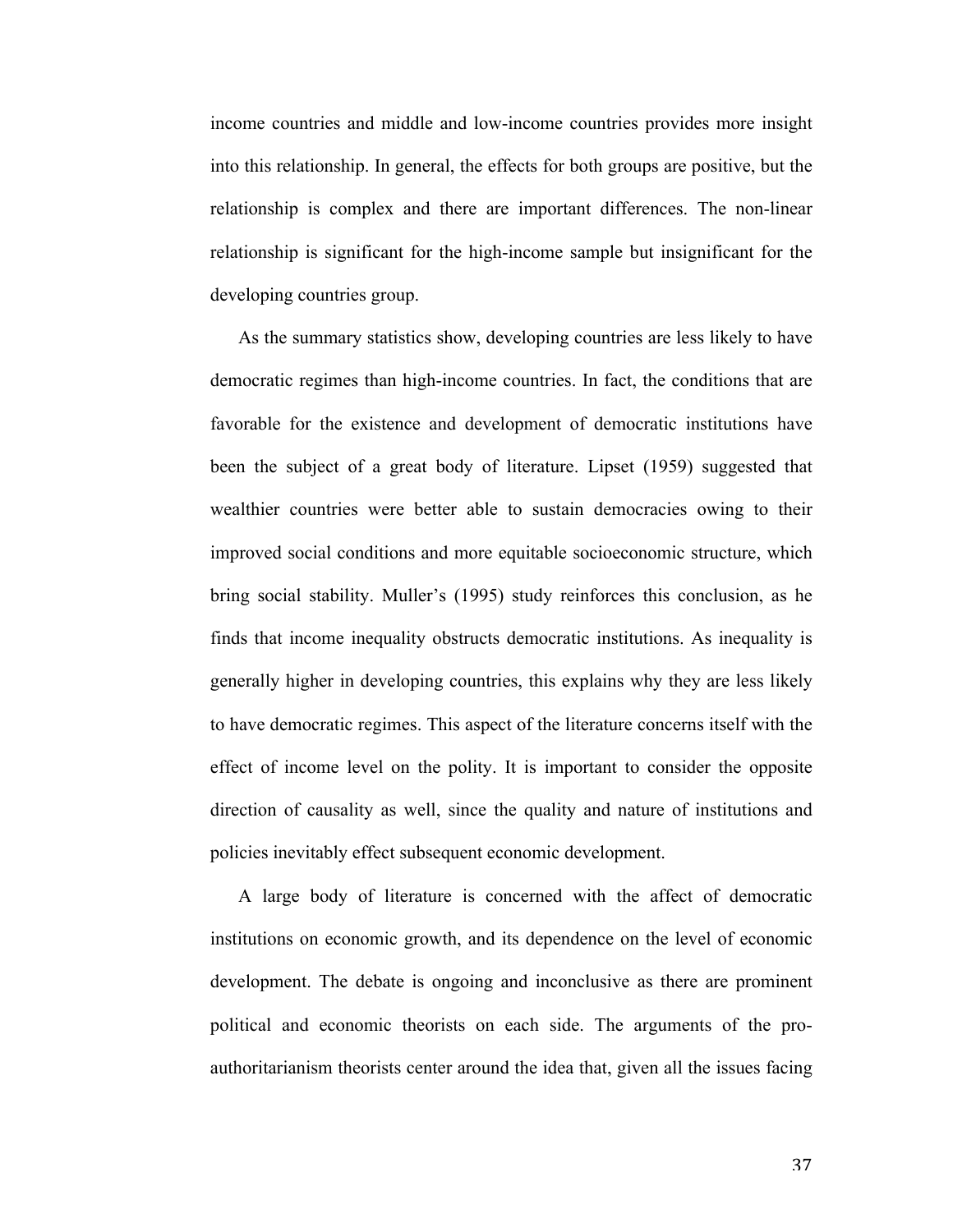third world countries, only authoritarian regimes can spur economic growth. An example of this is that social fractionalization may be less harmful for development in autocratic countries, where any grievances can be silenced and rebellions can be repressed. Those arguing for the positive effects of democracy focus on the benefits of civil liberties, accountability and political and economic freedoms on growth (Sirowy & Inkeles, 1990).

The ambiguity of the relationship between the polity and economic growth in the literature is also reflected in the empirical analysis of the dataset. The graph below illustrates the effect of democracy on log of GDP per capita for each sample.



**Figure 1. The Effect of Democratic Institutions on Economic Growth**

Note: The graph illustrates the relationship between the level of democratization and log of GDP per capita. This is given by the regression results 1.2 and 1.3 in Table 3. For the high income economies,  $\Delta ln$  gdp = -0.240 $\Delta X_{Dem}$  + 0.032 $\Delta X_{Dem}$ <sup>2</sup> and, for the middle and low-income economies,  $\Delta ln gdp = 0.060 \Delta X_{Dem} - 0.170 \Delta X_{Dem}^2$ .

The figure above shows that increasing the level of democracy affects growth rates of developed countries differently from those of developing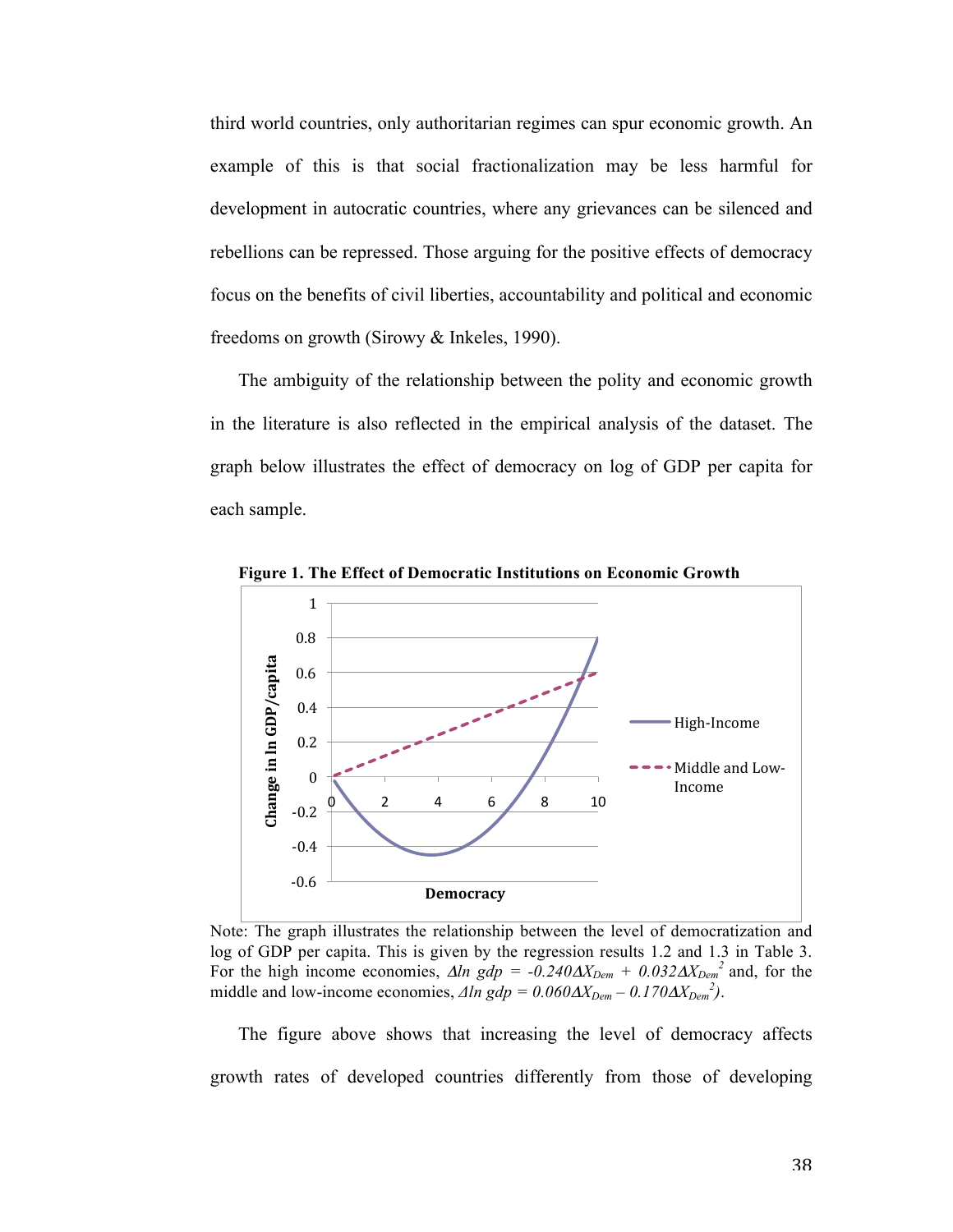countries. The first step towards understanding this difference is to identify the differences between high-income countries and middle and low-income countries in order to understand why democracy may affect the economy differently in each sample. Developed and developing economies differ in several aspects of political, economic and social life. The differences that are most relevant to this study are in the areas of income distribution, institutional efficiency and transparency, the nature and size of the public sector, the provision of public goods and public investment in social welfare

As the Kuznets curve illustrates, income inequality is rises in the low to middle-income range, after which it starts to fall. Thus, in general, the countries in the sample of middle and low-income economies will have greater income inequality. Moreover, Sacks (2010) finds that individual well-being is significantly correlated with income level, so that the citizenry of high-income countries are more likely to have "life satisfaction". This would also presumably make for a more peaceful society. Given that democratic governments are characterized by greater spending on public welfare and more meritocratic institutions, it is easy to see how the potential economic benefits of democratization would be great for the third world, especially in the area of income inequality.

With regard to public spending, Devarajan, et al. (1996) argue that the developing world may be growing slower due to the misallocation of public investment. They find that overinvestment in capital goods slows growth, and suggest that the public sector in developing countries should shift expenditure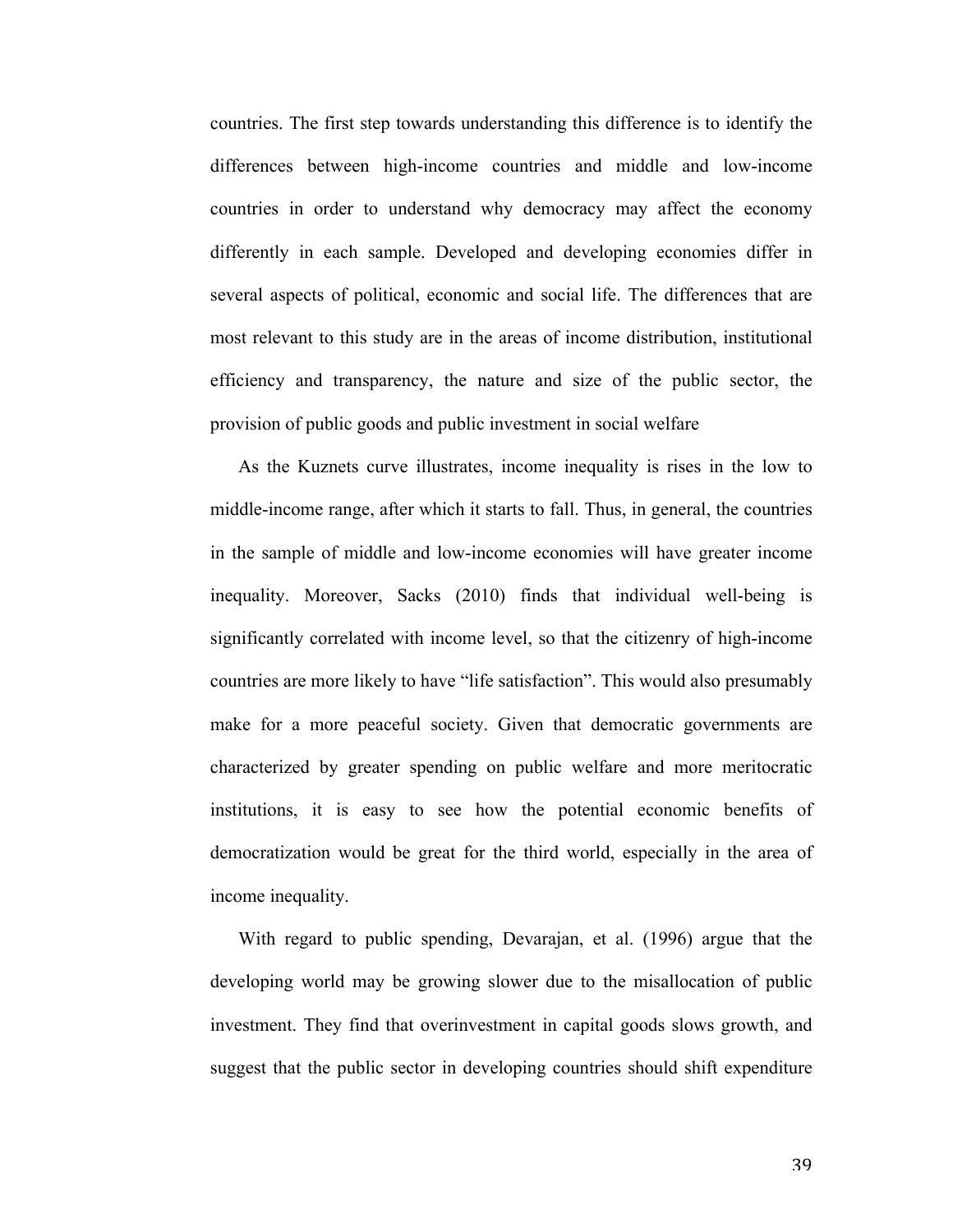from capital investment to consumption goods. It is intuitive that democratic states face greater pressure for expenditure on welfare and consumption, particularly as they are accountable to the electorate and must satisfy voters in order to remain in power. Government expenditures that yield immediate benefits are, therefore, likely to be favored in democratic regimes. This finding is of importance here as, not only does it refute one of the main arguments for authoritarianism in the third world, but is also reaffirmed by the upward growth trajectory of developing countries as democratization takes place This work suggests, therefore, that the democratic regimes' lower propensity to save may be beneficial for the third world.

Moreover, given the freedoms and liberalization that accompany democratization, the upward trajectory of developing countries in Figure 1 may also be explained by the economic benefits of these. While the economic effect of the extension of civil liberties is a source of contention, many economists argue that such freedoms are a necessary condition for economic growth (Nelson and Singh, 1998). Further, sociopolitical freedoms and the abilities to receive an education, find adequate employment and to actively participate in society are best granted by democratic regimes, which are necessarily more receptive to the needs of the citizenry. It is clear how such a climate would better promote education, employment, competition and efficiency.

 Mourmouras and Rangazas (2008) point out that the public sector expands as development occurs and the economy shifts from traditional to modern production methods. The discrepancy they find is that today's developing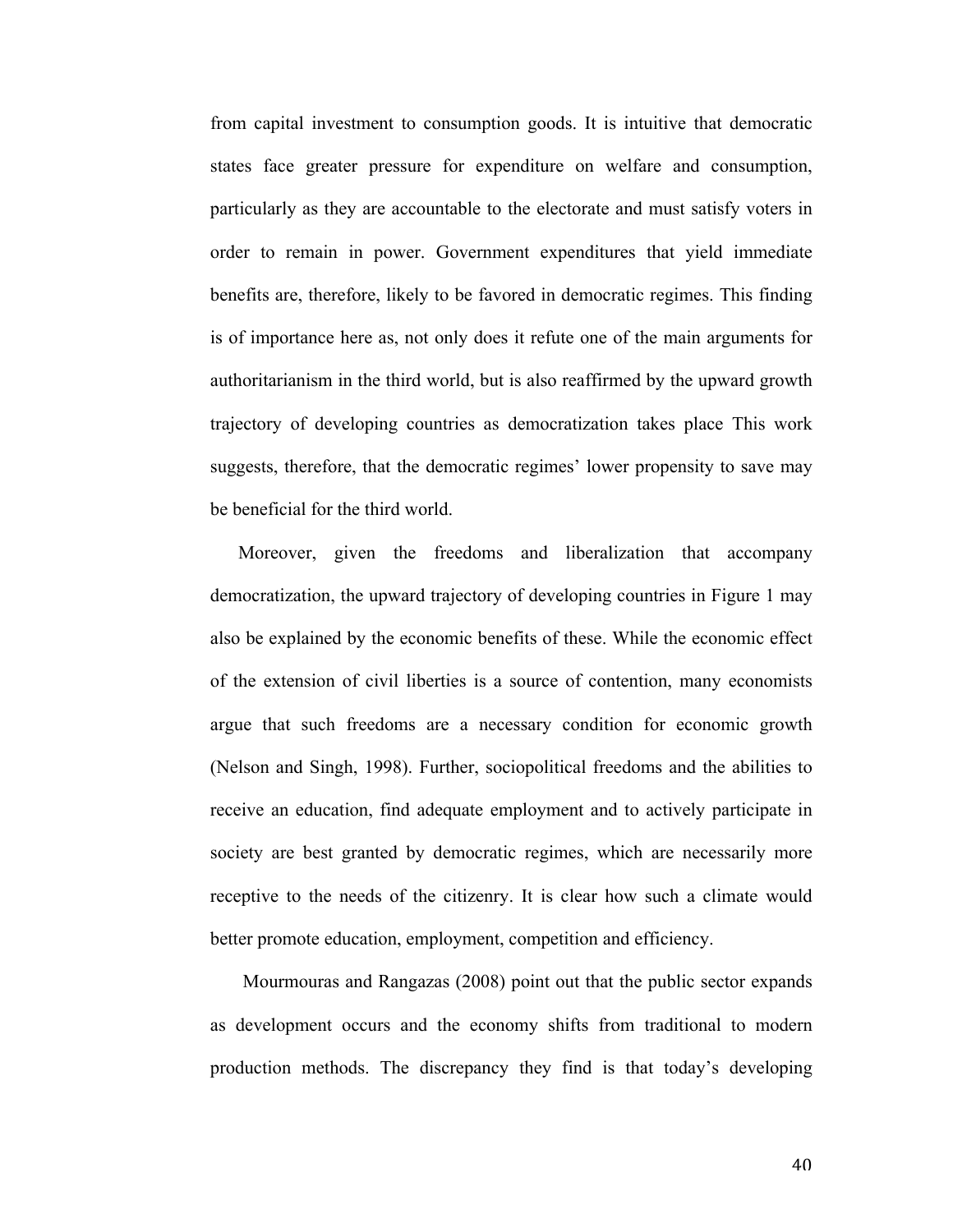economies have a larger government size relative to their development level, than today's developed world and explain that this may be a result of less democratic institutions. The economists find that larger public sectors obstruct modernization through higher tax rates, which may result from a lack of concern for economic development and modernization, or from the political leverage of the landed elites. The problem for economic growth lies in a large, undemocratic public sector that inefficiently allocates resources. Thus, middle and low-income economies tend to have large public sectors, but are unlikely to have democratic governments, resulting in a prolonged dependence on the traditional sector. Again, it is easy to see how the economic benefits of democratization – in this case, modernization of the economy – would be large for developing countries, in particular.

For the middle and low-income countries sample, therefore, democratization is especially conducive to economic growth, as it has the potential to reduce inequality and increase general well being, liberalize the sociopolitical and economic structures and efficiently allocate resources. In contrast to this, democratization in the high-income economies has a more ambiguous effect on economic growth. In fact, as these countries first begin to democratize, the effect on economic growth is negative. When they reach a level of 3.75 (on the democracy scale of 0-10) the relationship inverts and positive and increasing returns set in.

As discussed above, the literature suggests several channels through which the process of democratization may have negative effects on economic growth.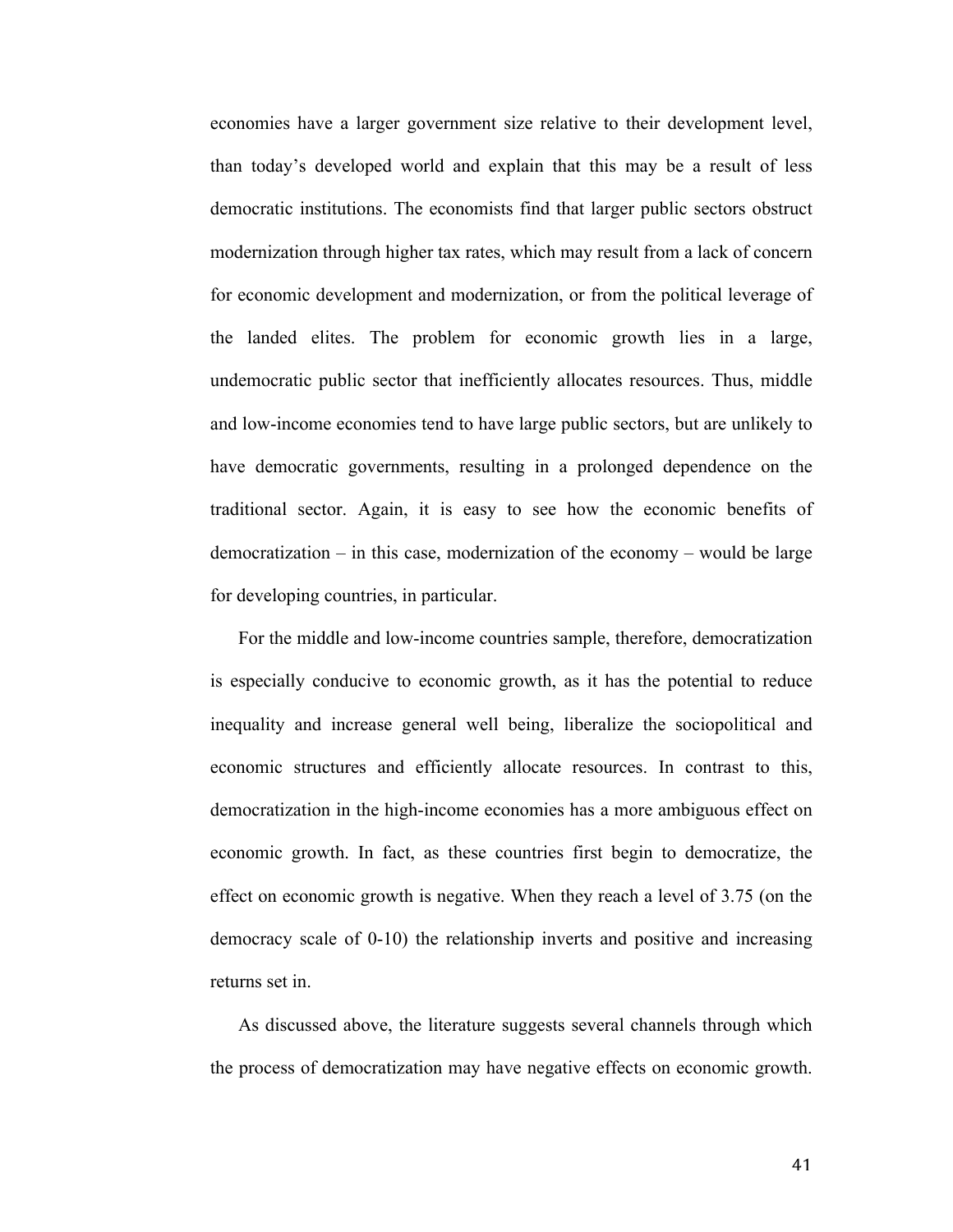The first question to consider is the allocation of resources, as this is the most important channel through which the polity can affect economic growth. In an advanced democracy, which has transparent voting and justice systems, the government will presumably utilize resources efficiently and with the aim of producing the best public good and economic development. In a weak democracy, however, there is less accountability and corrupt politicians may loot public resources (Collier & Hoeffler, 2007). The wealth of high-income economies makes them more susceptible to this outcome, as the potential profits of corruption are very large. Moreover, as people gain more freedom and education, they also develop the means to voice their opinions, demand their rights and play a part in the policy-making process. Thus, at earlier stages, while institutions are still weak and governments do not have the legitimacy those of more advanced democracies do, social conflict and unrest may rise and this can negatively affect growth rates. These factors can explain much of the variation in the effects of democracy between the developing and the developed countries samples. Corruption, unjust and inefficient institutions and social unrest are issues that are characteristic of developing nations regardless of political regime.

The idea that there will be less accountability at lower levels of democracy than in an authoritarian regime is contingent upon the assumption that the authoritarian regime in question is relatively benevolent and just, and has an efficient law and order system. In the case of most developing nations this is not the case, as most states are autocratic, and are also rife with corruption. Thus, it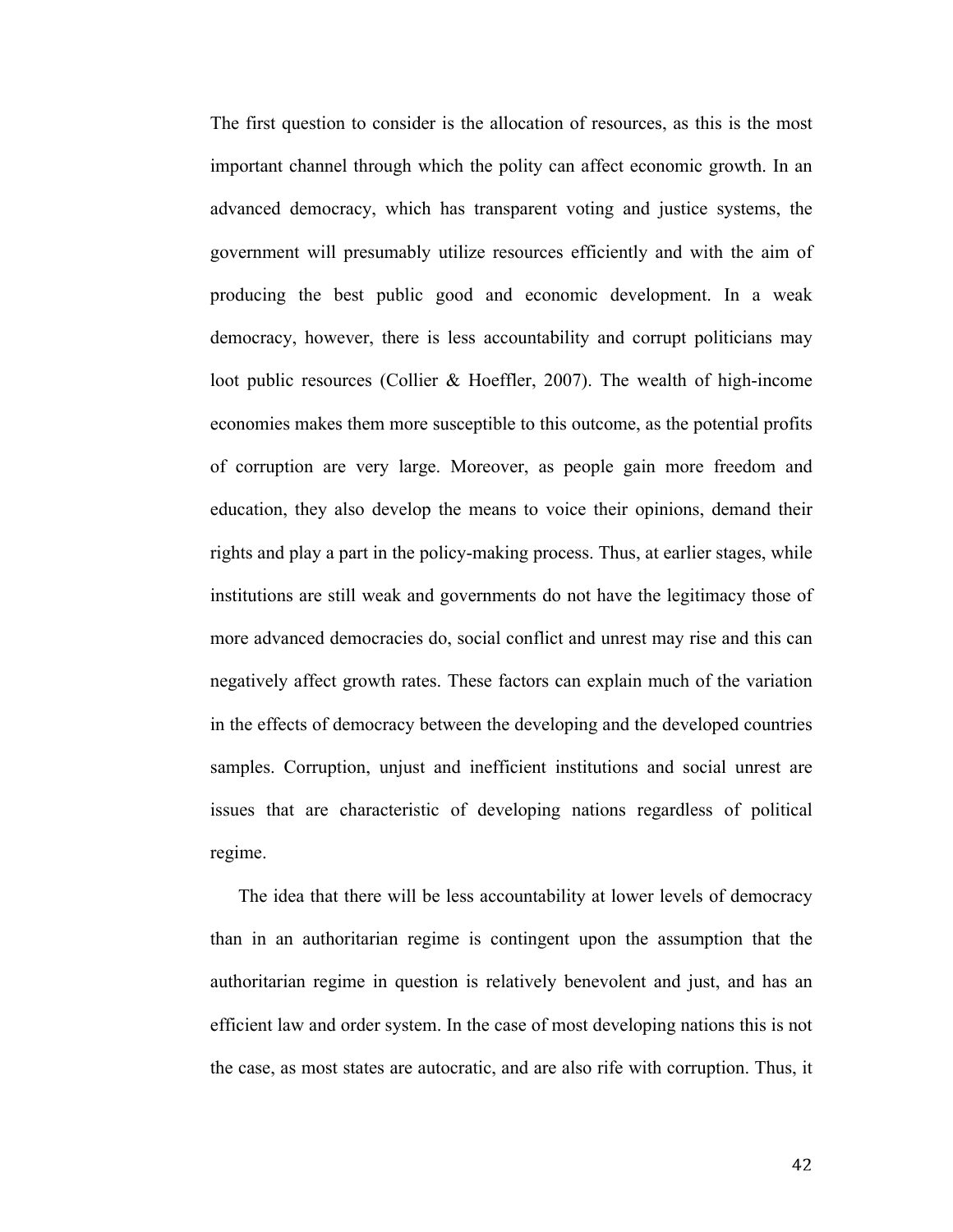is plausible that even a weak democratic regime may have marginally better checks and balances. In the case of the high-income nations, on the other hand, those that are highly autocratic are countries such as, Bahrain, UAE and Saudi Arabia, which have well-developed autocratic institutions and, though there is little freedom, these countries enjoy relative sociopolitical stability. It is not surprising then, that weak democratic institutions may be relatively less favorable for economic growth than the well-established autocratic regimes. Thus, while the effects of democratic institutions may be negative at first, at higher levels of democracy, the positive gains set in.

It is also important to consider possible biases in the data. First, of the 41 high-income countries, over 25% are identified oil-exporters, while only under 10% of the middle and low-income countries are identified as such. Many oilrich countries tend to have authoritarian governments as well as high incomes, and it is now believed that petro-states are unique in their development issues, trajectories and solutions. It is interesting to note that removing the oilexporting countries from the high-income sample alters the relationship, as shown in Figure 2. This illustrates that the relationship between the polity and economic growth may be different in the context of resource abundance, a finding that is explored in the next section.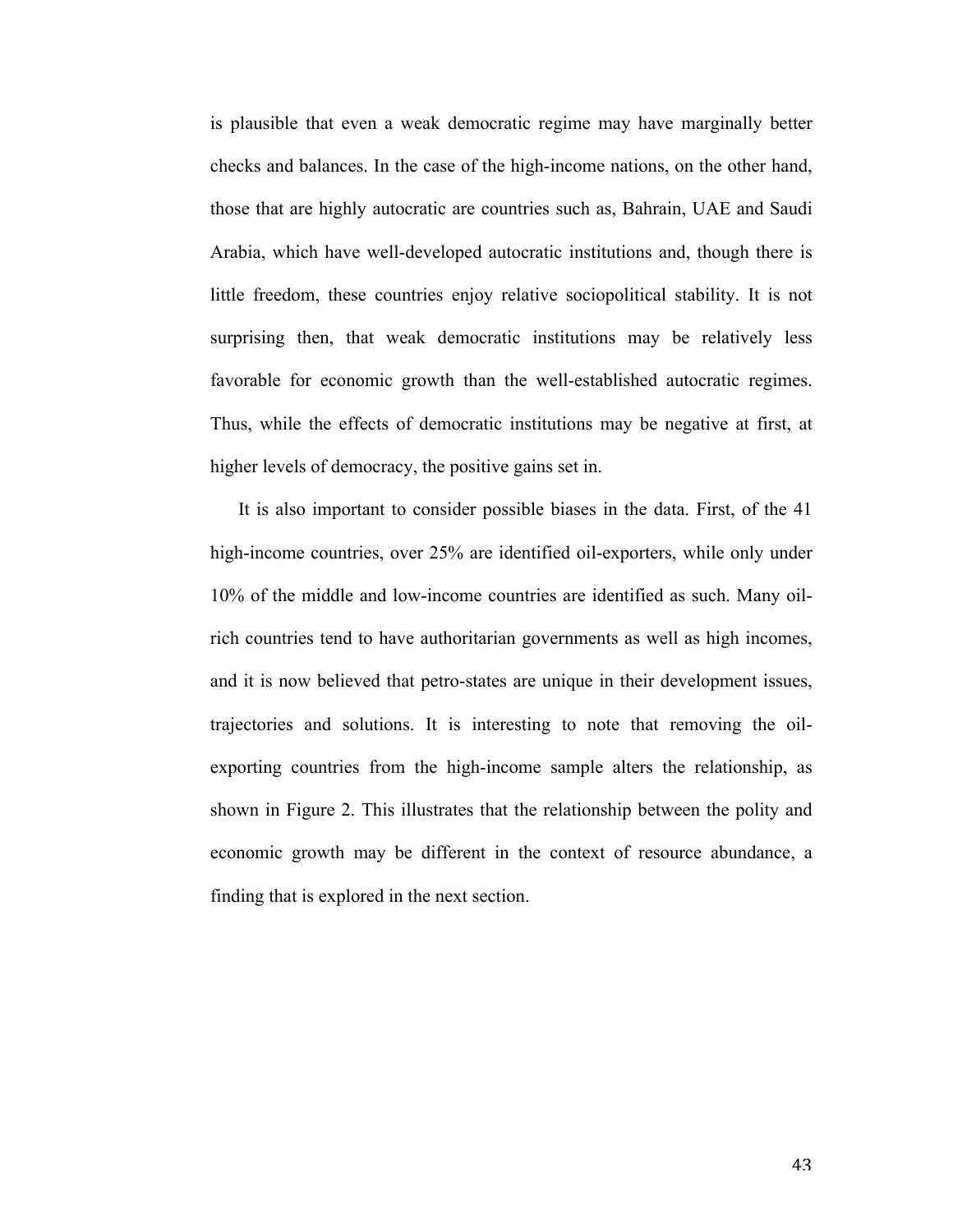**Figure 2. The Effect of Democratic Institutions on Economic Growth in highincome, non oil-exporting countries.**



Note: This graph shows the effect of an increase in the level of democratization on log of GDP per capita, for a subset of high-income economies that excludes the oilproducing countries. This is in accordance with regression 2.2 in Table 4, so that Δ*ln*   $gdp = -0.137X_{Dem} + 0.024 X_{Dem}^2$ .

#### *4.3. The Role of the Polity in the Natural Resource Curse*

While the statistical findings indicated that natural resource abundance, in isolation from other factors, is beneficial for economic growth, interacting the former with democracy resulted in a negative and significant effect on economic growth. The natural resource curse exists, therefore, but only for countries which have democratic regimes. Economists agree that, in the absence of institutions that effectively check corruption, natural resource endowments result in a resource curse. Robinson et al. (2006) find that natural resource booms create perverse political incentives that, in the absence of good institutions, cause the natural resource curse. Thus, without an independent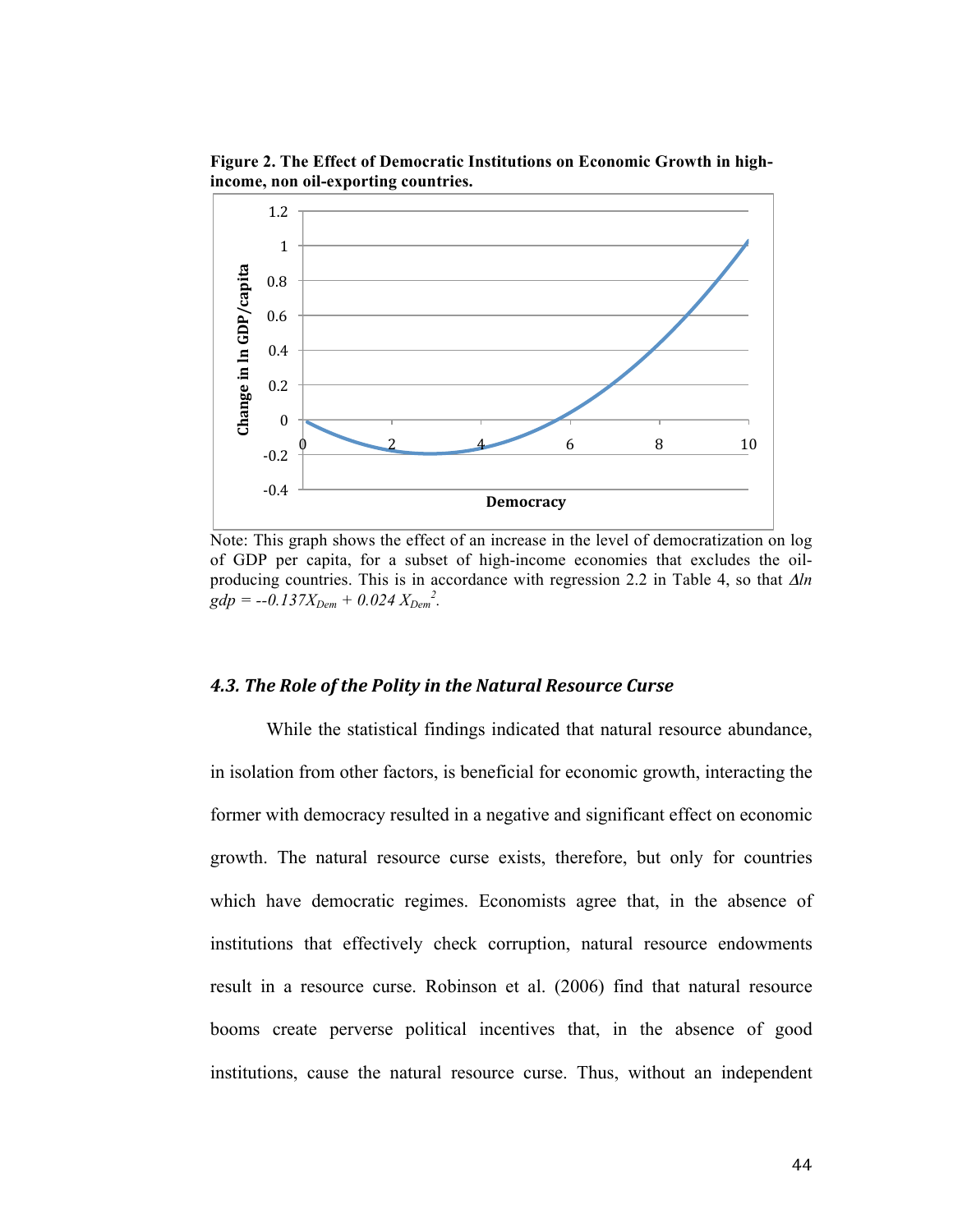judiciary, for example, politicians are more likely to misuse natural resource rents to remain in power.

Collier and Hoeffler (2007) emphasize the need for checks and balances in controlling the negative incentives created by natural resource rents. This is especially relevant as they conclude that the lack of checks and balances in developing countries makes democracy unfavorable for growth. High resource rents exacerbate the issue of corruption in such countries as they increase embezzlement, so that politicians use resource revenues for their own political gain rather than for the provision of public goods. This paper confirms this conclusion, but also extends it to the developed world. Tables 3, 4 and 5 show that the negative effect of natural resource abundance, where there is a democratic regime, is even greater for the high-income sample.

Thus, on average, even in high-income, resource-rich economies, democratic regimes may give rise to the natural resource curse. Figure 3 shows the effect on GDP per capita of an increase in the level of democratization at various levels of natural resource dependence. For the middle and low-income sample, increasing the level of democratization positively affects growth at low levels of resource dependence. As natural resource dependence increases, the positive affect is increasingly diluted. Beyond a resource dependence level of 35%, increasing democratization reduces income per capita. This confirms Collier & Hoeffler's (2007) finding that promoting democracy in the resourcerich, developing world will not have positive effects on economic development. The sample of high-income economies extends this finding to the developed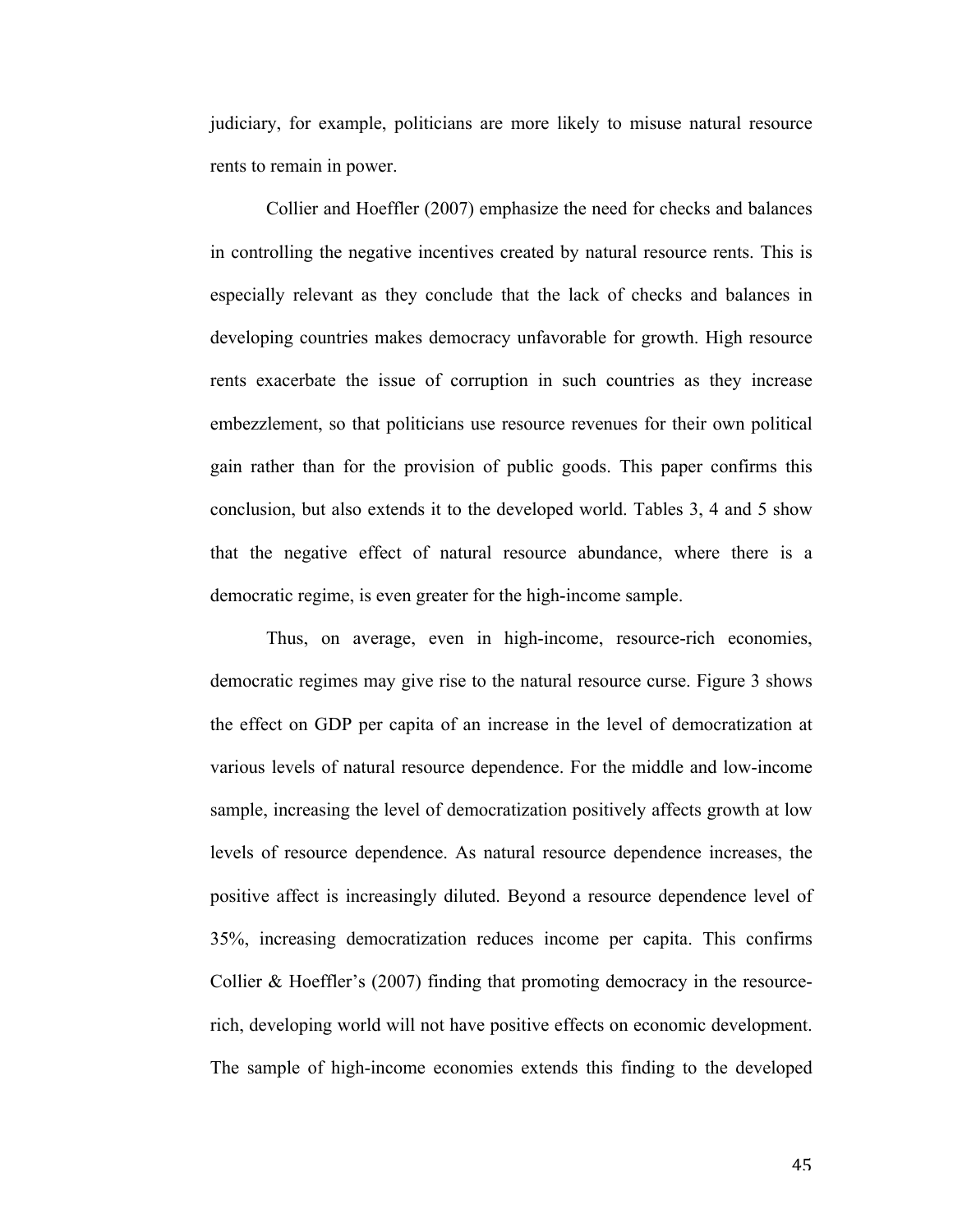world as well. As the regression results showed, democratization reduces income per capita in high-income economies. As Figure 3 shows, at higher levels of resource dependence, the negative affect increases in magnitude at a rate faster than that for developing countries. This indicates that democratization is even more harmful for high-income economies at higher levels of resourcedependence than for low-income economies.



**Figure 3. The effect on log of GDP of increasing the level of democracy by 1 unit depends on whether or not there is natural resource abundance**

Note: The graph shows the effect on log of GDP of increasing SXP by 10% at various levels of democracy. This is given by regressions 1.2 and 1.3 in Table 3. For the highincome sample this is given by the equation,  $\Delta ln$  gdp =  $\Delta X_{Dem}$  \* (-0.240 + 0.032 $\Delta X_{Dem}$ )  $-$  0.243X<sub>sxp</sub>), and for the middle and low-income sample, the equation is  $\Delta ln$  gdp =  $\Delta X_{Dem}$  \* (0.060 – 0.170 $X_{SXP}$ ).

The literature suggests that democratization only has this effect in the case of resource-rich, developing countries where institutions are less transparent and efficient and there is little accountability. The data, however, suggests that democratic institutions are even less beneficial for high-income, resource-rich countries. A look at this subset of resource-rich (those with an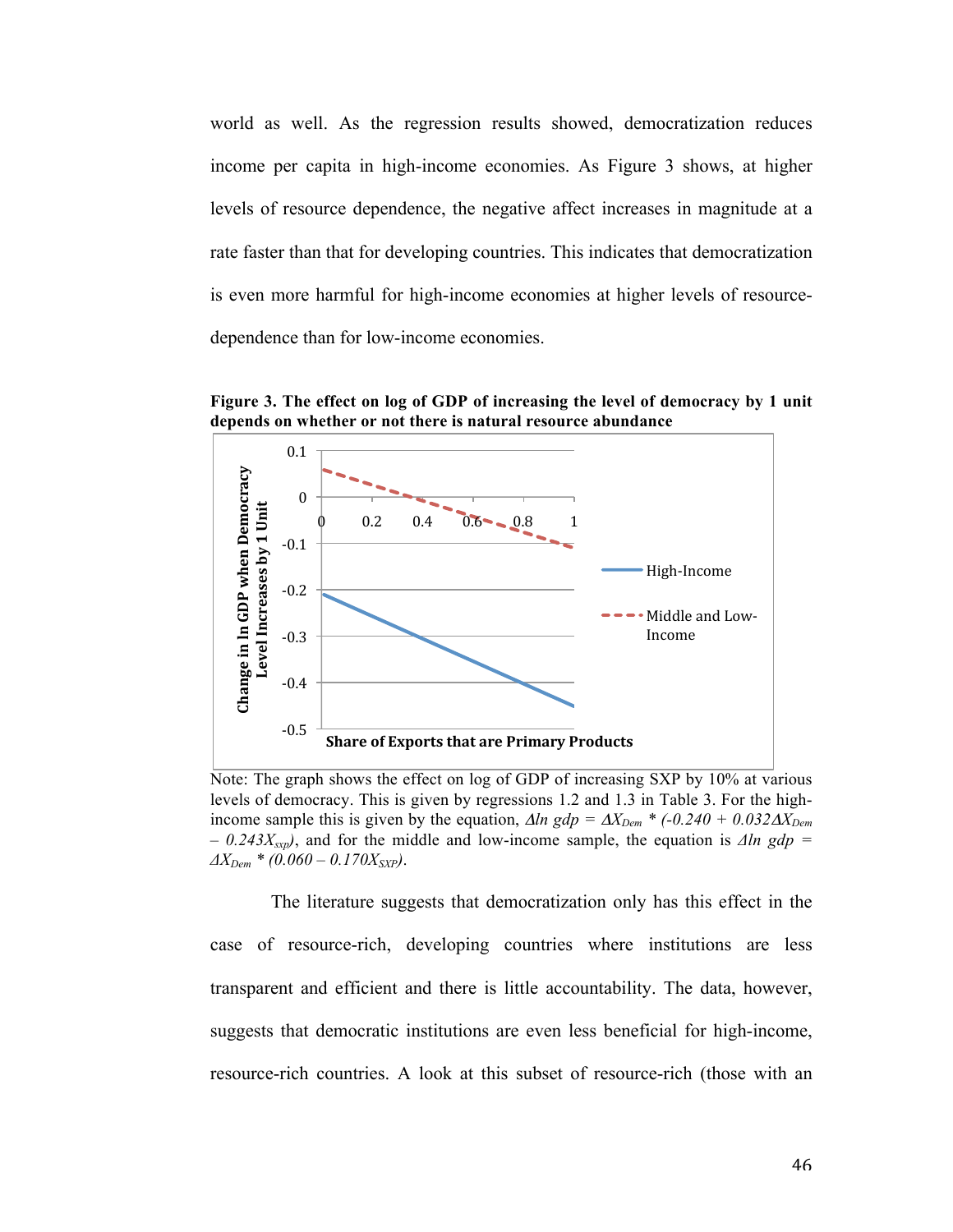average SXP value greater than 0.1) high-income economies provides some insight. Figure 4 shows that the more resource-dependent economies tend to have autocratic regimes. These include countries such as Bahrain, Oman, Kuwait, Saudi Arabia and UAE, which have high levels of resource-dependence and autocratic institutions, but also enjoy high levels of income per capita. Moreover, as the regression results in Table 4 show, excluding the oil-producing nations from the sample does not alter this negative effect.



**Figure 4. Democracy and SXP Levels for a sample of High-Income, Resource-Rich Countries.** 

Note: This graph shows observations of democracy level and SXP for a sample of highincome and resource-rich economies. This is a subset of the high-income sample, which excludes all the high-income countries, which have an average SXP value below 0.1 for the 1960-99 period.

Taking a different approach to interpreting the interaction variable, figure 4 shows the effect of increasing SXP by 10% on log of GDP per capita, when the effect of an increase in SXP depends on the level of democratization. This illustrates the statistical result that natural resource abundance holds greater benefits for economic development in less democratic societies. In fact,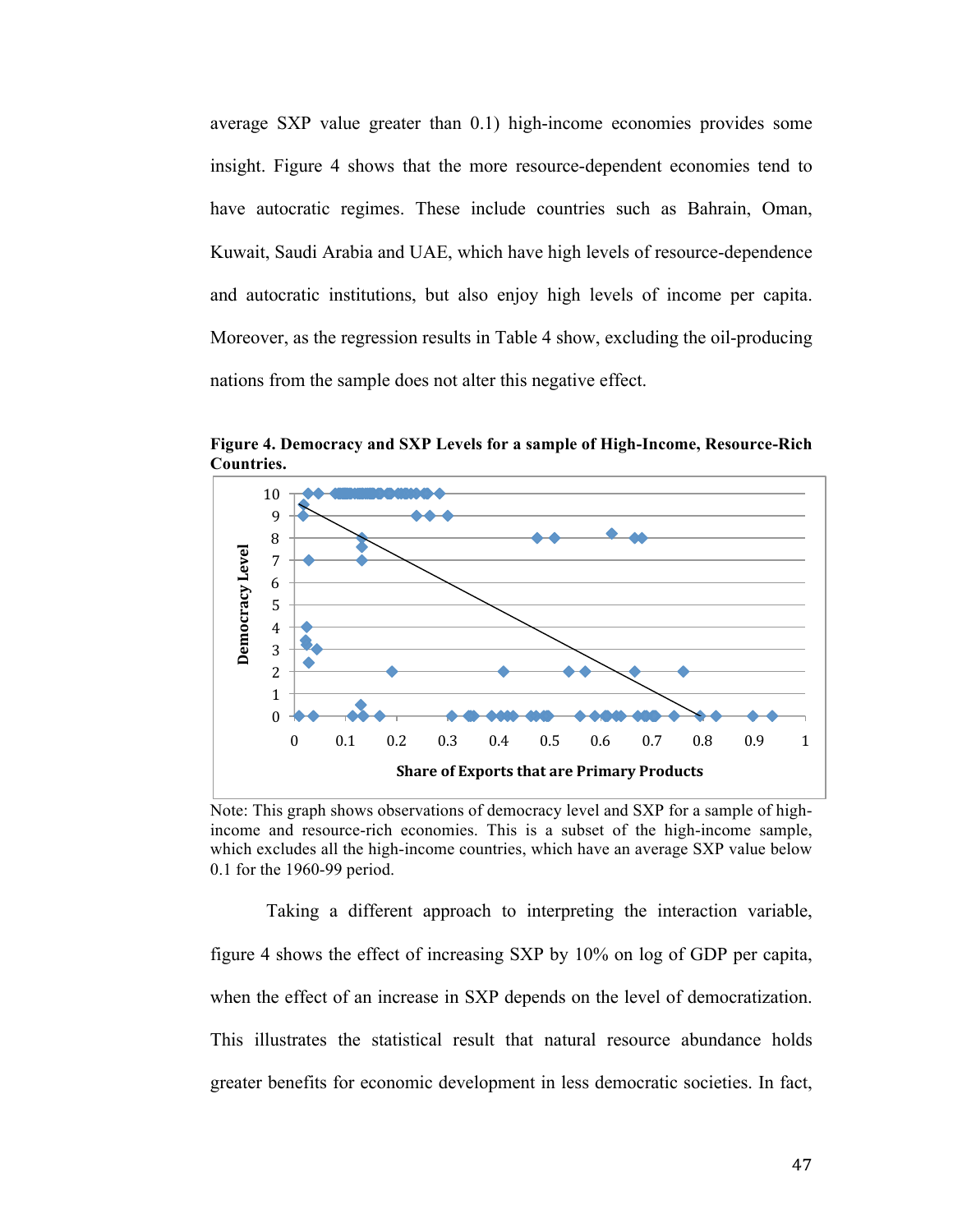in highly democratic societies, an increase in the level of natural resource dependence reduces income per capita. This finding holds true for the sample of developing economies as well as, high-income economies. Thus, autocratic states are more likely to benefit from natural resource dependence than democratic states, as having a large natural resource endowment poses greater problems for countries that have democratic institutions.



**Figure 5. The effect on log of GDP of increasing SXP by 10% depends on the level of democratization.**

Note: The graph shows the effect on log of GDP of increasing SXP by 10% at various levels of democracy. For the high-income sample this is given by the equation, Δ*ln gdp*   $= \Delta SXP$  \* (1.63 -0.243 $X_{Dem}$ ), and for the middle and low-income sample, the equation is  $\Delta ln gdp = \Delta XYP * (0.501 - 0.170X_{Dem}).$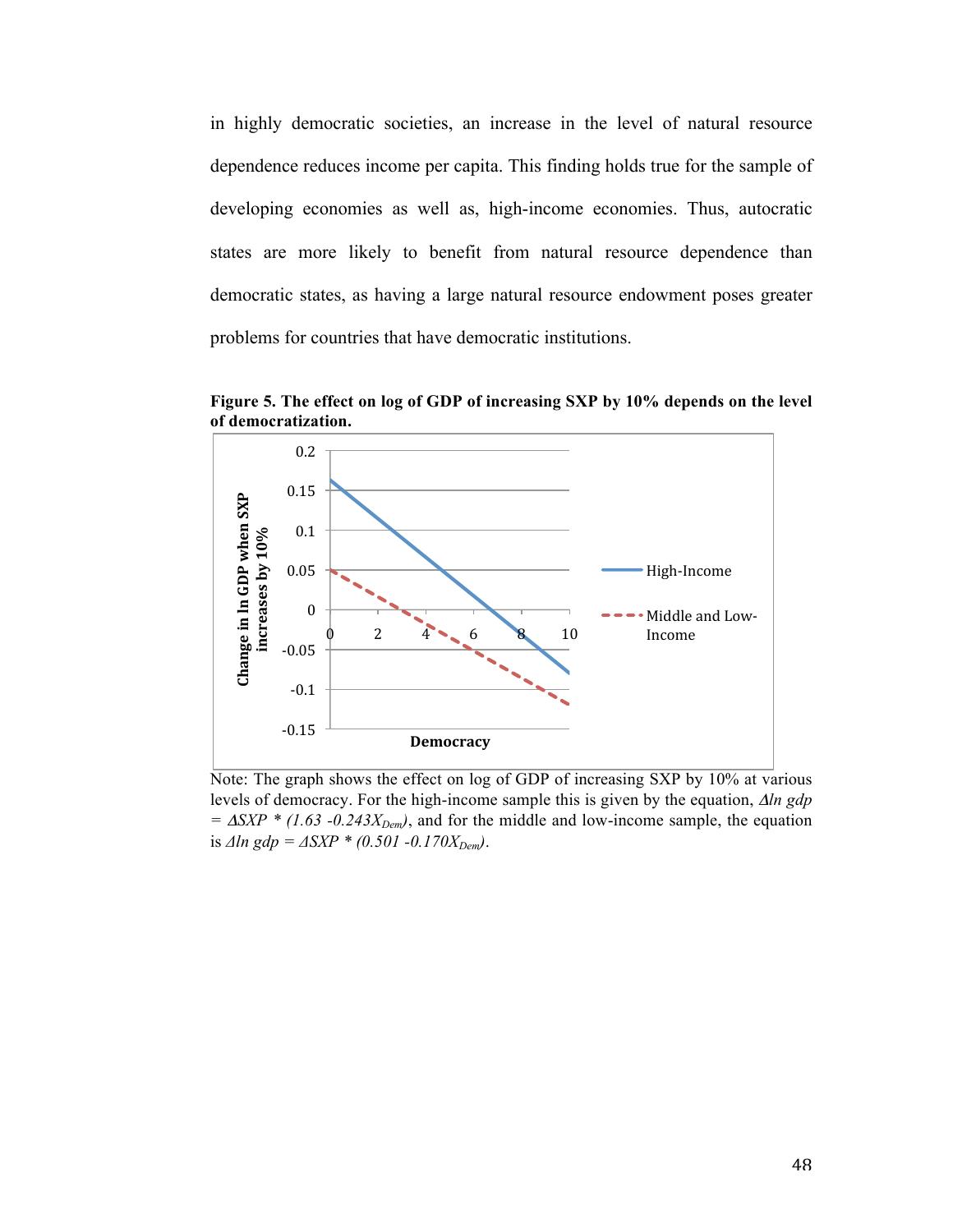#### **5. Conclusion**

While democratization of institutions is significantly beneficial for economic growth, this holds true only for resource-poor economies. In general, democratic regimes do not utilize natural resources in a way that is conducive for economic development. This finding holds true for countries at high levels of development as well as low. Let us focus on the high-income, resource-rich countries as these may hold some policy lessons for those that have been less successful.

There are countries at both ends of the democratic spectrum in this group, with countries like Norway, Iceland and Canada performing successfully under democratic regimes, and countries like Bahrain, Saudi Arabia and UAE reaching high development levels under autocratic regimes. The success of the above advanced democracies is contradictory to the general trend, where democracy negatively impacts natural resource-dependent countries. The literature largely suggests that this may be the result of a mature and transparent system, which does not allow corruption, bribery and misallocation of resources. Another important point is that high levels of social, political and economic advancement result in general well being, a satisfied citizenry and little unrest. In such conditions, democratization is unlikely to spur factionalism and violent struggles for control of the resources. The results might not be so favorable, however, in more unequal economies.

Thus, it is important to consider that there are other important policies that regimes of resource-rich countries must adopt that are not particular to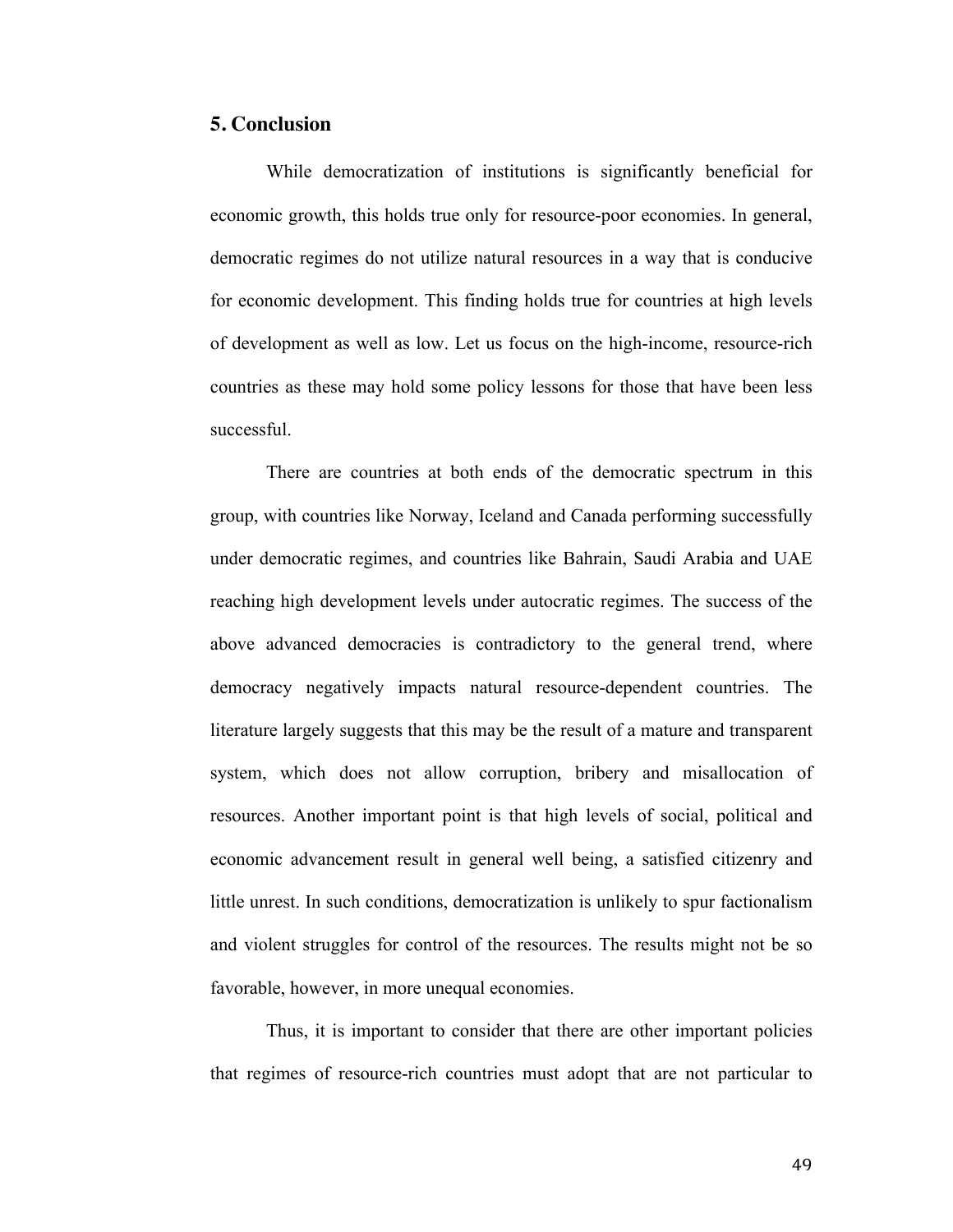either democratic or autocratic regimes. One of these may be the manner in which resource rents are utilized, so that governments that loot rather than invest them in long-term development will prevent economic growth, whether they are democratic or autocratic. Another is the establishment of efficient property rights and laws that will favor the investment and the growth of the private sector. Although these characteristics may exist in any regime, they are generally believed to be closely associated with democratization. Only in the case of such a mature democracy can democratic institutions be beneficial for economic growth in resource-rich countries (Eifert, et al., 2002). As such a polity may take years to develop, marginal steps towards democratization hold little benefits. Instead, they serve to increase instability and opportunities for corruption, so that autocratic regimes are preferable in all cases except for the perfect democracies.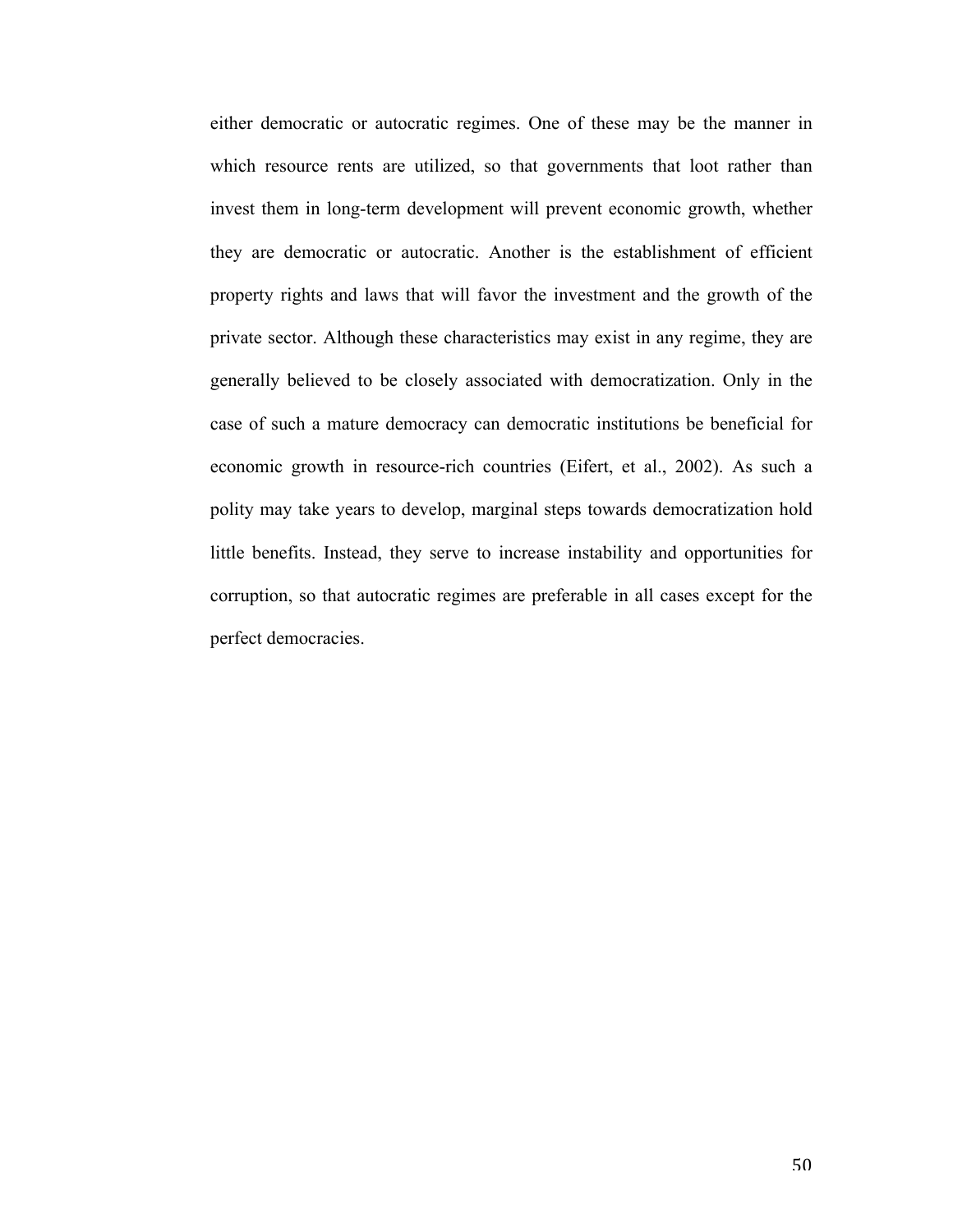#### Bibliography

Auty, Richard M. *Sustaining Development in Mineral Economies the Resource Curse Thesis*. London: Routledge, 1993. Print.

Love, Joseph L., *Raul Prebisch and the Origins of the Doctrine of Unequal Exchange*. Latin American Research Review, Vol. 15, No. 3, pp. 45‐72. 1980

Sachs, Jeffrey D. and Warner, Andrew M., Natural Resource Abundance and Economic Growth. NBER Working Paper No. W5398. 1995

Sachs, Jeffrey D. and Warner, Andrew M., *The Curse of Natural Resources.*  European Economic Review 45. 2001

Mehlum, Halvor, Karl Moene and Ragnar Torvik, *Institutions and the Resource Curse.* The Economic Journal, 116, 1–20. Royal Economic Society. 2006

Robinson et al., *Political Foundations of the Resource Curse.* Journal of Development Economics 79, 447 – 468. 2006

Acemoglu, D., S. Johnson and J. Robinson. *The Colonial Origins of Comparative Development: An Empirical Investigation,* American Economic Review 91: 1369-1401. 2000

Auty, Richard M. *The Political Economy of Resource-Driven Growth.* European Economic Review 45 2001

North, Douglass Cecil. *Institutions, Institutional Change, and Economic Performance*. Cambridge: Cambridge UP, 1990. Print.

Collier, Paul and Hoeffler, Anke. *Resource Rents, Governance and Conflict.* Journal of Conflict Resolution. 2005

Wantchekon, L. and Jensen, N., *Resource Wealth and Political Regimes in Africa.* Yale University. 2000

Levine, Ross and Easterly, William. *Africa's Growth Tragedy: Policies and Ethnic Divisions.* The Quarterly Journal of Economics, Vol. 112, No. 4, pp. 1203-1250. The MIT Press. 1997

Ross, Michael L. *Does Oil Hinder Democracy?* World Politics 53.3 325-361. The John Hopkins University Press. 2001